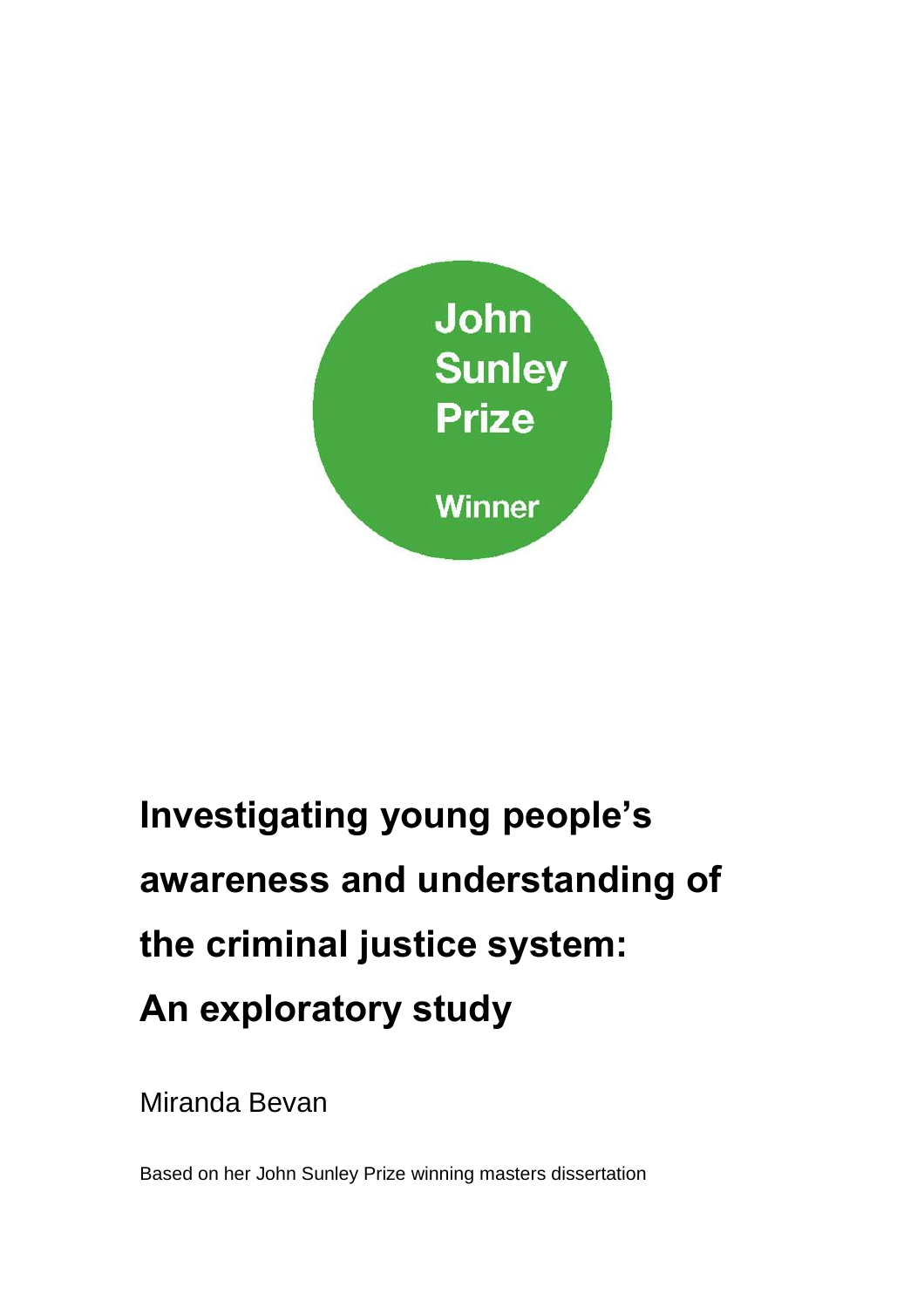# **Contents**

|                                        | 1. Background                                              | $\overline{4}$ |
|----------------------------------------|------------------------------------------------------------|----------------|
|                                        | 2. The research context                                    | 5              |
|                                        | 3. Methodology                                             | 8              |
|                                        | 4. Results                                                 | 12             |
|                                        | 5. Discussion                                              | 22             |
|                                        | 6. Conclusions and suggestions for future research         | 26             |
| References                             |                                                            | 28             |
| Appendix A Research proposal           |                                                            | 33             |
|                                        | Appendix B: Scenarios                                      | 36             |
|                                        | Appendix C: Note for participants                          |                |
| Appendix D: Consent 'in loco parentis' |                                                            | 39             |
| Appendix E: Personal details form      |                                                            |                |
|                                        | Appendix F: Useful websites for information on your rights | 40             |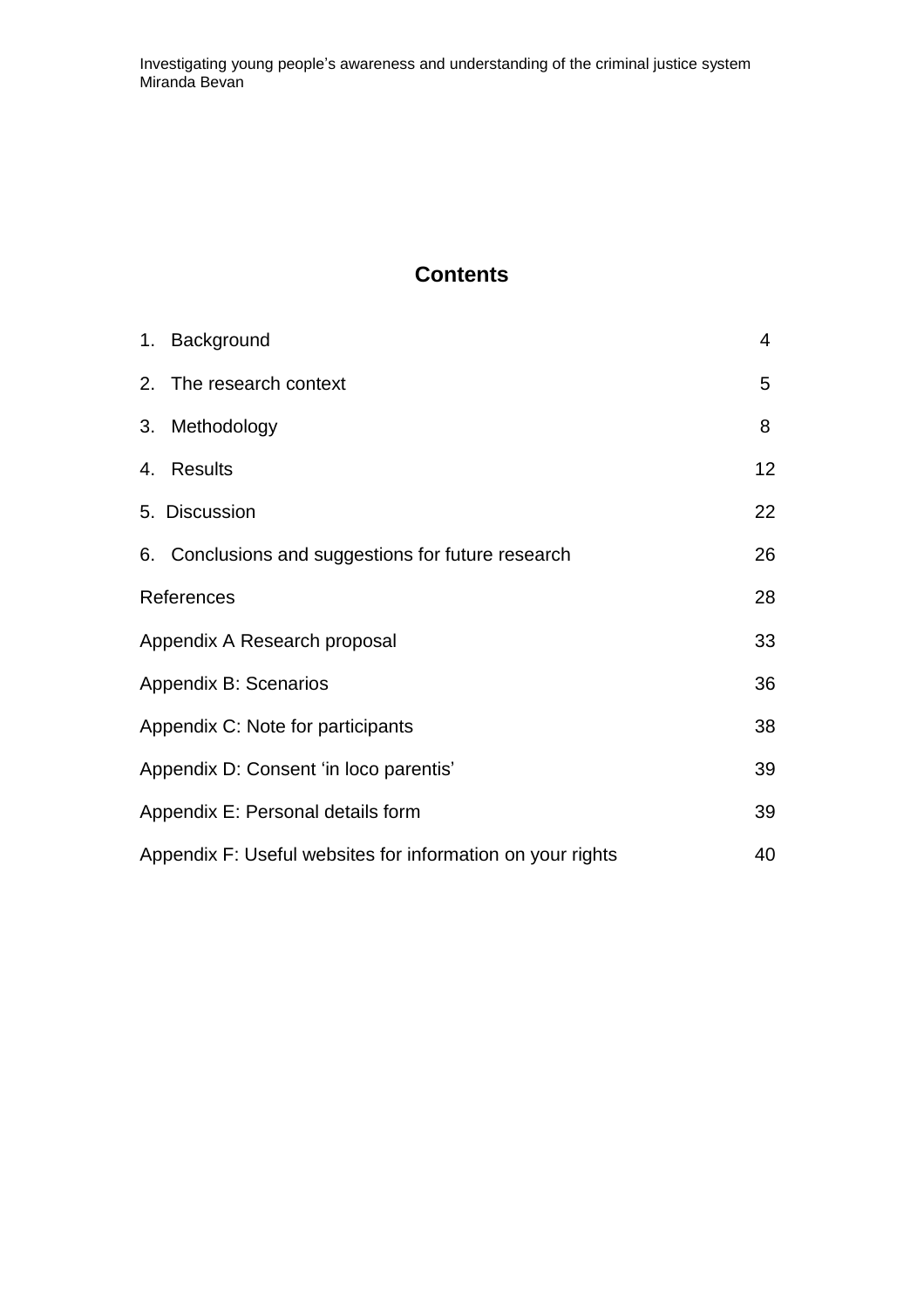# **Abstract**

This paper reports on an exploratory study designed to take soundings of young people's awareness and understanding of the criminal justice system. Focus groups were conducted with 65 young people in 6 different secondary schools, investigating their knowledge of the existence and scope of certain offences, sentencing processes and repercussions, as well as rights on contact with the police. The paper discusses the significant deficits in understanding observed and the practical and theoretical concerns which are raised; notably that the participants appeared to be ill-equipped to make reasoned judgements around certain offending, and that they may have insufficient understanding of their rights to be able to fully engage the protections theoretically afforded to them by the law. The paper closes by addressing potential avenues for future research.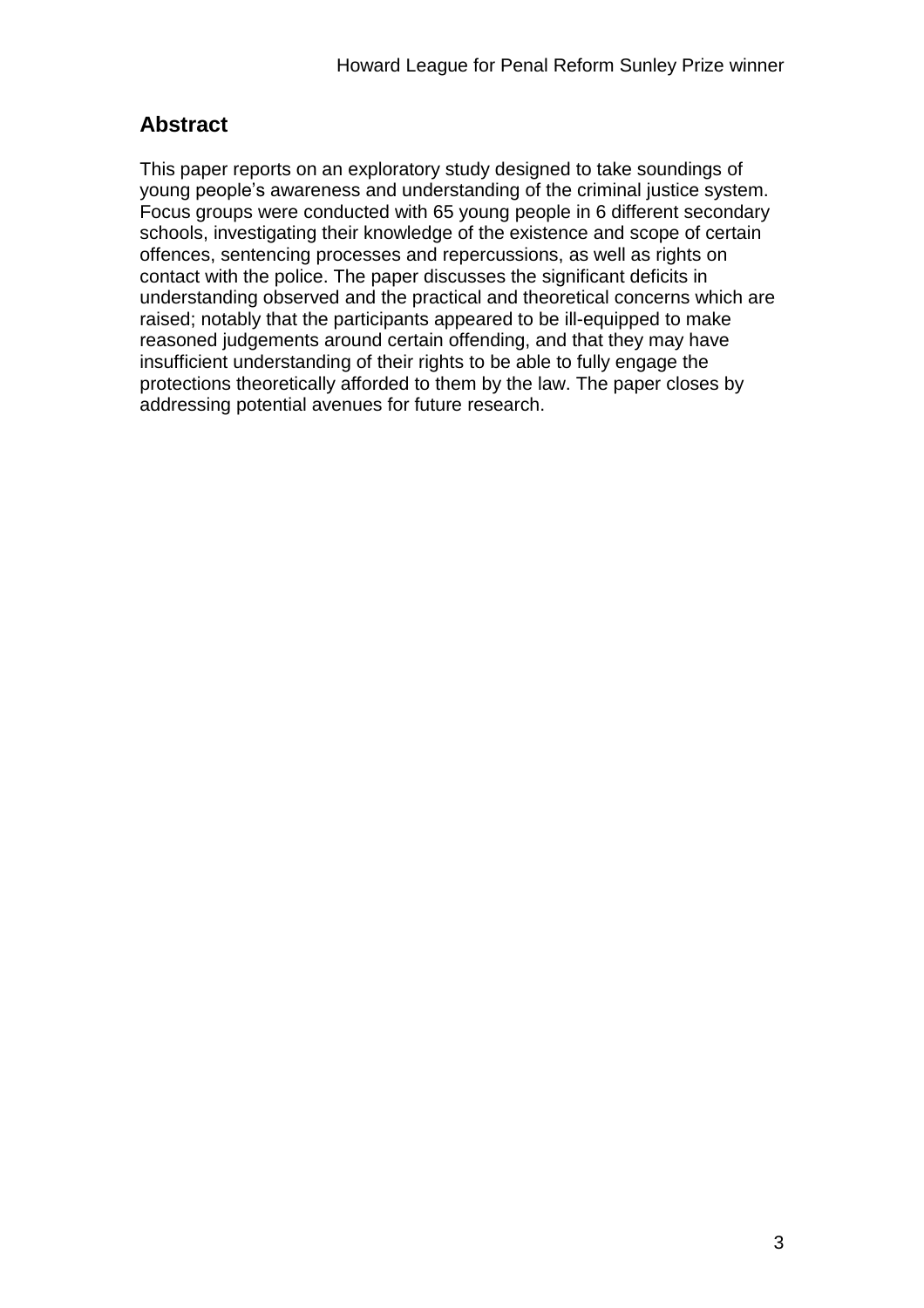# **1. Background**

This paper reports on an exploratory study to investigate young people's understanding and awareness of the criminal justice system. It was stimulated by my experiences over a number of years representing young people in the criminal courts. I found that young defendants often claimed, or displayed, really limited awareness of reasonably commonplace features of the criminal law and criminal justice system. '*How was I supposed to know*…?' was a not uncommon outburst, followed often by '*Well if I'd known that*….' Frustratingly, it seemed that this lack of information or understanding was often a factor in adverse response to the police, or in poor decision-making around offending.

My clients appeared to display a lack of awareness in three distinct areas. Firstly, they related having been unaware of the scope or existence of certain common offences. Secondly, they appeared to have extremely limited prior knowledge of sentencing ranges and processes, and, whilst concerned about the impact of a conviction on their future prospects, they generally lacked any clear understanding of how that might manifest itself. Finally, they plainly had very limited understanding of their rights, particularly in contact with the police, and were on occasion therefore unable to engage those protections to which they were entitled, or reacted adversely to legitimate, but unanticipated, treatment in police custody.

My interest in this project lies in investigating whether this suggested lack of awareness can be identified as a more general phenomenon. My concern is that if there is such a dearth of understanding amongst young people in these areas, there is the risk that they may find themselves stumbling unaware into criminal behaviour, denied fundamental protections and disadvantaged in their engagements with the authorities because of a simple lack of information.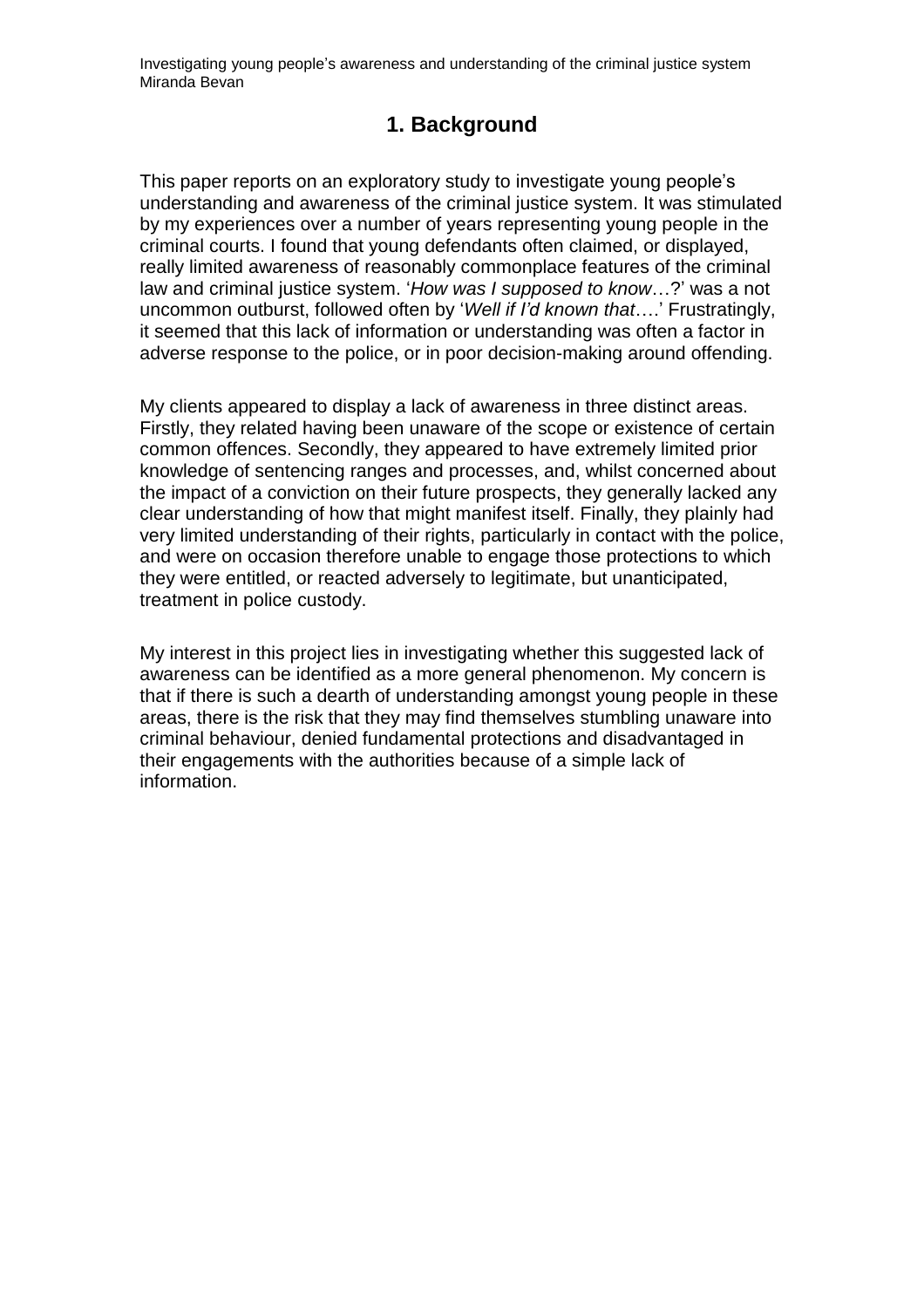# **2. The research context**

Public knowledge of crime and justice has been researched far less extensively than public opinion on, and perceptions of, these topics. As Roberts observes, this represents a significant gap in our understanding which warrants further study, '*not least because this information will promote understanding of public attitudes for which they are the foundation'.* (1992: 163-4).

The research into youth awareness and understanding of the criminal justice system is even more limited. There has in recent years been an increased interest in young people's perceptions of their experiences of the system, especially of the police (Brunson and Miller 2006, Sharp and Atherton 2007, Norman 2009, Gau and Brunson 2010, All Party Parliamentary Group for Children 2014), and of procedural fairness, (Hinds 2007, Newbury 2008, Lacey, L 2012). However, in line with Roberts' observations about adult awareness (1992), there has been very little examination of what young people know and understand about the criminal justice system. There has, in short, been scant consideration of the question: what is the residual awareness and understanding that young people have to fall back on when they face an opportunity to offend, experience a confrontation with an officer, or enter the custody suite at the police station?

Although there is a considerable volume of research on stop and search, this has tended to focus on issues of ethnic disproportionality, public trust and confidence, and police exercise of these powers (see for example Delsol and Shiner 2006). There is significant evidence, however, to support the contention that an understanding of the purpose of stop and search, and of individual rights in that procedure, can enhance acceptance of it (Norman 2009), and, conversely, clear indication from research into the riots of 2011 that frustration and anger at policing practices can be a significant catalyst for serious disorder (LSE and The Guardian 2011, Morrell et al 2011).

Nonetheless, there has been little research into young people's understanding of those rights and procedures. Most relevant is the report of workshops conducted by the Young Foundation at The College of Haringey, Enfield. Their work, albeit in a single institution, revealed that many young people's knowledge of police powers and their own rights in that process were limited, with misconceptions commonplace (Russell et al 2013).

Research into young people's understanding of the criminal justice process 'post arrest', and their rights in that regard, has tended to be quantitative and dominated by North American studies. These have found, variously, that young people do not adequately understand their rights, lack appreciation of the difference between a right and a privilege, and have a poor understanding of the function and significance of those rights (Ferguson and Douglas 1970, Grisso 1981, Wall and Furlong 1985).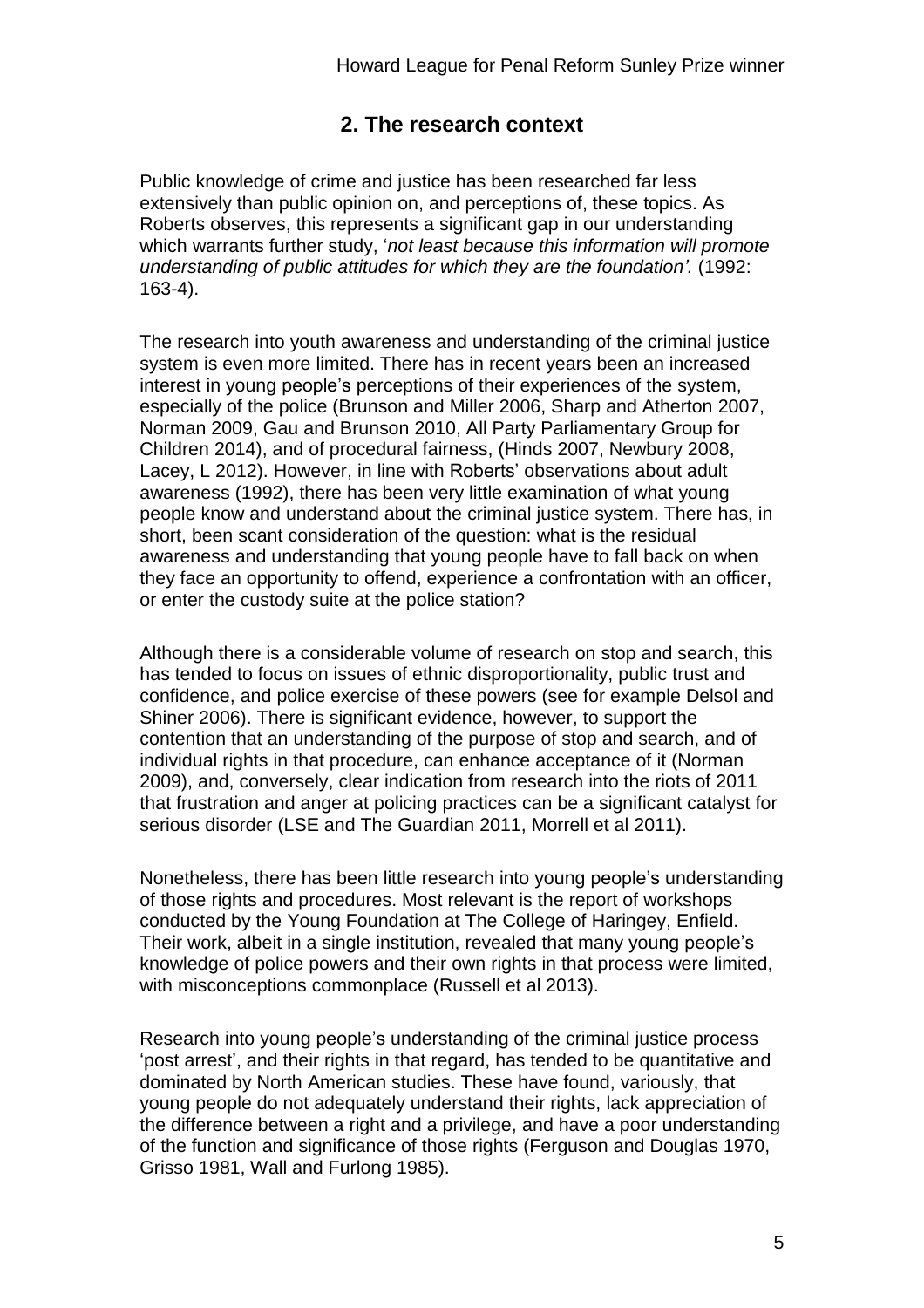In this country, Hazel et al's qualitative research into young offenders' perceptions of the criminal justice system records that *'offenders reported being anxious because they did not understand what was happening to them, or what would happen next, during police contact'* (2002: 12). Research focusing on experience at court had tended to concentrate more on young witnesses (e.g. Flin et al, 1989), but New Labour's still unfulfilled pledge (Home Office 2003) to provide an information pack for young defendants, has prompted more research from the standpoint of young detainees and defendants in a court setting (Plotnikoff and Woolfson, 2003, Jacobson and Talbot 2009). This confirms, from a British perspective, that young defendants lack clarity on whether they have rights, and what those might be. They have limited ability to engage with legal processes, which is exacerbated by linguistic and literacy problems, the anxiety of attending court and the lengthy delays involved. These findings are echoed in the evidence received more recently by the Independent Parliamentarians' Inquiry into the Operation and Effectiveness of the Youth Court (2014). Barnes and Wilson's quantitative study in the same area concludes that '*young people's lack of appropriate understanding of the criminal justice system and their human rights is a deep concern as this suggests that they may be unable to exercise their rights under the UN Convention on the Rights of the Child'* (2007: 221).

Qualitative investigation of the unconvicted youth population in this regard is even more limited. One recent study provides some confirmation that unconvicted young people express a similar lack of understanding of their rights, although the number of participants appears to be too low to justify broader generalisation (Botley et al 2010).

There has also been very little research into the public's awareness of different criminal offences and legislative change. Research on this topic is limited and often rather dated (e.g. Walker and Argyle's work (1974) on the decriminalisation of attempted suicide). This is a significant area of concern considering the '*ceaseless torrent of new legislation'* visited on us in recent years (Lord Phillips 2009). As Roberts has observed (1992), if the public remain ignorant, many of the goals of law reform cannot be achieved.

The situation is even starker in the case of young people. It has not been possible to identify any substantial research considering the awareness of young people in relation to the existence and scope of common criminal offences, or their appreciation of legislative change. There is, however, a growing concern about what is perceived to be a lack of knowledge amongst young people in this area. Hazel et al noted that young offenders consistently reported that at the time of their offence they had '*underestimated both the seriousness (including criminal status) and consequences of their behaviour, as perceived in the youth justice system.*' (2002: 10). In the Metropolitan Police Authority's (MPA) report 'Seen and Heard' (2008) reference is made to young people's lack of understanding of '*what constitutes a crime'* and their confusion surrounding the law relating to drug and alcohol use, although little evidence is cited in support of this contention. Subsequently the Stern Review (Home Office 2010) made reference to the need for there to be more publicity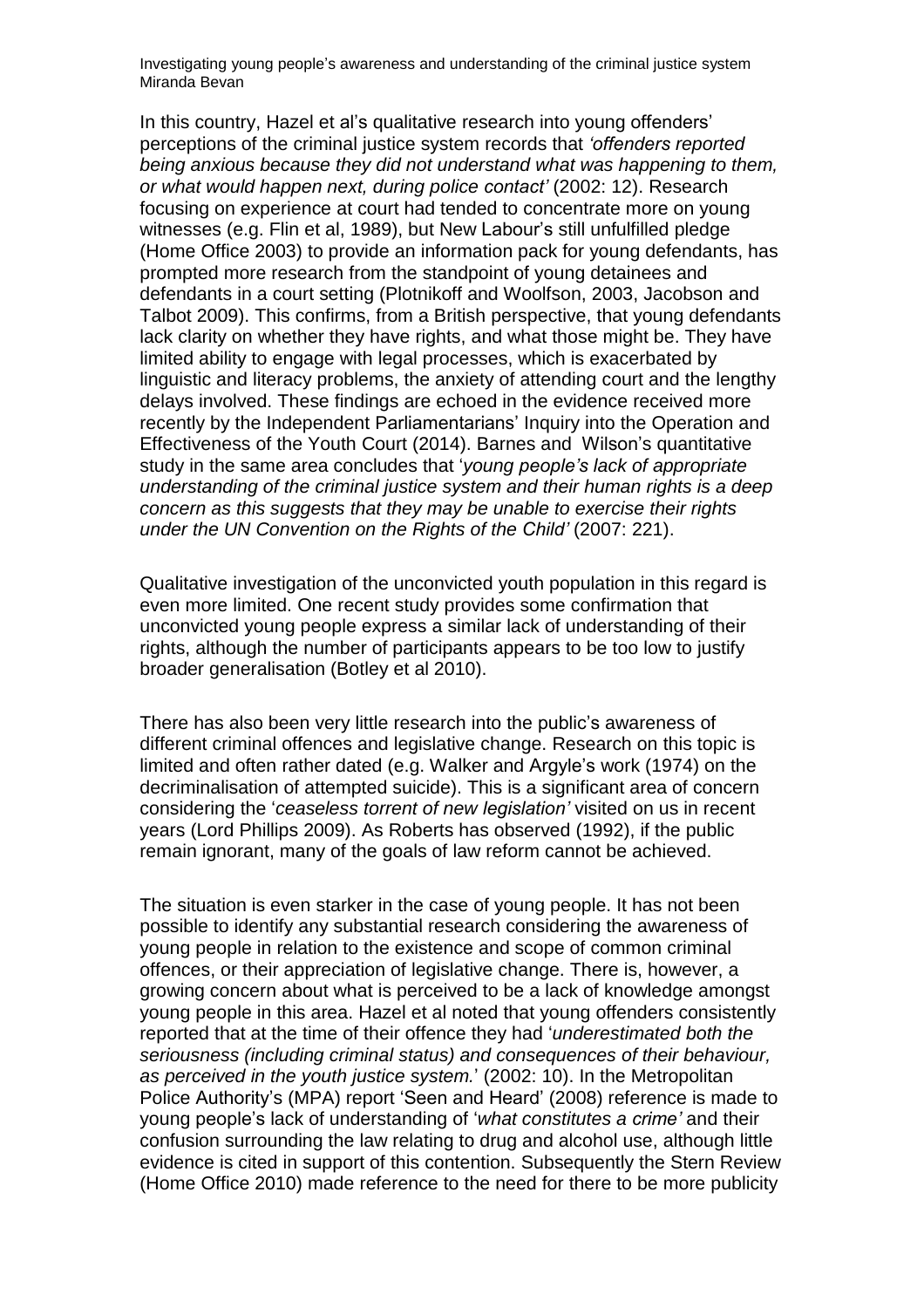and simple information made available to young people about the Sexual Offences Act 2003. More recently, Ashworth (2011) has called for '*a more concerted programme of education about those areas of the criminal law that are likely to be relevant*' to young people.

By contrast, there is no shortage of empirical evidence for the adult public's widespread lack of understanding about sentencing and the repercussions of criminal offending (e.g. Hough and Moxon 1985, Mattinson and Mirrlees-Black 2000, Hough and Park 2002, Dodd et al 2004). In general terms, the evidence reveals that the public tend to overestimate crime rates, and underestimate the severity of current sentencing practice, and these beliefs are correlated with negative attitudes towards the courts and towards sentencers in particular (Hough and Roberts 1998, Mirrlees-Black 2002, Hough et al 2008).

This may come as little surprise when one considers media studies of press reporting of sentencing (e.g. O'Connell 1999). A more recent example, Berry et al (2012), identifies a '*chaotic and confusing'* picture, with a bias towards sensationalist crimes and editorial content which is consistently critical of sentencing guidelines and the behaviour of judges, and makes frequent demands for tougher sentences.

Again, the picture is different with regards to the knowledge of young people in this area. Those over the age of 16 do feature in the Crime Survey for England and Wales (formerly the British Crime Survey) from which the bulk of the data in this area derives, but the 10-15 year old cohort, included since January 2009, have not been asked questions in this area. There does not appear to be any focused study of young people's understanding of the sentencing framework, nor how their understanding, or lack of it, correlates with their attitudes to, or confidence in, the criminal justice system.

Quantitative and qualitative research does however suggest that those who do feel informed tend to be more confident in the criminal justice approaches being used (Chapman et al, 2002, Salisbury 2004, Duffy et al 2007). Additionally, once provided with information, research participants tend to hold less punitive attitudes (Sanders and Roberts 2000, Roberts et al 2012). Finally research suggests that people are more willing to comply with rules set by legal authorities if they understand the processes and believe that those authorities act in ways that are procedurally just (Tyler 1990, Aye Maung 1995, Lacey, L 2012). However, there is dispute about the efficacy of different approaches for enhancing awareness of crime and sentencing across the general population (Green 2006, Chapman et al, 2002, Driver and Brank 2009, Maruna and King 2004), particularly whether it is possible to neutralise the distinctive stance of the mainstream media.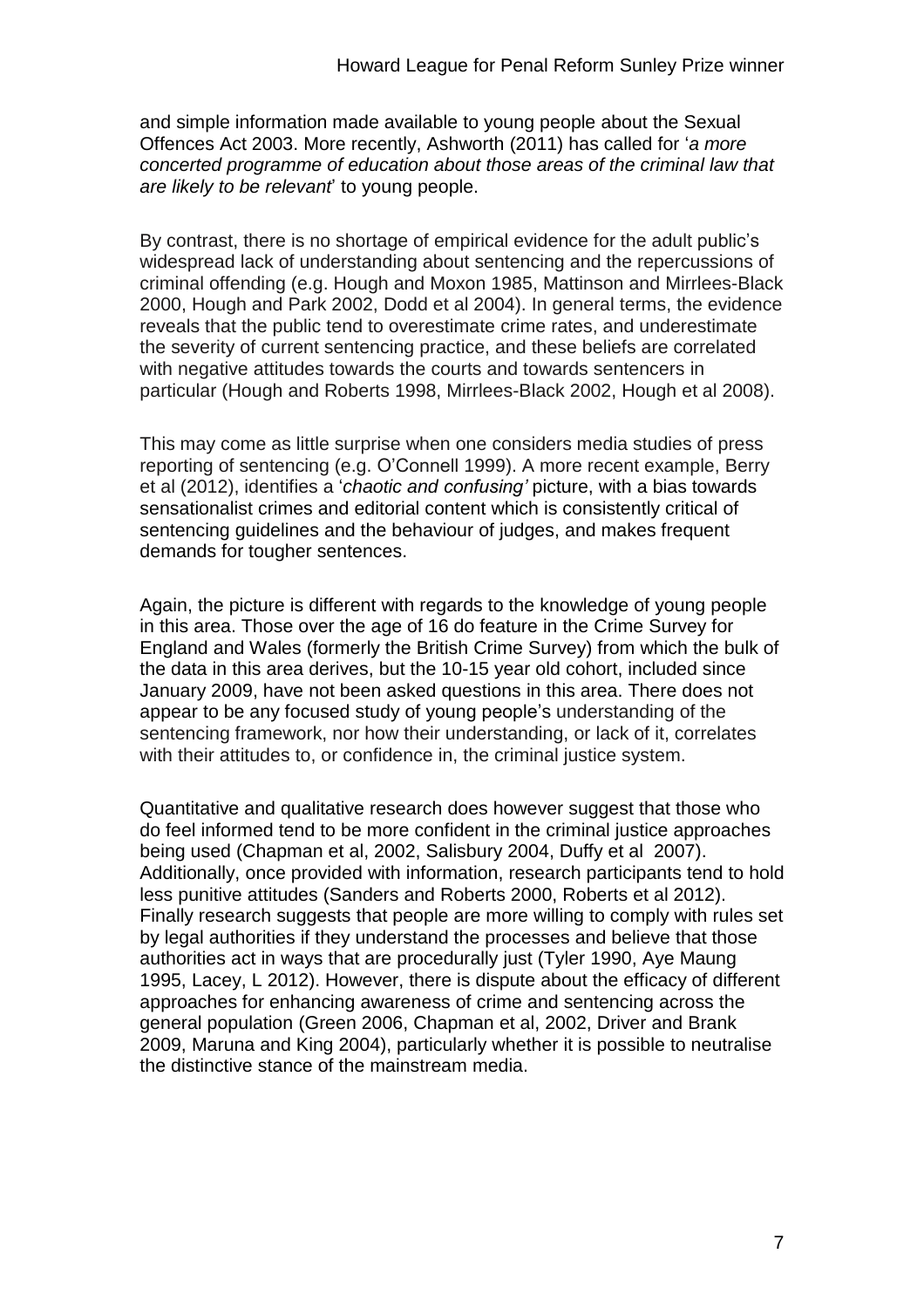# **3. Methodology**

Since the research interest lay in several different areas, and these were largely uncharted territory in terms of research with young people, it was decided to conduct an exploratory investigation. The aim was to take soundings of young people's understanding and awareness. It was decided that the research should adopt a qualitative approach; the pilot nature of the project making it unsuitable for reduction to the restrictive language of a questionnaire. In so doing, the opportunity to obtain generalisable data was sacrificed but the research gained in terms of being able to observe how young people talked about, and interacted with one another, on the different topics.

The exploratory nature of the project lent itself to a focus group approach (see Stewart and others 2007: 41-44). In particular, this format allowed the input of a reasonable number of young people and to provide to them readily understandable findings. It was also attractive as it provided the prospect of an informal structure that might encourage the participation of those who may be intimidated by a one to one interview, or feel that they have nothing themselves to say on the subject (Kitzinger 1995: 300).

Inevitably access to sufficient numbers of young people in a time-restricted study was likely to be achieved most easily through schools. The aim was to ensure that a sufficient variety of schools were involved, from Inner and Greater London, as well as provincial centres. Year 12 students (16-17 year olds) were selected as the focus of the study, in part because they are closest to the peak age of youth offending (Budd et al 2005) and additionally because their greater maturity would enable the group to cover more ground than a younger cohort. It was also anticipated that year 12 would be the least burdened with exams of the years 11 to 13 cohort.

Access was achieved via approaches to teacher contacts who were sent an outline of the research proposal (Appendix A) and eventually an adequate sample was secured. The groups were then arranged by email or telephone. In order to encourage schools to help facilitate the groups, *quid pro quo* sessions were offered, trading on my professional experience, in the form of addressing larger groups or giving a careers talk, or similar. The participants themselves received no reward for attending, bar a liberal distribution of chocolate biscuit bars.

Aware that young participants would need more questions and probes than adults (Harden et al 2000) a semi-structured scenario-based format for the groups was devised. Following introductions, and an ice-breaker session, in which participants were invited individually to describe their sources for crimerelated information (e.g. print media, television, social media, internet); the groups were engaged in discussion through one or both of the scenarios, which addressed cannabis-related offending and 'sexting' respectively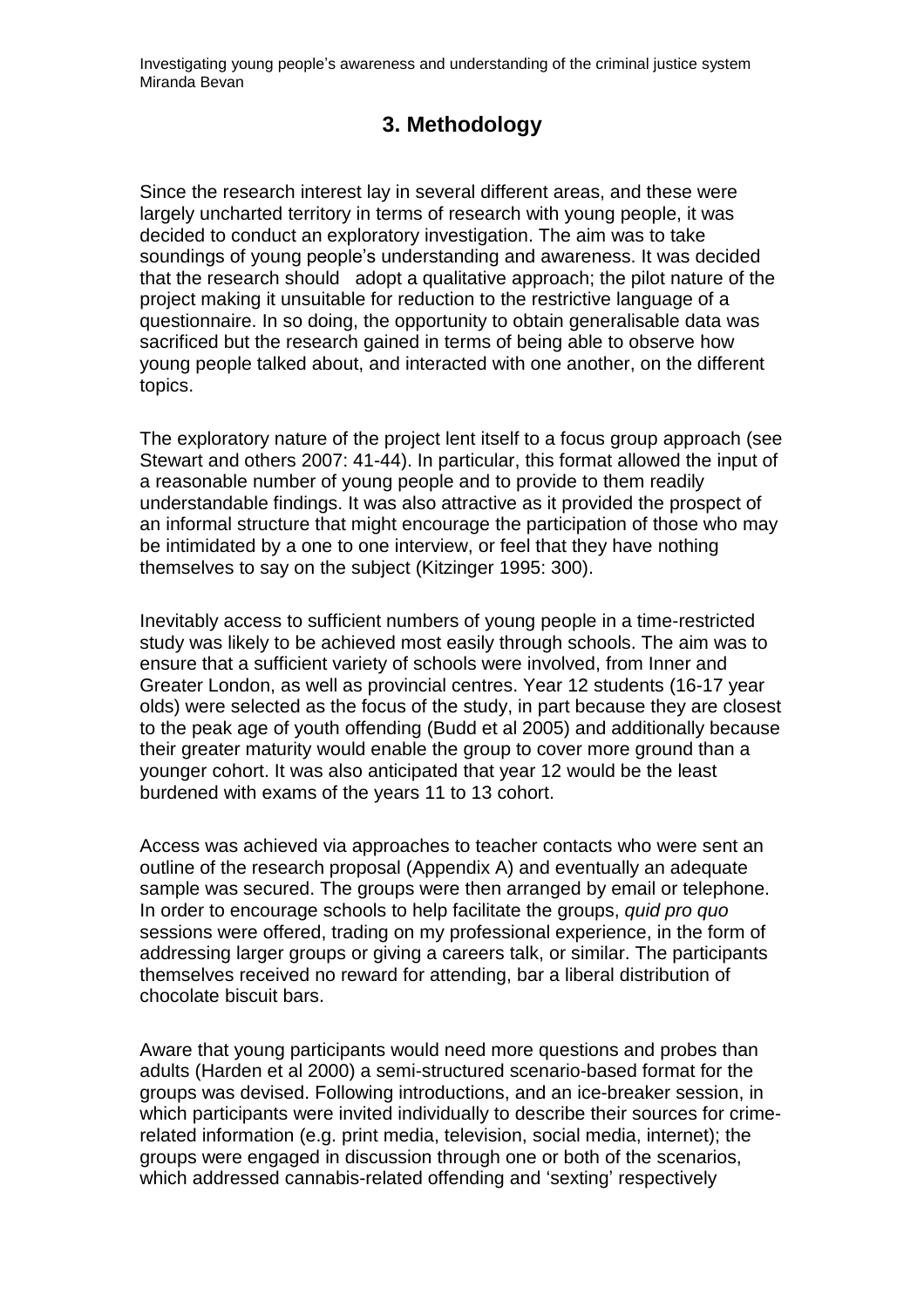(Appendix B). The focus was designedly theoretical, not encouraging confessional revelation, and the inhibitions that that may engender, but instead it aimed to gauge the respondents' awareness and understanding in a given situation.

The 'cannabis' scenario asked participants how they would respond to being invited by a friend to pass on cannabis (five small grip-seal bags) to another friend at a party. The scenario then canvassed respondents' understanding of stop and search procedures, subsequent arrest (including the meaning of the caution) and the legality of questioning in a police car. Thereafter, participants were asked what they thought would occur at the police station, including representation, attendance of appropriate adults and the circumstances of detention. Finally, the scenario addressed the giving of a reprimand or warning,<sup>1</sup> or alternatively prosecution and likely sentence, with consideration of the repercussions of a criminal record.

The 'sexting' scenario focused on a text message, containing an indecent image of a 17 year old, sent to the participants following a meeting at a party. The participants were asked how they would feel about being urged by a friend to forward the text to others. The ensuing discussion was designed to explore their understanding of the potential criminal liability of such behaviour. Where time permitted, the scenario continued with consideration of the likelihood of detection and prosecution, trial venue and likely sentence.

Issues relating to consent were addressed in line with the guidance contained within the LSE Research Ethics Policy. Before discussions began, the participants were provided with a one page document (Appendix C) setting out issues surrounding confidentiality, anonymity, the recording of the groups and voluntary participation. The young people's understanding of what they were being asked to participate in was confirmed and reaffirmed through oral consent from the participants. Written consent 'in loco parentis' was also obtained from the teacher contact in each case (Appendix D). The amount of personal information from the participants was very limited (Appendix E): first name, age and ethnic profile (in their own words). This was intended to allow a broad overview of the participants.

Mindful of the potential for harm to participants, and keen for the process to be a useful one for the students, the unusual decision was taken to repay the groups' discussions on a topic with the provision of genuine information on the point. Thus a discussion surrounding their awareness of the reclassification of cannabis would conclude with a very brief summary of legislative change, and its effect, or otherwise, on police action. Groups, on conclusion, were also

 $\overline{a}$ 

 $1$  Although the changes to out of court disposals under Chapter 7 of the Legal Aid Sentencing and Punishment of Offenders Act 2012 came into force on 8 April 2013 (shortly before the focus groups were conducted), the scenario and discussions retained the language of reprimands and warning, to test awareness and understanding of the earlier provisions.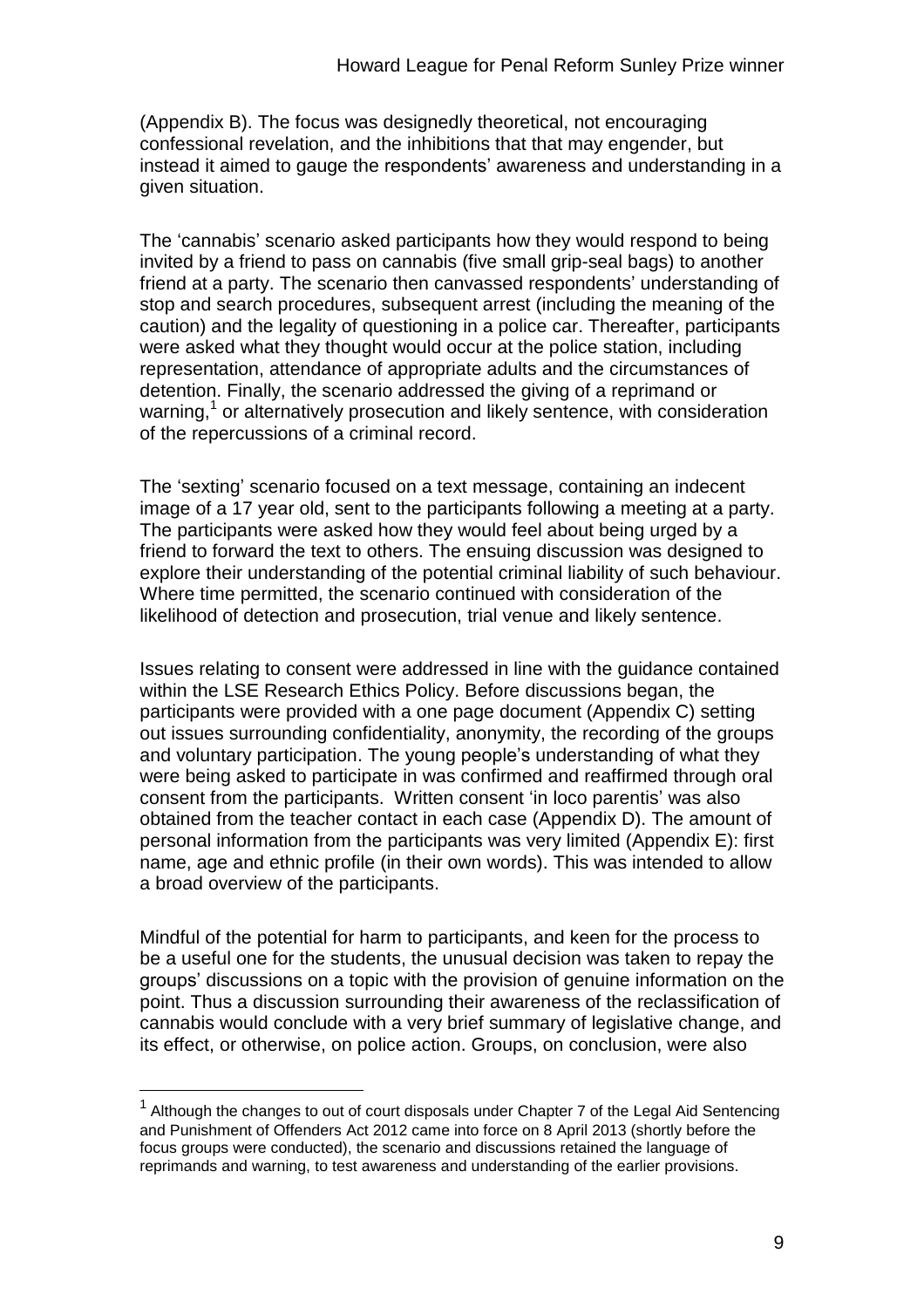provided with a one page sheet providing details of useful websites for further information should they be interested (Appendix F).

The groups were recorded using two digital sound recorders (one to function as back-up), and were transcribed verbatim. Limited field notes, made predominantly immediately after the session to record group dynamics and non-verbal reactions, were also used.

Although over 6 hours of recording had been secured, the structured nature of the discussions meant that there was no need to rely on a software programme to code different discussion sections. A direct analysis of the material, adopting a systematic technique, was used in preference (Krueger 1988: 111). Transcripts were analysed to group responses by theme, from which schedules of references and key quotations for each group were produced. A systematic comparison of the material under each thematic heading was then conducted, returning to the original source where necessary. This was then distilled into a master analysis, a form of overview grid (see Knodel 1993: 43), theme by theme, using the thematic schedules for reference.

#### **Practical challenges**

As anticipated, access proved to be the greatest hurdle for the project. Although teacher contacts expressed almost universal interest in the proposal, of the twelve schools approached only six eventually hosted focus groups. The fall-off rate was accounted for by a mixture of the busy schedules of teachers, little leeway in timetables, logistics and issues surrounding safeguarding. Exam commitments, even for year 12 students, proved onerous, and any future such project would benefit from scheduling in the first half of the academic year.

Given the age of the participants, the focus groups needed to be kept short and in some groups the end of the discussion was marked by notable fatigue, even in a 40 minute session. The shorter duration meant that 'rich' discussion time was limited, since it took participants several minutes to warm to the activity. Nonetheless, the icebreaker, especially discussing favourite television police and court dramas, successfully generated animated and inclusive exchanges. Despite the unfamiliar nature of the material for many, the majority of participants were extremely positive and engaged well with the discussions.

#### **Limitations of the research**

The small sample-size and recruitment limitations mean that the data obtained is not generalisable to a larger population (Morgan and Krueger 1993: 14). As intended, what emerged represents individual soundings from a large, but particular group, namely those in full-time education, rather than a representative picture of the broader youth population. Nonetheless, the participants' understanding and awareness is an extremely important part of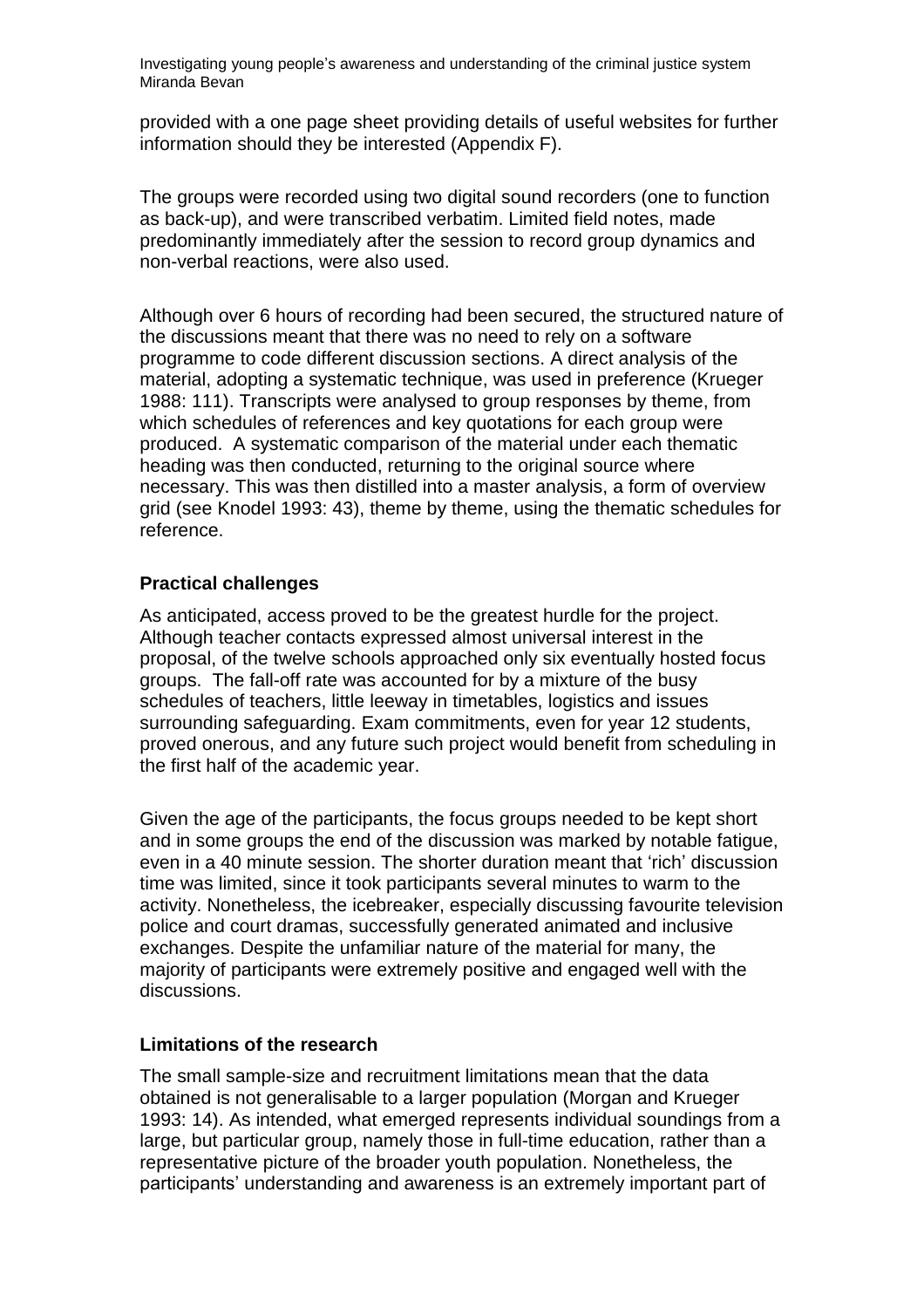the general picture, not least because, on one view, they are likely to represent that sector of the youth population most cognitively capable of understanding and analysing criminal justice issues.

The recruitment process in particular inevitably restricts the generalisability of the material. The schools which participated were, not by design but perhaps as a function of the sort of staff members willing to facilitate the exercise, all rated either 'good' or 'outstanding' by Ofsted or the Independent Schools' Inspectorate. The participants were not themselves necessarily representative of those school populations either. These features do not undermine the validity of the participants' input, but are important factors that have to be borne in mind in seeking to draw conclusions from the material.

Interpretation of the participants' contributions was also limited by the fact that no data was available nor sought about their previous contact with the police or criminal histories. Nonetheless, it would be interesting to conduct the same study with young people who had already had contact with the criminal justice system or those in identified 'at risk' groups.

In any focus group the moderator's 'voice' is likely to be a factor in shaping the material generated (Krueger 1993: 214f). This was a particular issue for this project and it is necessary to bear in mind that participants' knowledge of my previous career had clear potential to colour responses, for example prompting bravado, or reticence by virtue of participants associating me with the apparatus of the criminal justice system.

Finally, given the exploratory nature of the project and its wide ambit, each topic has in a very real sense only been touched upon. Whilst this is an awareness rather than an attitude survey, there were a number of occasions on which it would have been illuminating to probe issues further. Inevitably this limits the certainty with which any interpretation in this study can be arrived at.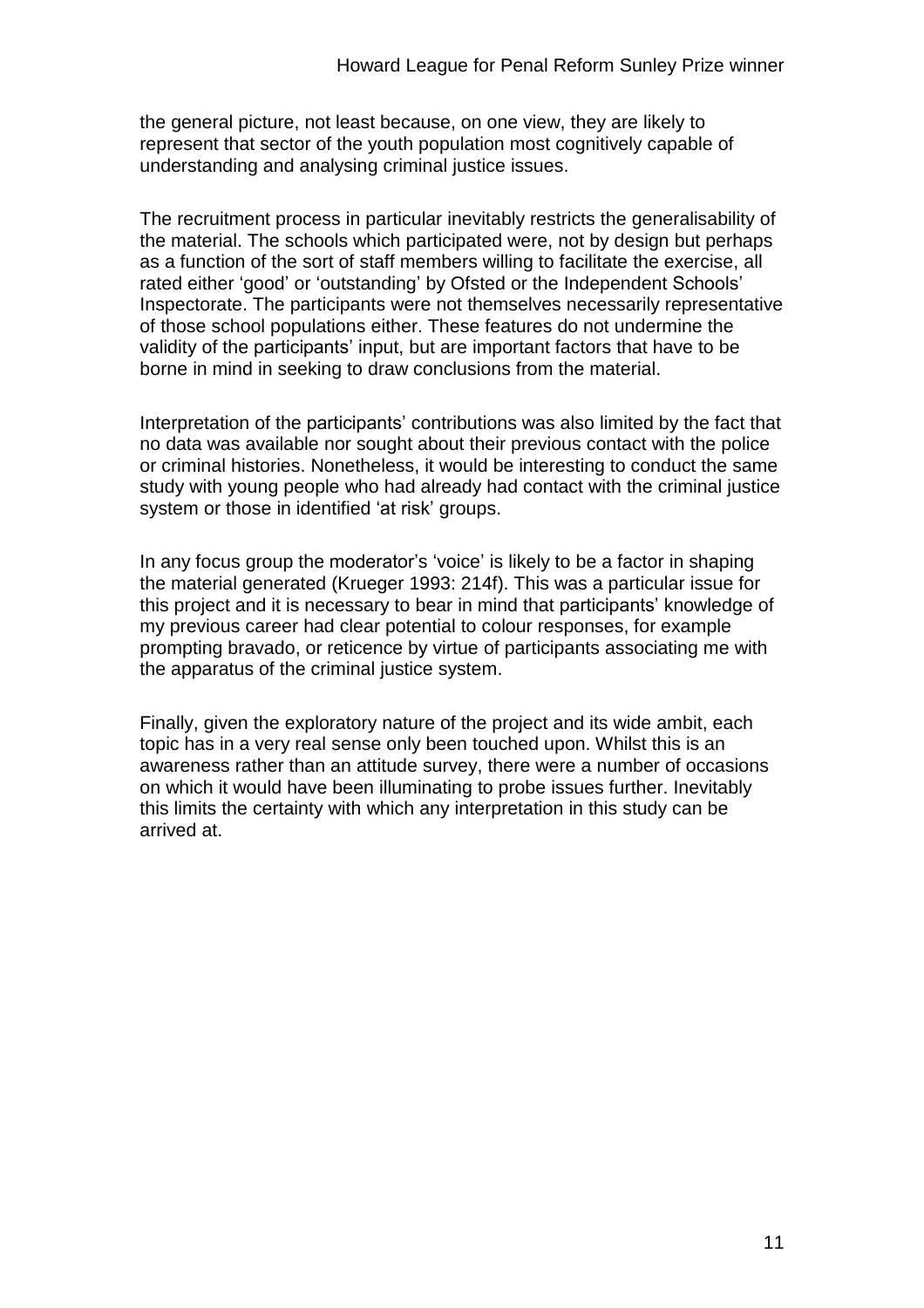# **4. Results**

## **Breakdown**

Between 23<sup>rd</sup> April and 10<sup>th</sup> July 2013, eight focus groups were conducted in six different schools. The shortest of those group sessions lasted 34 minutes (but had only two participants), the longest ran for 1 hour and 6 minutes.

The table (Figure 4.1) shows the breakdown of the schools where the groups were conducted, with each school being given a letter designation to preserve its anonymity. Likewise, the names of the group participants are changed where they appear. The area crime rate statistics were taken from [www.police.uk/crime](http://www.police.uk/crime) at the time of analysing the recordings.<sup>2</sup> In that regard it is important to note that the local crime rate will have much less relevance in the case of the independent schools where populations are inevitably drawn from a wider geographic area than the tighter catchments of the state schools.

Of the 65 young people involved, 39 were female and 26 male. There was a significant gender imbalance in several groups, yet whilst gender composition can be a significant influence on focus group interaction (Stewart et al 2007: 27f) this did not manifest itself as an obvious problem. The ages of participants ranged from 13 to 18, with the majority, 39, being 17 years old. There were twelve participants under 16 years of age (all from School D), including two 13 year olds. The participants in the three London schools almost without exception described their ethnic origin in a manner which might broadly be described as 'black or ethnic minority', whilst the focus groups outside London had a predominance of white participants.

 $\overline{a}$ 

 $^2$  Data obtained on 28/07/13.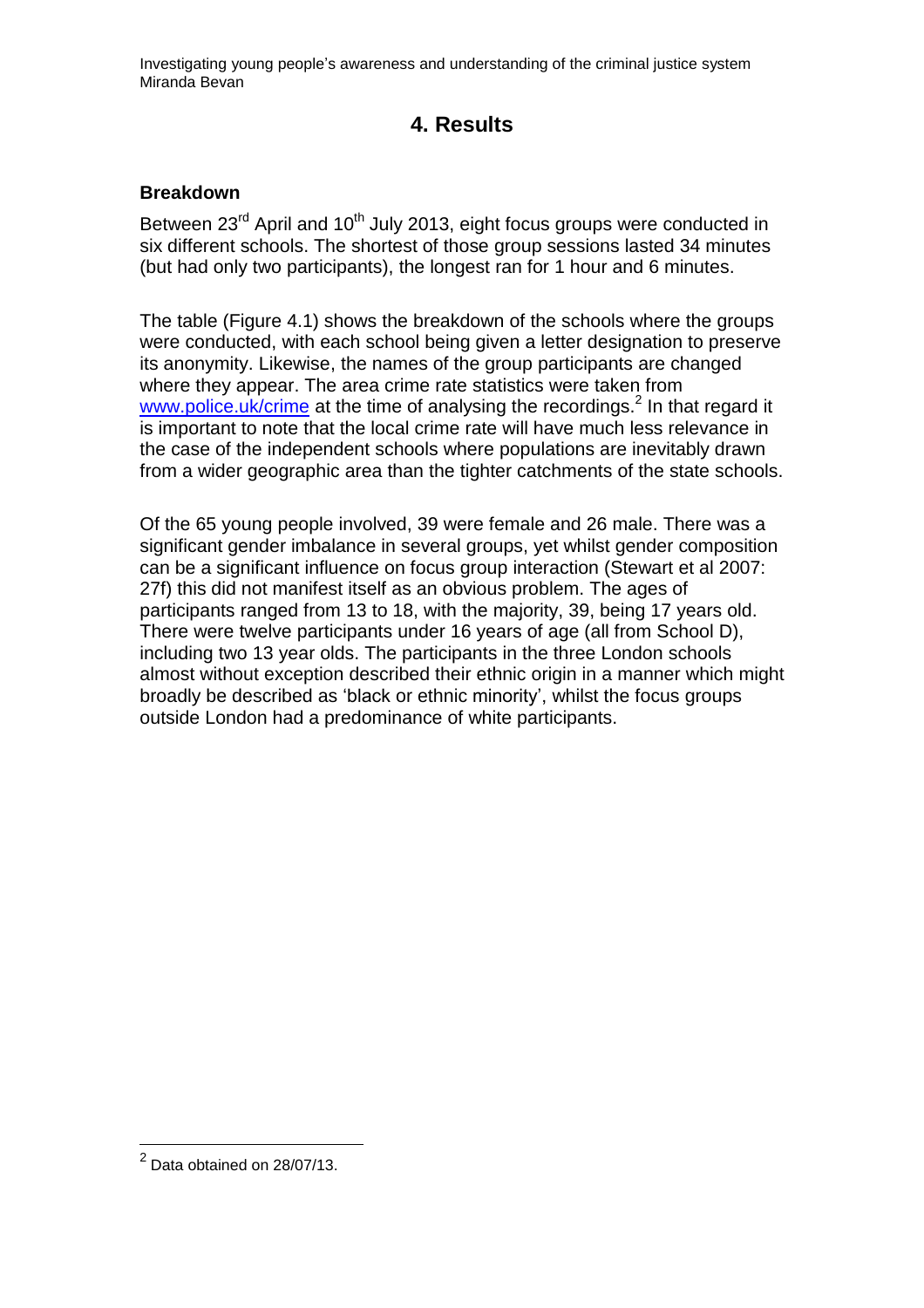| <b>School</b>                                                | A                                | B                        | C                                      | D                          | E           | F                        |
|--------------------------------------------------------------|----------------------------------|--------------------------|----------------------------------------|----------------------------|-------------|--------------------------|
| <b>Nature</b>                                                | <b>State</b>                     | <b>State</b>             | <b>State</b>                           | <b>State</b>               | Independent | Independent              |
| Location                                                     | The same Inner<br>London borough |                          | Greater<br>London<br>suburb            | The same<br>regional city  |             | Regional<br>town         |
| <b>Area Crime</b><br>rate<br>(per $1,000$<br>residents)      | 110                              |                          | 82                                     | 89                         |             | 47                       |
| <b>Number in</b><br>group<br>(Gender<br>breakdown<br>$F:M$ ) | 7<br>(2:5)                       | 12 <sup>2</sup><br>(6:6) | 10<br>(9:1)<br>$\overline{2}$<br>(2:0) | $12 \overline{ }$<br>(7:5) | 10<br>(1:9) | 6<br>(6:0)<br>6<br>(6:0) |

**Figure 4.1**

## **Data Analysis**

*Are young people interested in criminal justice issues?* There was huge variation on this topic, often within the same group. For example, Dean, School A stated,

*I'm not really interested in what happens about the police*

followed moments later by Greg,

*the whole concept of policing and law and order fascinates me.*

However, on more than one occasion participants who had initially denied particular interest, such as Dean, became really engaged with discussions and revealed a reasonable degree of knowledge, comparatively.

Across the board, the respondents conveyed that serious or unusual events piqued their interest more than commonplace incidents, a feature of course not lost on print media editors (Jewkes 2010). But the repercussions of this media bias were plainly noticeable, thus when giving an example of offending, participants would typically conjure extremely severe instances, referencing '*stabbing'*, '*murder'* and '*life sentences'* to make their point.

Interest was generally more frequently expressed in higher crime areas, Schools A, B and D. Their interest was particularly engaged by youth matters, as captured by one exchange: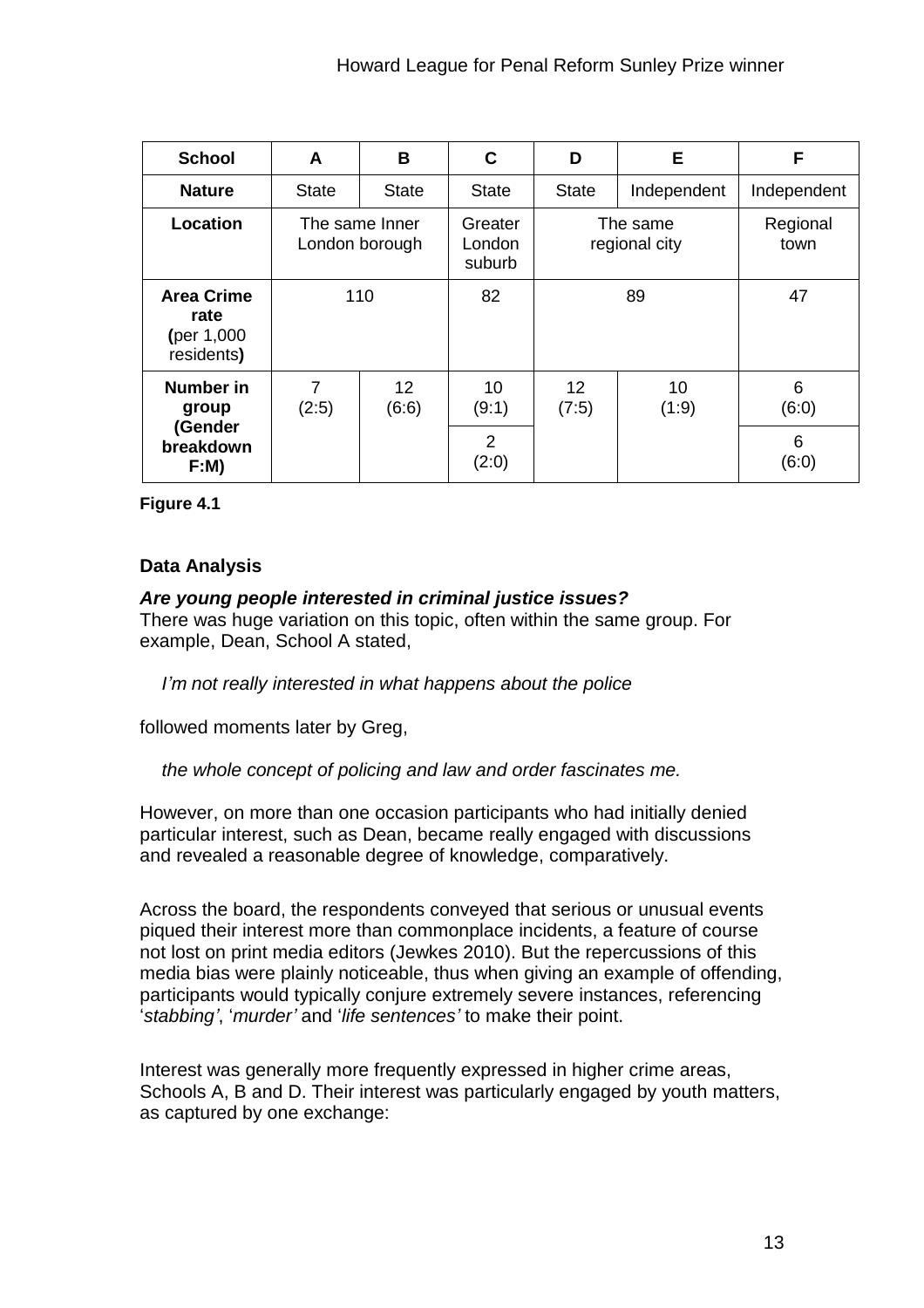- Gemma: *…say you see someone like 15 accused of something you kind of like look on it just to see…*
- Hayley: *…and just keep updated with it…*
- Gemma: *… Yeah, just like obviously cos they're young and they're kinda like you so you kinda look at it.* (School D)

There was also a strong feeling of the need to keep informed about youth crime, especially as a reputational issue, encapsulated by one participant in the following way:

*when police prosecute like youngsters it does interest me because like it, it involves us as well in a way because we're youngsters so it reflects on us, …every time something happens with youngsters, everybody normally associates it with us because like when there was the rioting at summertime like people always reflect it back on us, so I always like to hear what's going on…* (Charmaine, School A)

Security issues, for participants and their friends and families, also prompted interest in higher crime areas, as Kanta explained:

*…if something happened to a girl, mainly, so erm like rape or kidnap, it would be, we'd talk about it between our friends and like kind of discuss like how we'd … what we'd do in a situation or like just talk about safety in general cos it's quite a concern for us mainly so, yeah.* (School B)

#### *Where do participants get their information?*

TV dramas and reality shows about the criminal justice system, particularly crime investigation, were ubiquitously cited as sources of information. Interestingly the titles given were more commonly US rather than UK shows, and there were frequent examples of references to US terms, such as '*attorne*y', '*probable cause'* and '*Miranda rights'*, when the English equivalent was plainly not known. As one participant observed, '*Yeah, in America they give you one [*a legal representative*], I'm not sure about here*.' (Tom, School E). The danger of distortion through inaccurate fictional depictions was frequently in evidence, as understanding was often mediated through television portrayals. So, for example, young people's anticipation of what might be possible in terms of forensic investigation was on occasion significantly inflated, a sort of 'CSI effect'.

There were lots of reports of taking in the news from television, a huge range of print media (from *The Sun* to *Time Magazine*), and the radio. But predominantly participants related that this was often not sought out but stumbled across '*just whatever is on'*, and to an extent dictated by the preferences of older family or household members.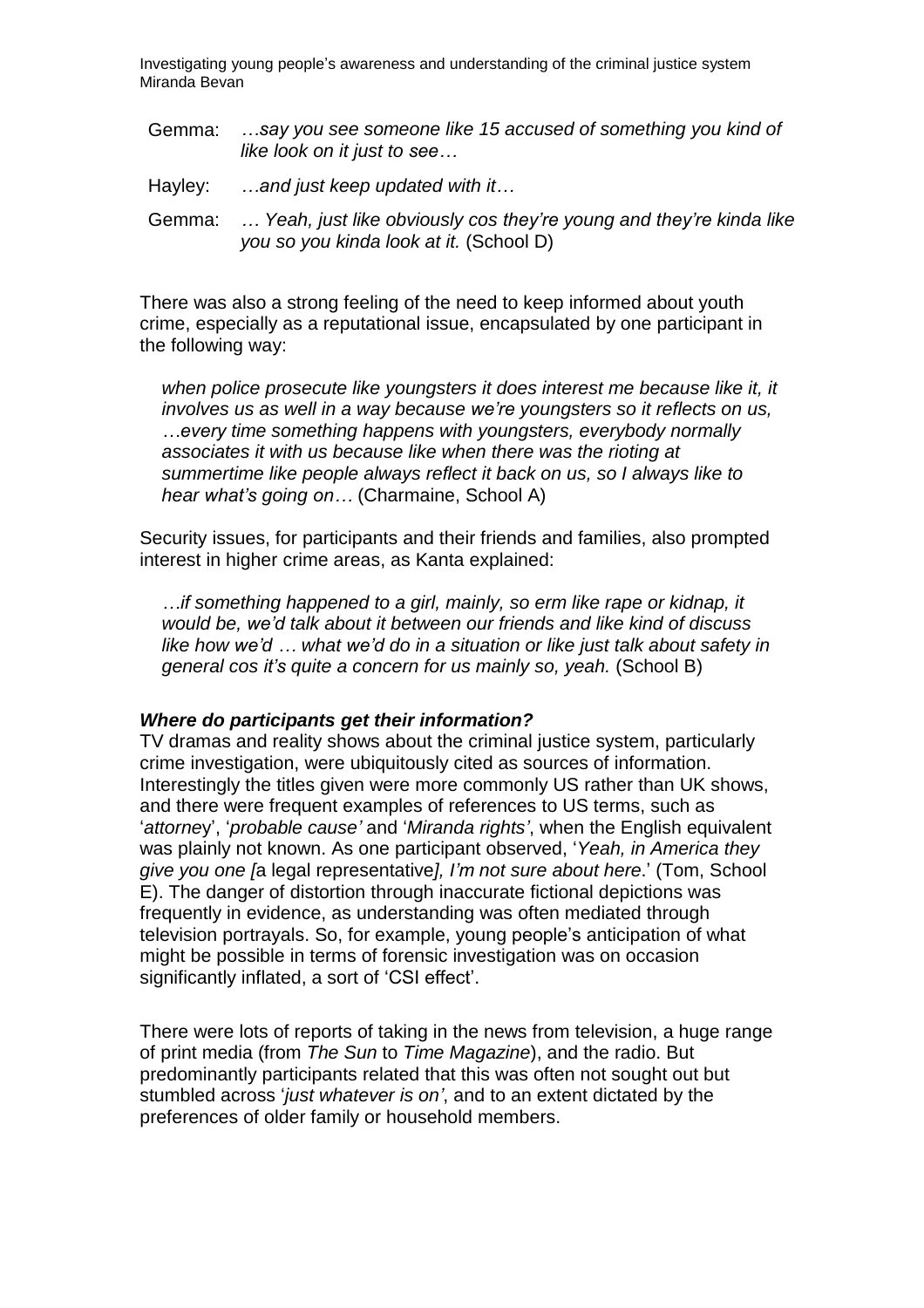More deliberate consumption was reported online, with the BBC's online news coverage as the standout source, although several other newspapers, including *The Mail* and *The Guardian* were accessed digitally. There was no reference to any other specialist or third sector online source, such as the Metropolitan Police's site <u><http://safe.met.police.uk/>3,</u> although one participant followed their Twitter feed described by her as '*very helpful if you want to like avoid a place where there is lots of traffic or whatever'* (Anna, School F).

Social media, predominantly Facebook, and to a lesser extent Twitter, also received more focused attention. There were frequent references to following links to stories trailed, '*your friends have read this'* (School D) and the like. The convenience and ubiquity of Facebook were the major attractions:

*it's just convenience so with Twitter most people our age, we don't, we're not famous people so we don't bother getting a Twitter, but with Facebook… nearly everyone has Facebook so we just click on it and we just read it* (Arif, School A).

Several young people remarked that it was difficult to get any information about young people offending, save in extreme cases. As Arif explained:

*a lot of the news involved with young people doesn't, a lot of it doesn't come up often, on the news and when it does it's usually er very serious matters like murder or something like that, so I usually get like the minor offences from hearsay, because it happens pretty often in London and areas like this so, yeah.* (School A).

Word of mouth and discussions with family and friends were understandably frequently raised, especially with regard to local crime and youth offending, with *The Metro* and local newspapers being referenced as the other major sources of such information.

No participant volunteered citizenship classes, PSHE sessions or the input of Safer Schools Officers (SSOs) as sources of criminal justice information, although I did not ask questions on those sources specifically. However there were a handful of references to *'drugs talks'* and debates or coursework on cannabis reclassification, which might have reflected such input.

## *Decision-making around offending*

The overwhelming response to the invitation to offend in the first scenario was refusal, but considering the school context of the discussion, the presence of teachers in some of the sessions, and my criminal justice links that may not be surprising.

 $\overline{a}$ 

<sup>3</sup> Last visited 18/10/2015.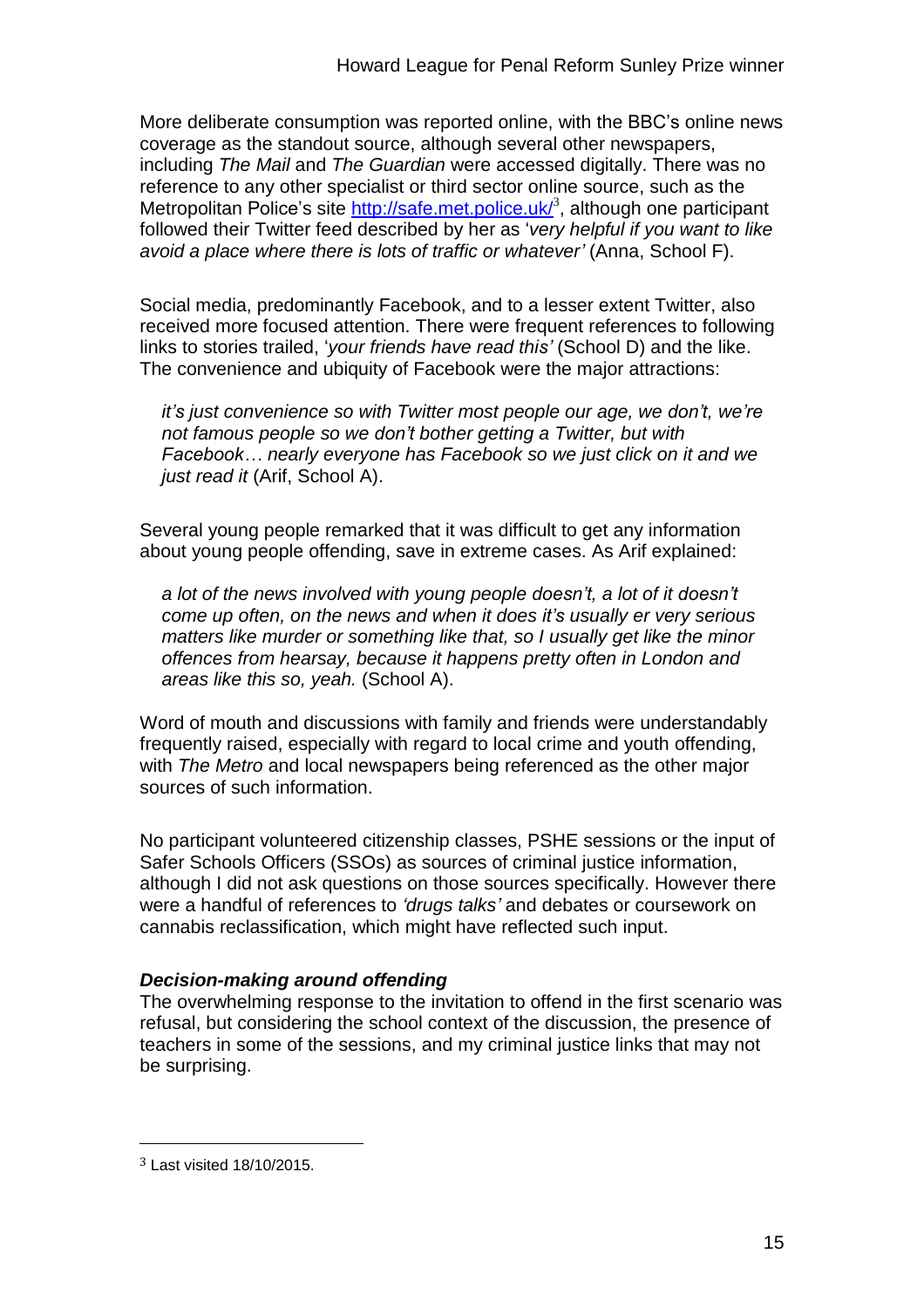More interesting were those factors which did not rank highly in the groups' concerns. Although the cannabis scenario (see Appendix B) deliberately involved peer encouragement, there was surprisingly little concern expressed in that regard. At its highest, one participant observed in a detached tone: '*if I knew J well…like they were good friends of mine I might take it discreetly'* (Karen, School F). This plainly contradicts research findings on delinquency predictors (Farrington 1996), and it is possible that a group more at risk of offending might respond differently.

Although a few participants raised a moral objection to lawbreaking, generally the illegality of cannabis possession in itself was not a big issue within the groups. One participant rather coolly observed, '*It's only illegal if you get caught'* (Anna, School F). The significance of illegality for the groups was perhaps best summarised by Jack:

*It's more the consequences, than like the actual law. You wouldn't think it's against the law I'm not gonna do it, you'd be like the consequences of doing it, of getting caught like, criminal record, jobs and then family at home…* (School E).

In terms of 'consequences' the clear emphasis placed by participants across the groups was on the future ramifications of arrest and conviction rather than on the immediate sentence that might be imposed. It may perhaps be a reflection of the lean job market into which these young people will soon be thrust, but the overwhelming concern lay in the damage to future employment prospects. One respondent summed it up:

*It's the what would happen as a result of being caught, not necessarily the punishment or whatever, because that's, that's fair……, it's what could happen after you've been punished, the fact that you've possibly put jobs at risk or employment or whatever.* (Edward, School E).

On the very few occasions when possible sentences were referenced unprompted, participants all talked about going *'to prison'*. In each case this did not seem to be an informed assessment of the likely sentence, but a shorthand way of referring to sentencing in general, as if the respondents were not familiar with alternatives to custody. This fits with findings in adult research that there is widespread lack of understanding of the existence of community penalties (Hough and Roberts 1998).

Otherwise the power of informal controls was writ large across the groups' responses, reflecting observations in earlier studies (Tittle 1980). The overwhelming concern was the response of family, and for a reasonable number this was the primary factor in abstinence. Several participants were quick to state that they would be '*disowned'* or '*kicked out'* and others lamented the likely effect of the loss of their parents' trust. Secondly, there was concern for parents that they would feel disappointment and shame, most arrestingly described with reference to mothers: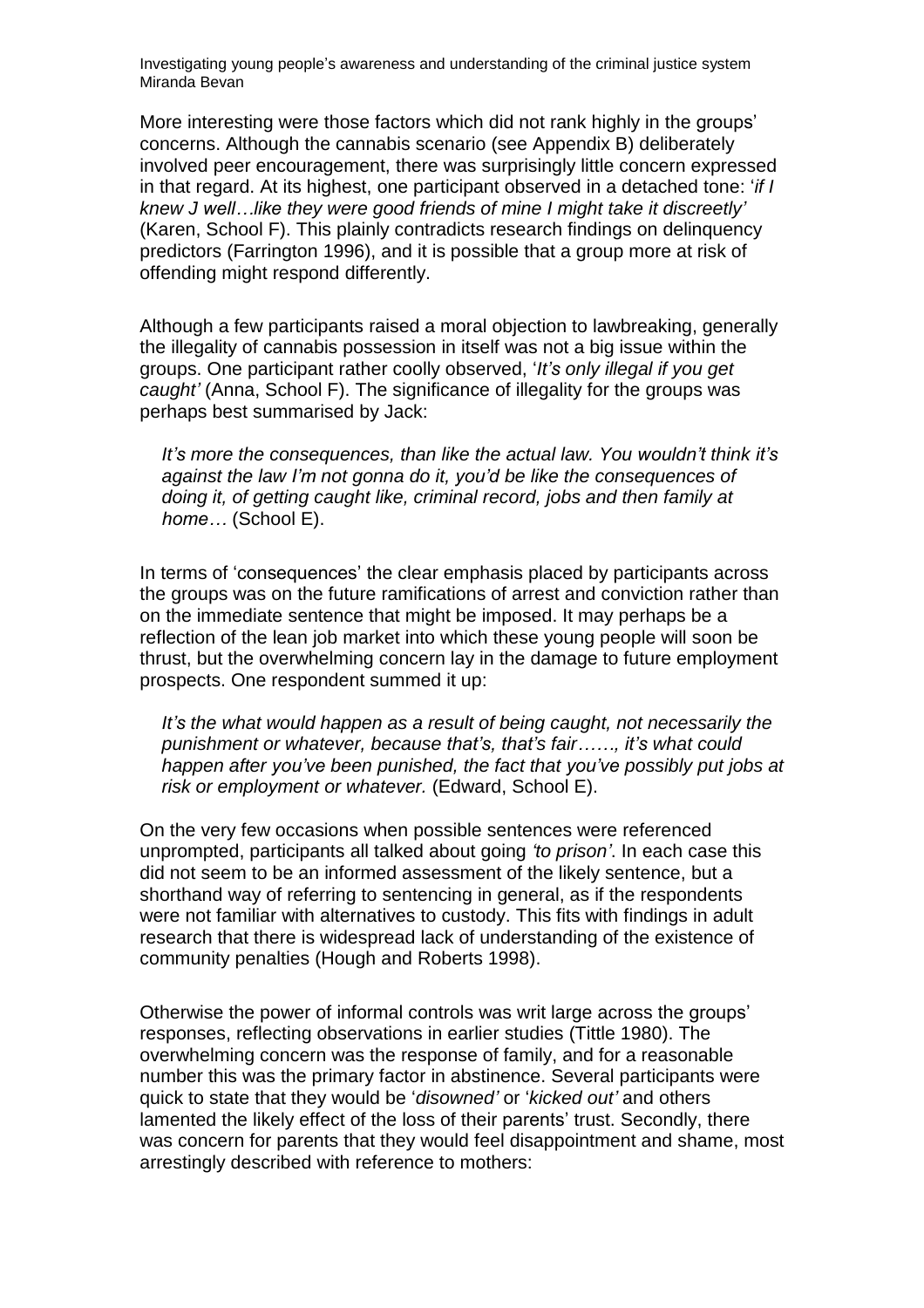*Like she may think like I brought up someone that I did not think would turn out like this. Like it's quite sad, and I'd feel sorry for her, I would not like her to go through anything like that so that is the main reason why I wouldn't…* (Pema, School C).

This fits with similar findings in riots-related research (LSE and *The Guardian* 2011).

The other significant feature of informal control was the loss of reputation, specifically concern at being associated with offending 'others'. As Priya reflected,

*I don't want people to judge me because now a lot of children… like us lot, are being judged for like gang fights and all that kind of stuff, like we're not like that at all* (School C).

#### *Understanding and awareness of legislative change*

The vast majority understood that possession of cannabis is an offence. However, fewer respondents appreciated that passing on cannabis for someone else amounts to the more serious offence of supplying cannabis, even where money had not changed hands and there was no history of dealing.

Whilst a few were very well-informed, less than half of those asked could correctly identify the classification of cannabis. Cannabis was described as '*normal here'* by one of the Inner London participants (Nishat, School B), yet the general state of knowledge at schools A and B was surprisingly marginally worse than schools in other areas, perhaps reflecting Barnes and Wilson's finding that familiarity does not necessarily support greater knowledge (2007). Most participants in groups at schools A and B could identify the more serious consequences of the higher classification, when informed about it, although consequent changes to policing approach were more elusive, with one student asking, '*The higher the class is it the more private space they're allowed to, I don't know…impede? I don't know. I'm guessing'* (Nishat, School B). These findings tend to confirm young people's confusion surrounding the law relating to drug use referenced in the MPA's report (2008).

One participant, a foreign national, observed of cannabis,

*I'm not entirely sure because I know it's not illegal in some places and is illegal in others, but just I think, just in case, I'd probably not want to take it because I'm not entirely sure.* (Jia, School F).

Half of the participants were also taken through the 'sexting' scenario (See Appendix B). Many displayed, and even expressed forcefully, moral concern at the psychological damage of widespread distribution of personal images. Yet utterly unsurprisingly no-one was aware that, for the purposes of indecent images of a child, the upper threshold is 18 years of age. '*I don't think the*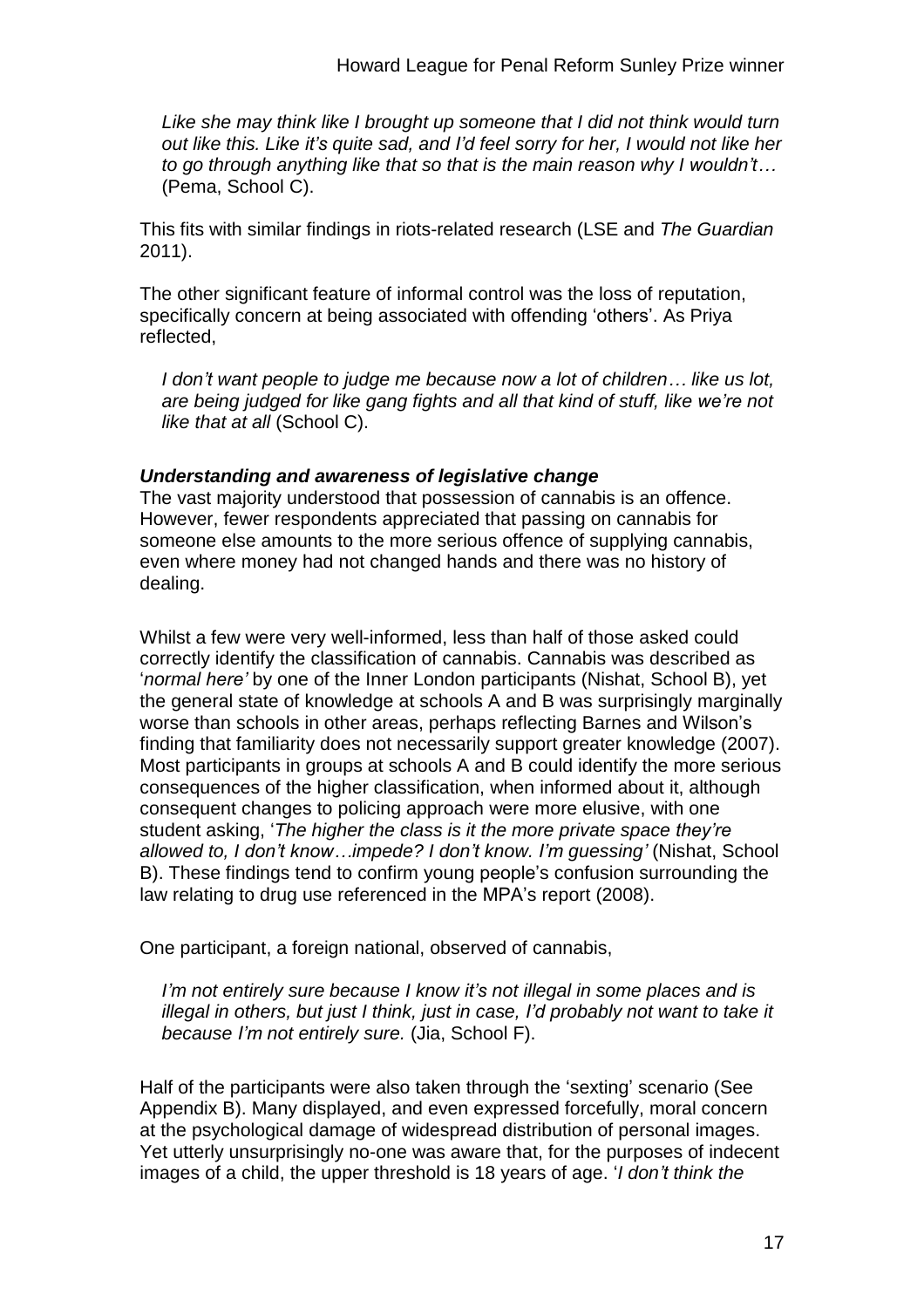*police can get involved if you're 16 and over'* (Rupa, School B) typified the response in that regard. There was also considerable debate around whether any liability could attach if the subject was consenting. Particularly concerning, in this context, was the observation by one participant that such behaviour was surely '*too frequent'* for it to be effectively prosecuted (Camilla, School F). This accords with a study of the prevalence of 'sexting' in South Western United States (Strassberg et al 2013).

#### *Understanding of rights on contact with the police*

There was widespread understanding, especially in the Inner London schools, that the police have the power to stop and search. However, this awareness was by no means ubiquitous, with several under the impression that a search could only be conducted at a police station, whilst another asked, '*Can't you just refuse anyway?'* (Henry, School E). A good proportion understood why the power exists, as Hassan summarized, '*you're trusting them with your life……you're hoping they catch everyone so if they can't even do their job because of you, is that good?'* (School B).

A bare majority thought that a reason or justification was required for such a stop, with very few aware that the police must detail that reason, whether requested or not. Nonetheless, several participants were alive to the tensions excited by stop and search,

*Like, if you give someone power you have to trust them, but not everyone trusts the police, that's why it's such a big problem when they stop and search people because the first thing that they think is 'why you stopping me for no reason?', do you get it, right? (*Mita, School B).

No significant hostility was expressed towards the police, although there were several references to the humiliation and embarrassment of being stopped and searched, '*people just looking at you like you done something wrong'* (Kanta, School B). More sobering, given the general lack of appreciation of the protections available to them, were two expressions of the vulnerability of young people in such situations:

*So I allowed them to do anything really cos I thought they were the police officers, they do whatever they need to do.* (Pema, School C)

*So you kind of like trust that they won't abuse it and they are doing it for the safety of yourself and everyone else, type thing.* (Zoe, School C)

As one participant observed, '*you shouldn't feel helpless when you don't need to feel helpless'* (Arif, School A).

A number of the participants were very familiar with the wording of the caution, apparently from television shows. One or two were even able to parrot whole sections of it. However, that familiarity was rarely matched by the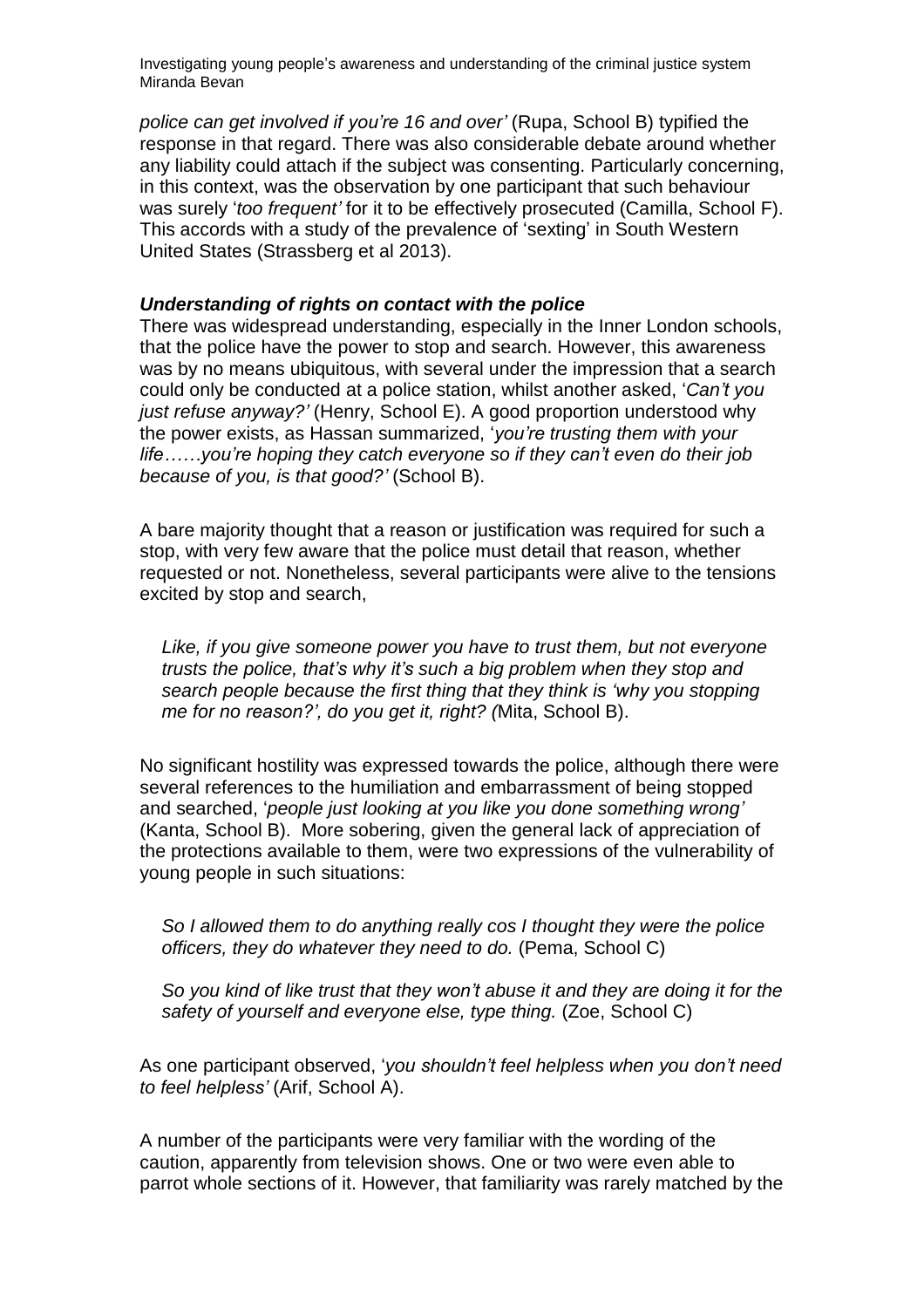respondents' understanding of the caution, and in particular their ability to process its meaning. The phrasing and vocabulary of the caution are designed to be easily understood, and, in the relatively unstressful setting of our discussions, most groups were able to tease out the meaning of its various parts. However, the initial responses of participants tended to be confused, and they struggled, in particular, to grasp how the right to silence is balanced by the adverse inferences that might follow a failure to give an explanation. This finding reflects US research in similar areas (Grisso 1981), highlighting how difficult young people find it to engage with conceptual issues of this sort.

When the discussion turned to the police questioning people in the police car, this evinced a real range of responses. A few were extremely well-informed, but a significant minority was without a clear idea as to whether such questions could be asked, or believed that an answer could be expected, and adverse inferences drawn from silence.

In general terms, participants had a relatively accurate picture of detention in the police station, with a generally good appreciation of the right to legal advice, with most understanding that it is, at present, free at point of delivery at least. Similarly most appreciated that a parent or other responsible adult would be contacted by the police to assist them during interview.

There was a noteworthy lack of anxiety or apprehension about the processes, and general experience of being detained and questioned by the police. What however ignited almost universal surprise and animated discussion was the prospect of being detained in a cell.<sup>4</sup> This was widely unanticipated, and clearly retained the power to excite real fear, especially when the approximate dimensions of a cell were discussed. The common response was to equate detention in a cell with punishment or degrading treatment, '*But they haven't proved you guilty yet, so how can they put you in a cell*?' (Zahir, School B), or '*It's against your rights'* (Nicola, School F). This accords with Hazel et al's findings of young people equating detention in a cell with 'summary punishment' (2002: 11). The prospect that at 18 one might be held in a cell with another person of the same sex on a busy night in custody prompted even more extreme concern, '*What if they beat you up*?' being a representative response (Anika, School B).

#### *Understanding of sentencing and the repercussions of offending*

 $\overline{a}$ 

The participants' suggestions for the likely sentence which would be imposed in the cannabis scenario varied wildly. Offers spanned an initial response of '*five years' '*to *'a warning'* in a single group (School B). Most strikingly a

<sup>4</sup> Although the case of *R (on the application of HC) V Secretary of State for the Home Department* [2013] EWHC 982 (Admin) was decided during the fieldwork period, there had not at that stage been changes to section 37(15) of the Police and Criminal Evidence Act 1984 or the associated Code C (Code of practice for the detention, treatment and questioning of persons by police officers) with regard to the treatment of 17 year olds in police custody.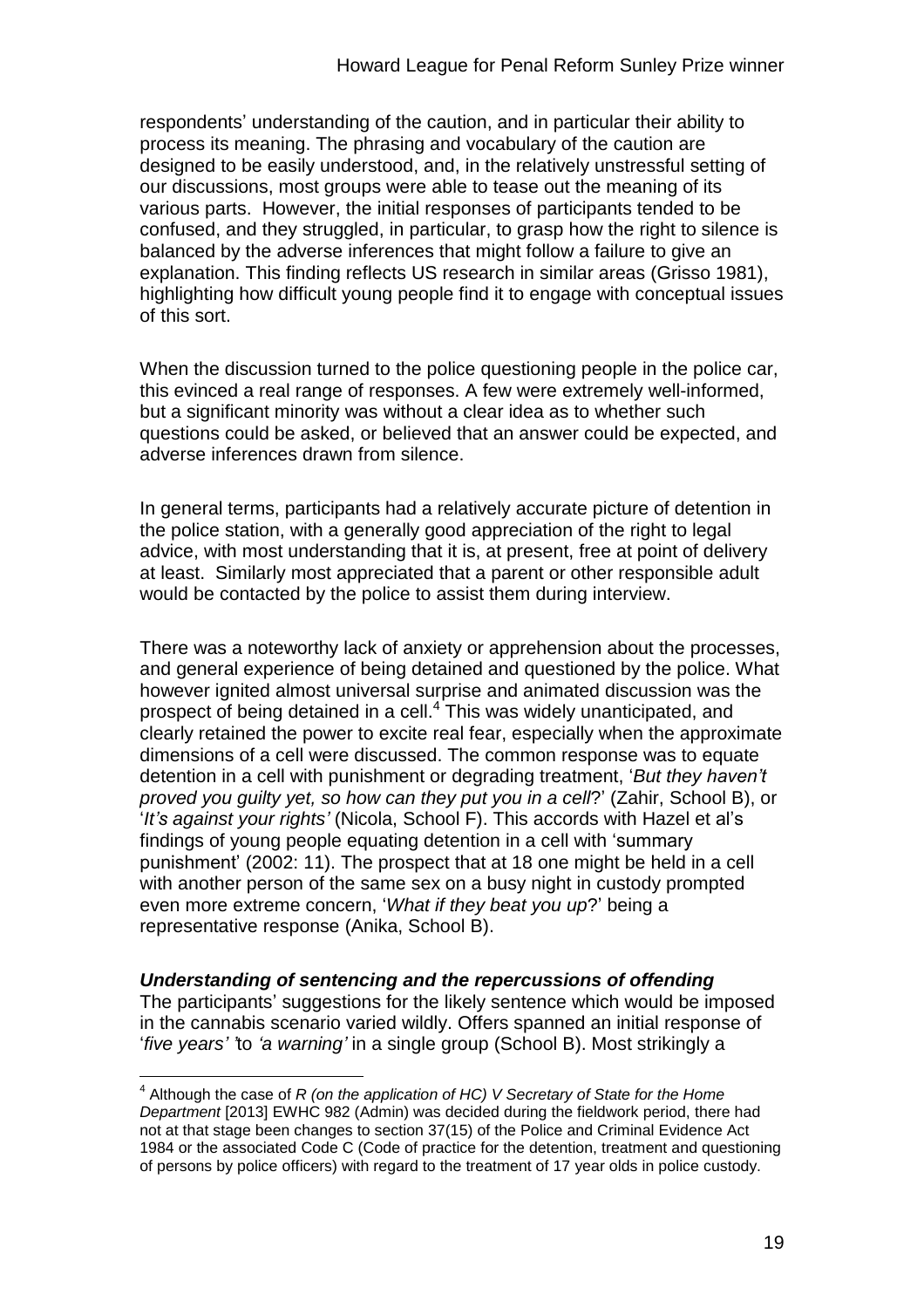significant number anticipated a much more severe penalty than would ordinarily follow, with more than ten proposing an immediate custodial sentence. Although a number of those scaled down their views on reflection, often following very little discussion, for example:

| MB <sup>5</sup> | OK, what do you think you'd get? So we're talking about five small<br>bags                                                            |
|-----------------|---------------------------------------------------------------------------------------------------------------------------------------|
| Michael         | Dunno, probably like a couple of months.                                                                                              |
| MВ              | OK, so you think inside?                                                                                                              |
| Michael         | Mhmm                                                                                                                                  |
| MВ              | In whatever institution.                                                                                                              |
| Michael         | And maybe a couple of months probation.                                                                                               |
| MВ              | Sorry, so probation and inside?                                                                                                       |
| Michael         | No, just probation.                                                                                                                   |
| MВ              | Just probation, OK, what do other people think? What does that sort of<br>offending                                                   |
| Liam            | Community service maybe?                                                                                                              |
| MВ              | Community service, what do you understand by that?                                                                                    |
| Liam            | Erm, I suppose like helping out with some sort of community work to<br>erm to serve time to benefit kind of other people. (School E). |

The distinct impression gained in a number of groups, as in the above extract, was that a reasonable proportion had no real idea about sentence at all, with a number providing an instinctive suggestion of custody followed by rather confused withdrawal into community alternatives. Beyond several references to '*community service'*, the groups showed very limited understanding of other alternatives to custody. In particular, only a handful of young people had heard of a referral order, and no-one was able to say what one was or understood the broad nature of the disposal. Similarly, whilst a reasonable proportion of the participants had heard the terms 'reprimand' and 'warning', there was very little understanding of the circumstances in which they might be offered and what they entailed, including whether they required an admission of offending.

It is noteworthy that the estimates given for likely penalty tended to be more severe in the Inner London schools than in other schools. An understanding of the effect on sentence of previous good character, personal circumstances and greater penalty for more significant possession or supply was, however, fairly widespread.

 $\overline{a}$ 

MB is the researcher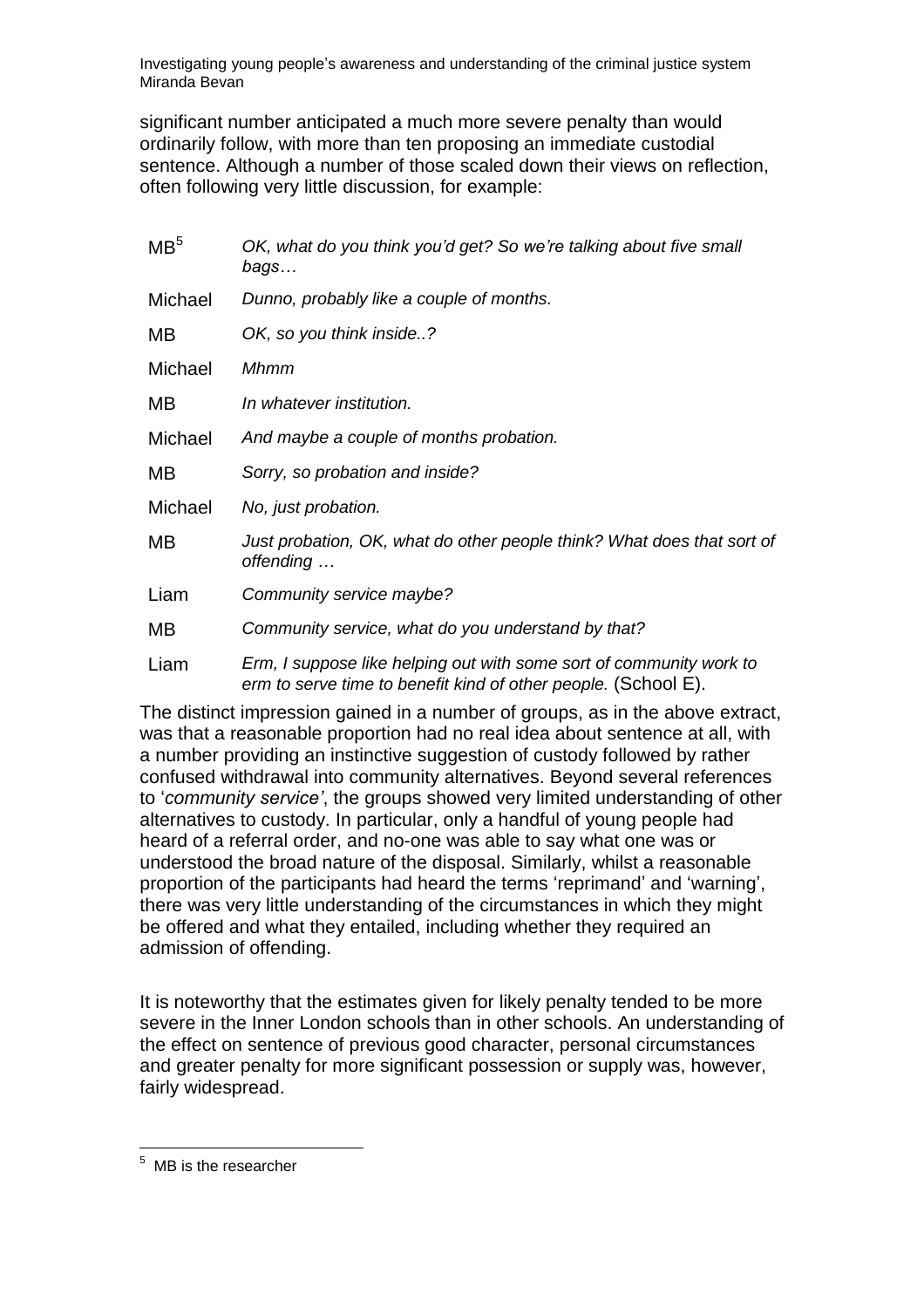Despite the frequency with which students raised concerns about the effect of previous offending on employment prospects, their understanding of this area was fairly limited. The idea that youthful offending would '*stay with you for like your whole life'* (Nina, School C) was a common preoccupation. However, there was real confusion surrounding how criminal offending, in particular as a juvenile, would affect future prospects. A significant number were uncertain as to whether a reprimand, warning or caution was a criminal conviction and whether that might therefore be declarable on a job application form. Indeed more than one participant defined a 'conviction' as referring to when someone had '*served time'* for an offence (Akash, School B), although as we see in the extract above, this may not bear its traditional meaning of incarceration.

Although there was some measure of awareness about the idea of rehabilitation of offenders, a sizeable proportion of participants had limited or no understanding of this concept. However, as in other areas, once provided with some information most groups were able to arrive at reasonable suggestions for which jobs might, for example, be exempt from the provisions of the Rehabilitation of Offenders Act 1974. Strikingly, however, there was widespread belief that employers have greater access to previous criminal history than is in fact the case.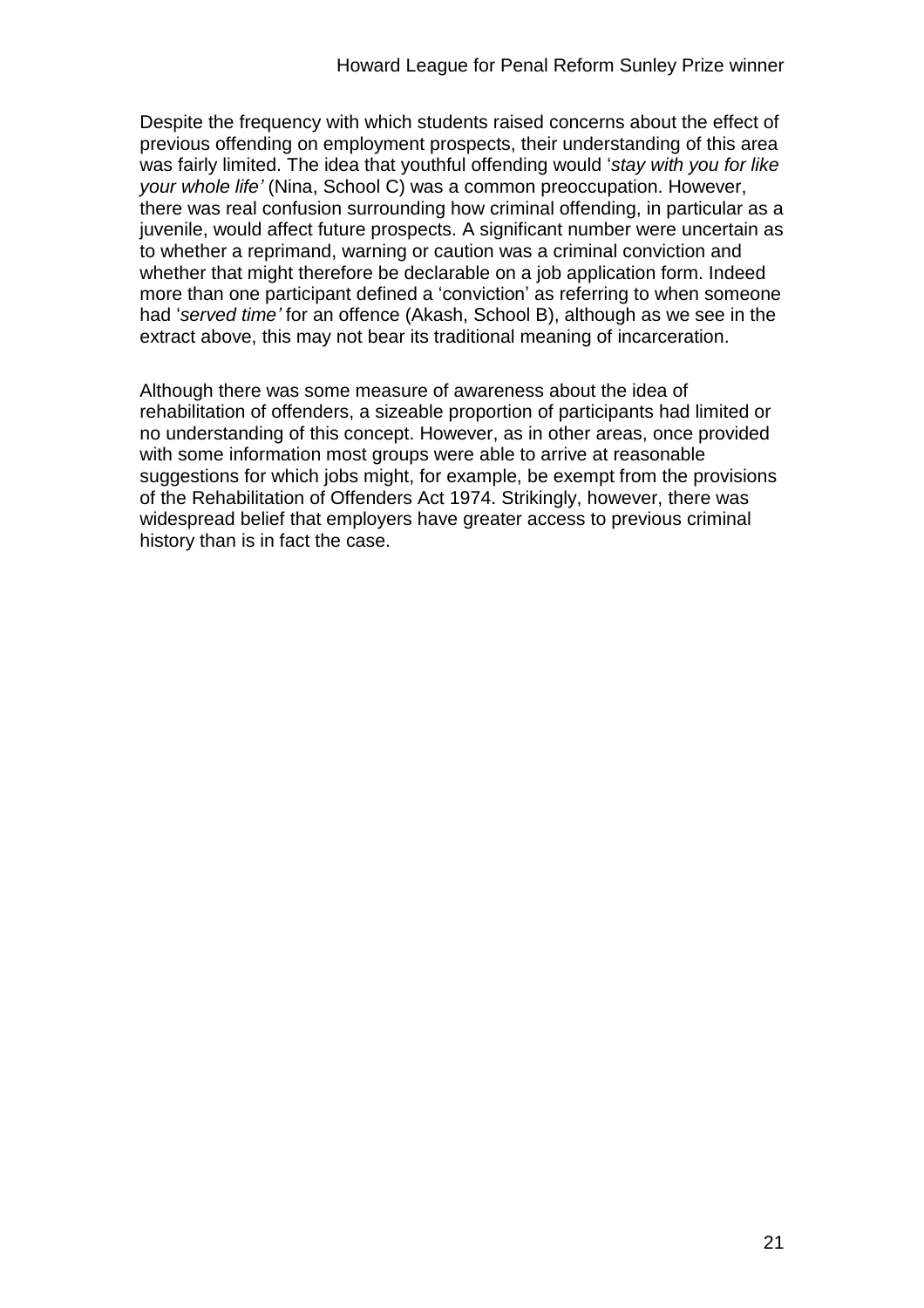# **5. Discussion**

In seeking to interpret the findings of this study, I return to the ad hoc observations that I had made in practice, and ask whether the concerns that I had are borne out by the soundings taken in the focus groups.

## **Do young people lack awareness of certain common offences?**

The focus groups provide clear evidence to support the contention that some young people do indeed lack basic awareness of the scope of certain common offences. In relation to cannabis, it was encouraging to discover that most young people appreciated that possession is illegal. However, the greater degree of uncertainty about the nature of custodian supply, and the substantial lack of understanding of cannabis classification, raise more significant issues. In particular the findings suggest that more minor changes to legislation, such as reclassification, are severely limited in their power to shape public behaviour, contrary to the hopes of lawmakers and politicians. This conclusion chimes with the observations of former Home Secretary Jacqui Smith (2012), reflecting upon her decision to reclassify cannabis, that legislative change had failed to '*send out a message'* to young people about the harmfulness of cannabis misuse as she had hoped, and that perhaps '*education, treatment and information'* rather than changes to the law would be '*more effective'*.

More concerning, however, is the blanket lack of awareness across the participants who considered the 'sexting' scenario, of the upper age threshold of a child for indecent images. Given that almost all those that I spoke to had access to a camera phone, and considering the likely prevalence of this behaviour amongst young people (Strassberg et al 2013), it is extremely worrying that the respondents had so limited an awareness of criminal liability in this area. In light of the growing focus on grooming and sexual exploitation cases (e.g. Operation Yew Tree and the recent Oxford trial, *R v Karrar and others*) it is likely that pressure to prosecute in these areas will only continue to grow, yet the young people in this study were wholly ill-equipped to ensure that they do not themselves stumble into this significant offending. Whilst this lack of awareness is entirely unsurprising, given that the age threshold of 18 is out of line with the more broadly understood 'age of consent', it lends force to Baroness Stern's call for more education on sexual offences (Home Office 2010).

On a more theoretical level, this example raises real concerns about the appropriateness of the doctrine, in this jurisdiction, that ignorance of the criminal law is no defence to a criminal charge. As Ashworth observes, 'such a doctrine appears to be, '*manifestly unfair, given the diverse, technical, and changing content of the criminal law.'* He argues that '*the State's duty of security requires not just the creation of laws to protect us from significant wrongs and harms, but also recognition of the State's obligations in relation to accessibility of the criminal law and communication of its ambit to adults and*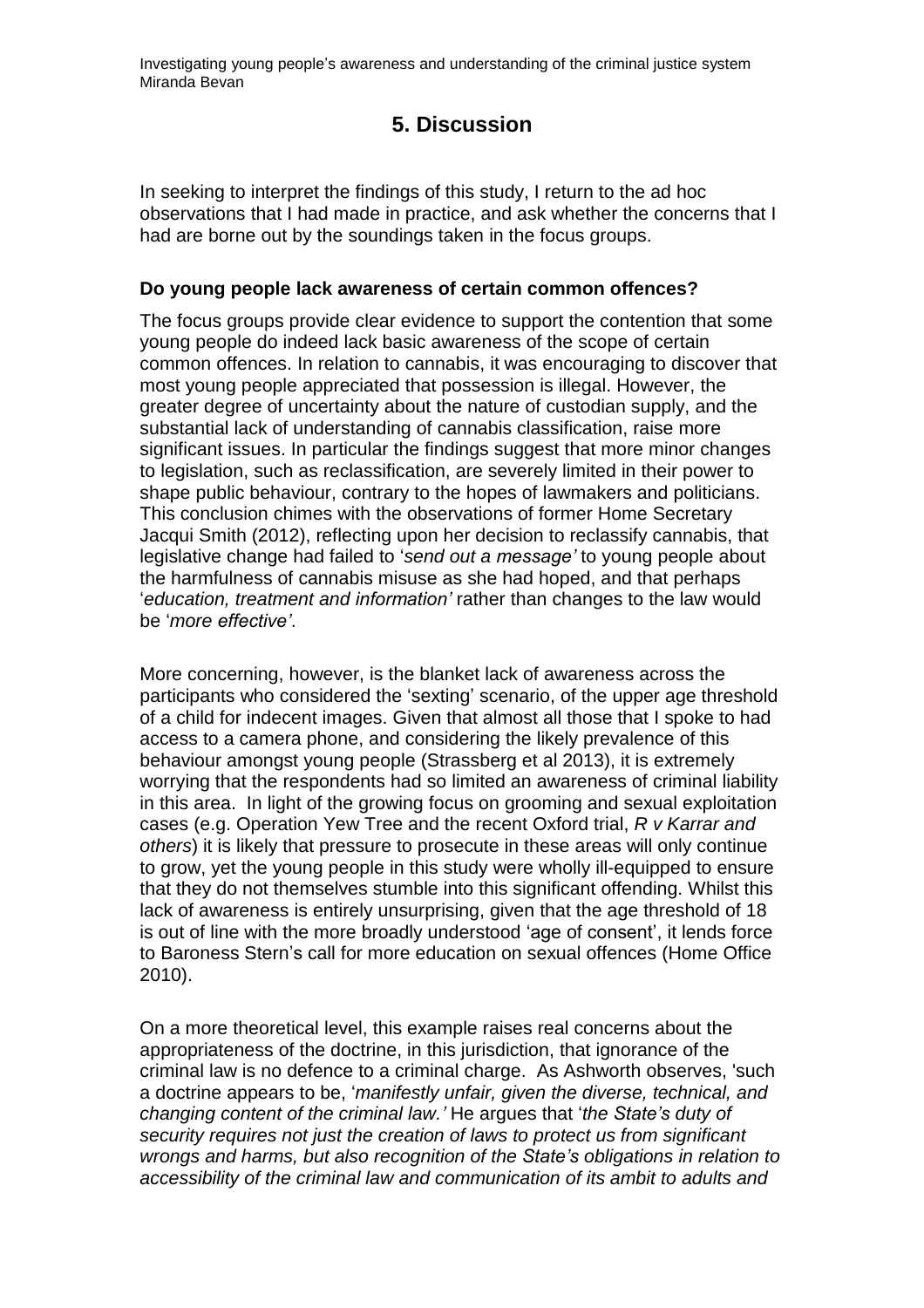*to children'* (2013: 24f). The observation of the foreign national participant about the difficulty of grasping the laws of new countries represents a further layer of complication on this issue (see Veazey 2009 for similar discussion in a US context).

#### **How familiar are young people with sentencing and other repercussions of offending?**

The majority of participants did indeed have limited understanding of likely sentence, at least in the case of cannabis possession and supply. This was exacerbated by significant gaps in their appreciation of the repercussions of gaining a criminal record. This was perhaps to be anticipated, given the '*chaotic and confusing'* representations of sentencing in the media (Berry et al 2012), and the complexity of the provisions surrounding rehabilitation.

However, in their over-estimation of the punitiveness of criminal courts, the participants' beliefs diverged from those of the adult population, who have typically been observed to underestimate the severity of sentencing practice (Roberts and Hough 2005). This represents a curious position for policy makers, because on one view the current state of the participants' misinformation is likely to represent a greater deterrent than the more benign reality of sentencing for young people. But, more practically, if there is widespread ignorance of those more benign youth sanctions, this suggests that young suspects may be enduring damaging, but wholly unwarranted, anxiety awaiting resolution of their cases.

What is particularly striking is how limited a role likely sentence played in the participants' decision-making processes. This may in part result from the extremely limited understanding, of the majority in this study, of likely sentence and available alternatives to custody. Nonetheless, both the low visibility of sentence in the decision-making process, and the lack of awareness of likely sentence level, provide further support for concerns raised in previous studies about the effectiveness of raising severity of sentence as a means of general deterrence (Doob and Webster 2003, Paternoster 2010, Bottoms and Von Hirsch 2011).

In more practical terms, the findings in this area raise broader concerns about the wholesale lack of information with which young people analyse an offending opportunity. Although a significant proportion were deeply concerned about the long-term effects of an offending history on their future prospects, they were without a reasonable appreciation of what sanction might follow their offending behaviour, how that might then impact upon job applications, and the accessibility of that information thereafter. In those circumstances it is difficult to conclude that many of the young people in this study were equipped in any real way to make reasoned judgements around offending. One might argue that young people's rationality in making offending decisions is more 'bounded' than rational choice theorists might like to admit (Clarke and Cornish 2001) and that such accurate information is not required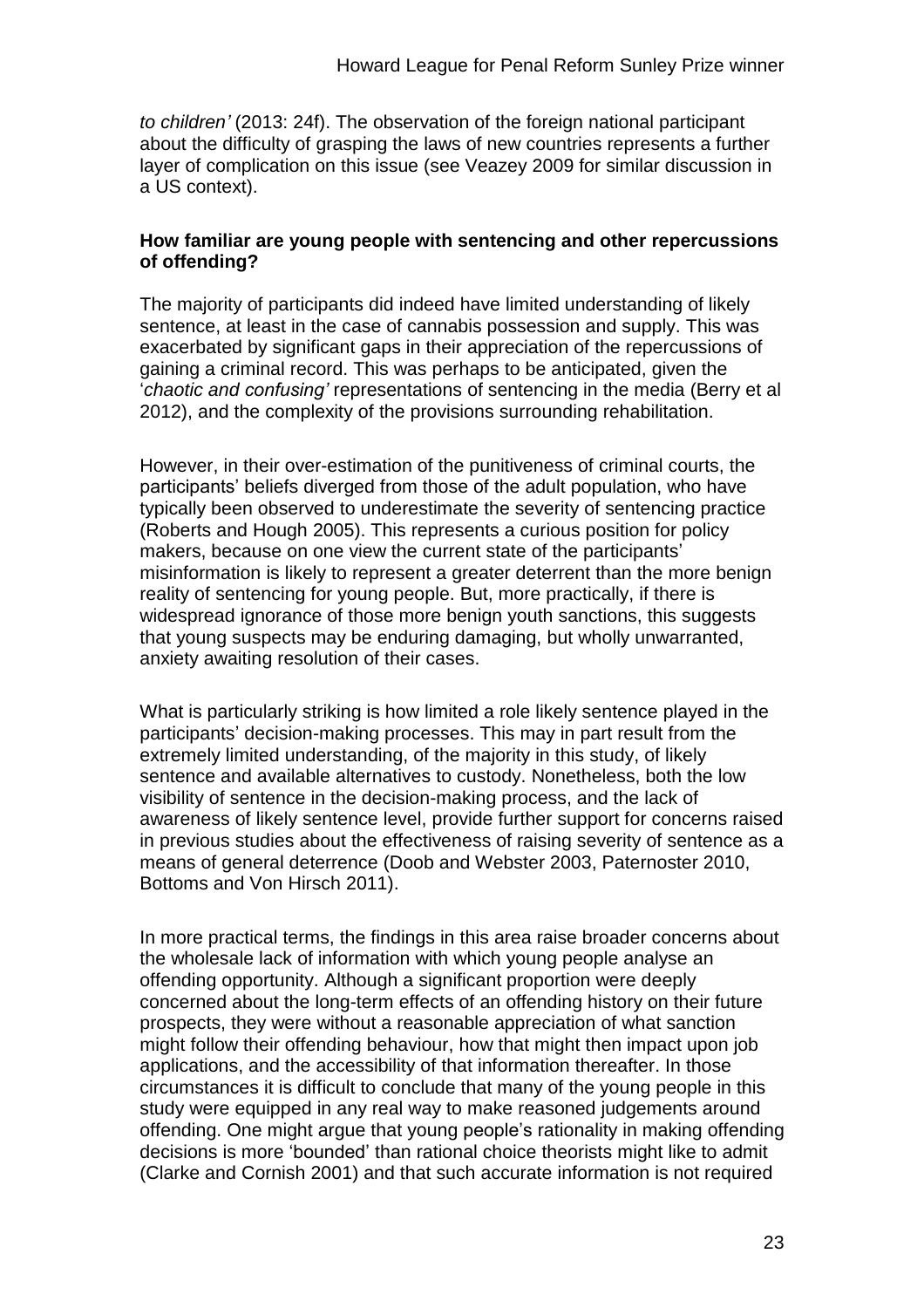or deployed. But this stance would be to deny the ample evidence from these groups, at least, of the considered and thoughtful approach of many young people. If we are to ascribe criminal responsibility to our youngest citizens, and expect them to take their place in society, then we surely have a duty to ensure that they are fully enfranchised, and have a more accurate understanding on which to base their decisions.

Finally, failure to ensure that young people understand about how the sentencing process functions, its scope and aims, is to miss a significant opportunity. Research suggests that when the public are better informed about sentencing, their tendency towards punitiveness is reduced (Hutton 2005, Hough and Roberts 2004). Whilst not all commentators are so hopeful (Maruna and King 2004), deepening understanding of sentencing presents a positive and practical step in seeking to stem the rise of populist penal severity (Lacey 2008).

#### **Do young people understand their rights on contact with the police?**

The participants' understanding of their rights surrounding contact with the police was patchy and this prompts concerns on various levels. Firstly, as one participant observed, a lack of appreciation of the scope and purpose of police powers, especially surrounding stop and search, is liable to result in an adverse response to officers seeking to exercise those powers. Thus, for example, ensuring that young people have a better understanding of police powers might help prevent the criminalisation of some young people for offences such as obstructing a drugs search. The All Party Parliamentary Group for Children (APPGC) heard evidence in their Children and the Police Inquiry (APPGC 2014: 9) of the fear felt by children when approached by police because they did not know what the police would do to them; a fear which, the APPGC heard, can develop into '*frustration and anger, and ultimately leads to a complete breakdown of trust in police officers.'*

Secondly, given the groups' lack of knowledge about the grounds required for lawful search, it seems unlikely that many of the participants would be able effectively to hold officers to account if stopped and searched. This is concerning, since citizen challenge is an essential part of ensuring that such powers are not abused. Fuller information is vital to avoid the feeling of '*helplessness*' to which one participant made reference.

In addition to this, without better awareness of their rights, the responses of participants in this study suggest that young people may struggle to engage those protections afforded to them by the law, especially the right to silence and the recording of questioning. This is particularly critical in phases of contact with the police prior to the attendance of a legal representative or appropriate adult. The participants' observations provide an apt reminder, if that were needed, of the vulnerability of young people, their difficulty in engaging with conceptual issues and the power imbalance in their contacts with the police.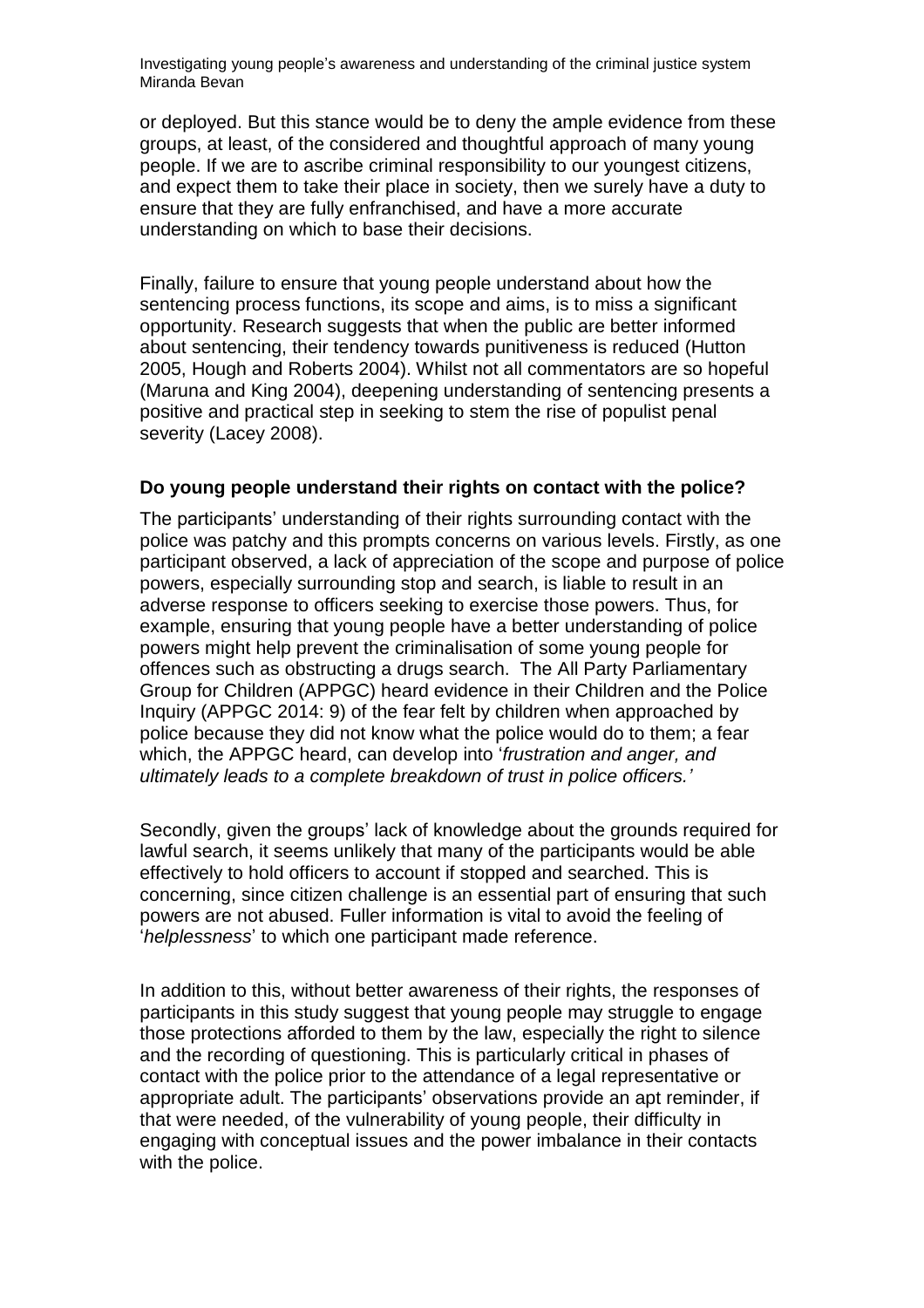Finally, deepening young people's understanding is a vital tool in enhancing their feelings of engagement, and fostering the legitimacy of the police. The riots research (LSE and *The Guardian* 2011*)* has revealed how critical this can be and the work of the Young Foundation in Tottenham schools (2013) has shown the positive effects of raising awareness in this area. Increased confidence in the police is also important in encouraging greater reporting of victimisation amongst young people (Jackson et al 2013).

In relation to treatment at the police station, the detention of a young person in a cell was a significant gap in the understanding of young people in this study. The unexpected experience of being placed into a cell has significant power to traumatise (Lacey, L 2012), and can adversely affect the detained person's response to questioning. It would, in my view, be in the interests of young people to have more information about what to expect in that regard at the police station.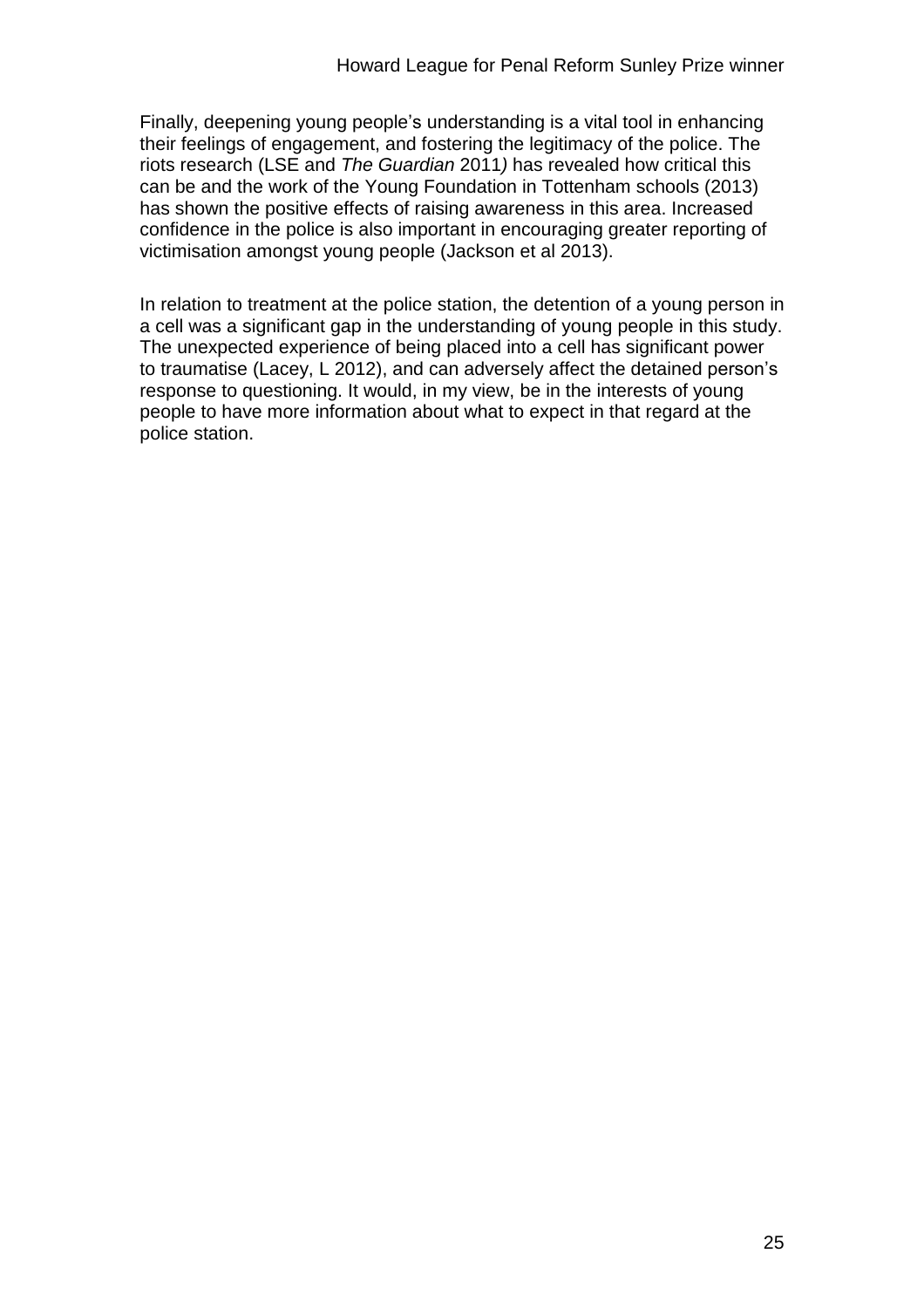# **6. Conclusions and suggestions for future research**

The research findings tend to support each of the three areas of concern that I had observed in practice. The critical finding of this exploratory study is that the majority of young people had substantial deficits in their knowledge of the criminal justice system. Their low level of awareness on critical issues raises two principal concerns: firstly, that the majority of the participants appear to be ill-equipped to make reasoned judgements around certain offending, and secondly that they may have insufficient understanding of their rights to be able to fully engage protections theoretically afforded to them by the law. Inevitably, the young people in this study will have particular preoccupations and areas of understanding or misunderstanding which are not matched by other groups, and vice versa. Nonetheless, the breadth of their lack of awareness in some areas, and similar findings in the limited comparable research, indicate that this may be a widespread problem.

This is not to criticize the young people who took part in the study, nor their peers generally. The significant level of interest in criminal justice issues expressed by many of the young people was heartening, and their thoughtful approach to many of the issues raised was very much to their credit. However, this only serves to highlight the importance of equipping young people with sufficient awareness and understanding to feel enfranchised and engage fully as citizens. The duty to raise awareness of these issues amongst young people must lie with the State, which places criminal responsibility upon their shoulders. The challenge, though, lies in designing and delivering awareness-raising strategies which will genuinely engage young people, and which will not be drowned out by the distortions of the mainstream media.

## **Suggestions for future research**

Plainly the findings of this study cannot be generalised to the wider youth population. Nonetheless, the breadth of the awareness deficits observed strongly suggest that this may be a widespread problem for young people; a problem which justifies, in my view, a policy response. In particular, there is a real need for fuller investigation of this phenomenon, and for effective action to be taken to redress that shortfall in understanding.

There are three broad areas of future research that these soundings suggest would be worthwhile.

1. In order for the concerns highlighted above to be actionable, it would be important to obtain larger scale, quantitative evidence of the lack of awareness observed. The use of survey techniques would allow a much broader and more representative sample of young people to be reached and would enable the obtaining of a generalisable picture of young people's awareness and understanding of the criminal justice system.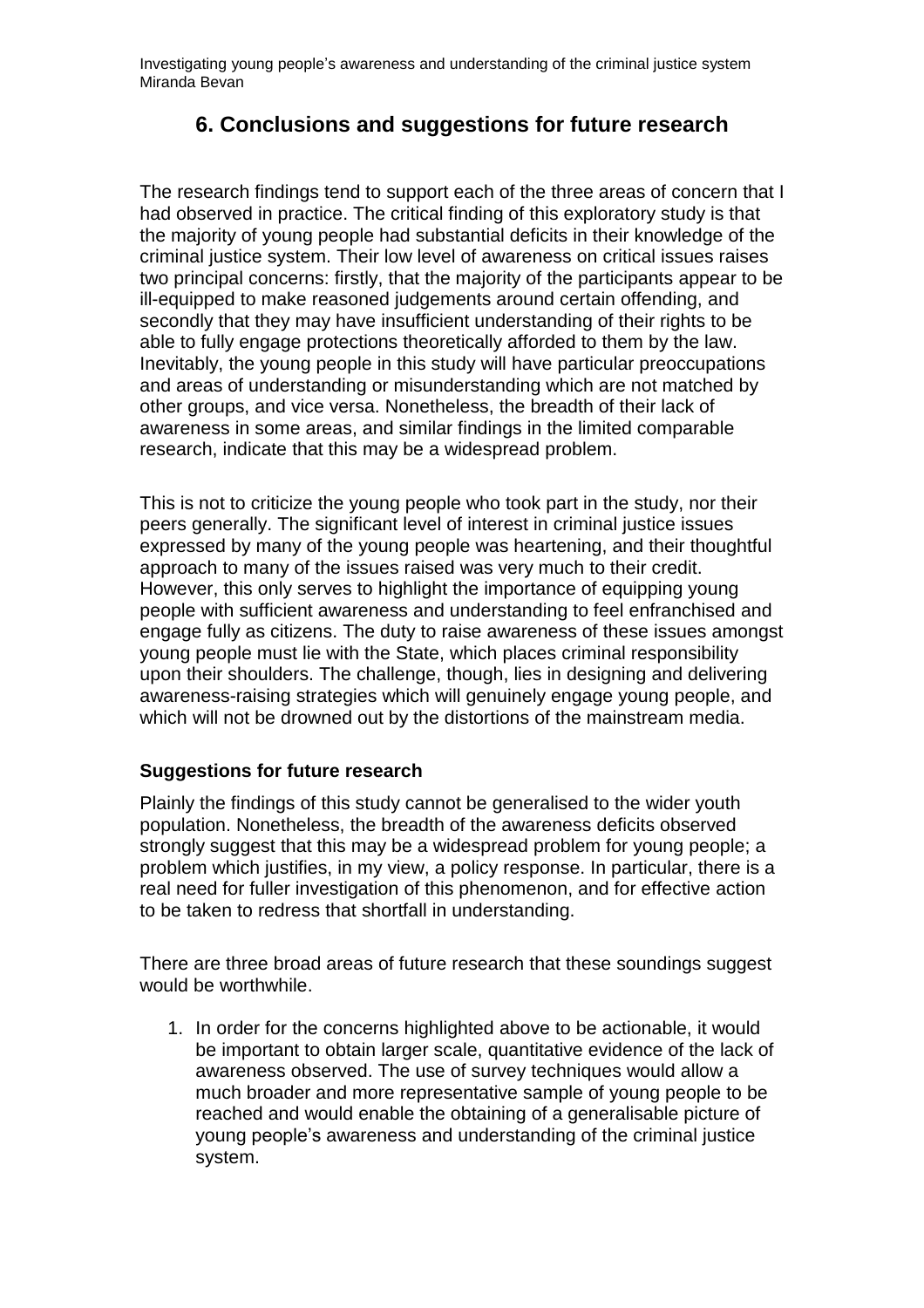- 2. These findings suggest that it would be fruitful to conduct a review of current strategies for raising awareness in these areas, both efforts in schools (citizenship teaching, PSHE and, where relevant, the involvement of SSOs), and through third sector and other providers.
- 3. Ideally, this thread of research would conclude with a qualitative research piece, working with young people in small focus groups to identify the areas in which they feel they would most benefit from further information, and isolating what strategies would best engage them and their peers.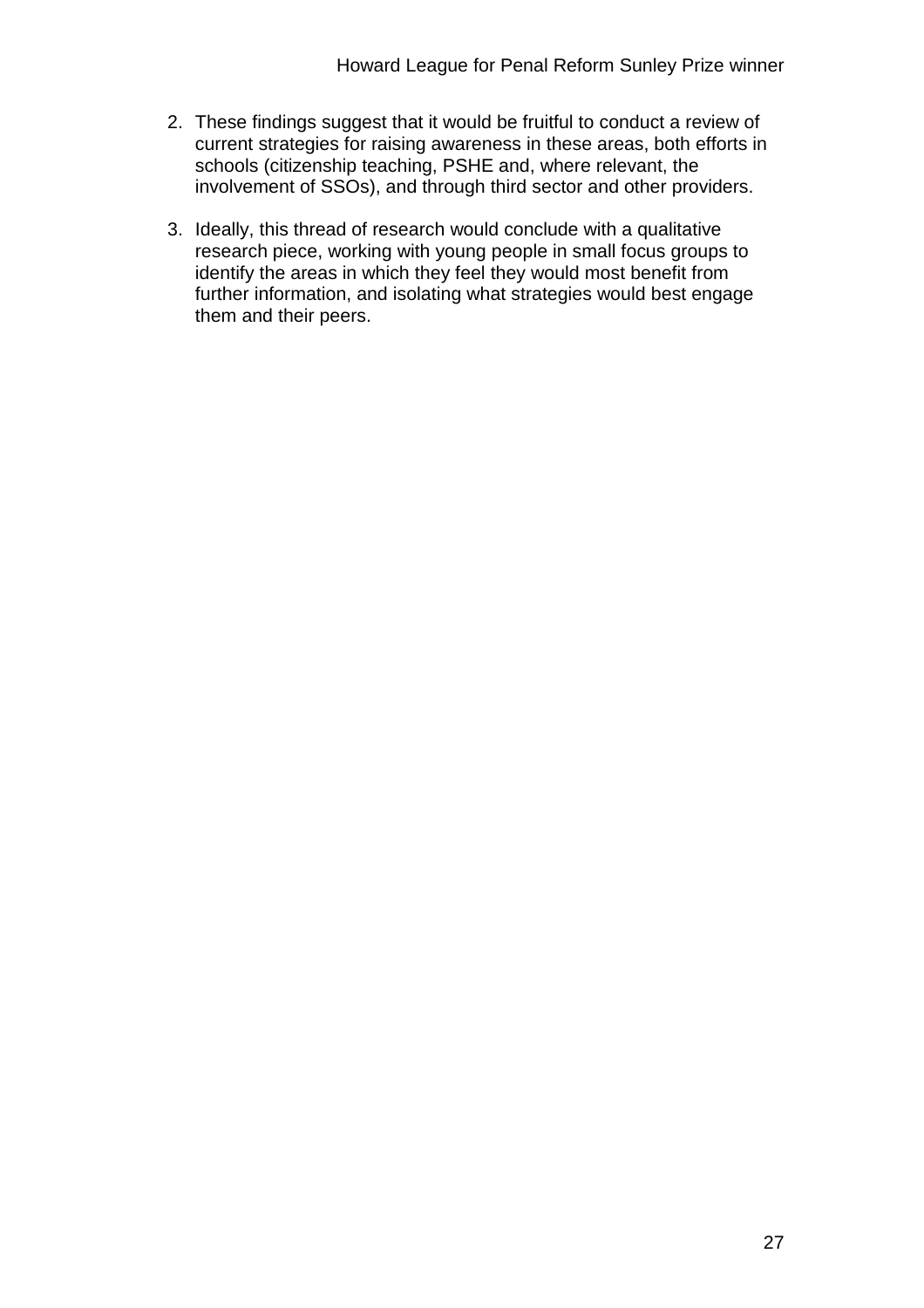# **References**

All Party Parliamentary Group for Children (2014) *"It's all about trust": Building good relationships between children and the police, Report of the Inquiry held by the All Party Parliamentary Group for Children 2013-2014*. London: HMSO.

Ashworth, A. (2011) Ignorance of the Criminal Law and Duties to Avoid it. *The Modern Law Review*, 74(1): 1-26.

Aye-Maung, N. (1995). *Young People, Victimisation and the Police: British Crime Survey Findings on Experiences and Attitudes of 12 to 15 year olds*. London: HMSO.

Barnes, K and Clare Wilson, J. (2007) Young people's knowledge of the UK criminal justice system and their human rights. *International Journal of Police Science and Management*, 10(2): 214-221.

Berry, M., Philo, G., Tiripelli, G., Docherty, S., and Macpherson, C. (2012) Media coverage and public understanding of sentencing policy in relation to crimes against children. *Criminology and Criminal Justice*, 12(5): 567-591.

Botley, M., Jinks, B., and Metson, C. (2010) *Young People's Views and Experiences of the Youth Justice System*, PLR0910/058, prepared for the Children's Workforce Development Council.

Bottoms, A. and Von Hirsch, A. (2011) The Crime Preventive Impact of Penal Sanctions, in P. Cane and H. Kritzer (eds.) *The Oxford Handbook of Empirical Legal Research*. Oxford: Oxford University Press.

Brunson, R., and Miller, J. (2006). Young Black Men and Urban Policing in the United States. *British Journal of Criminology*, 46: 613-640.

Budd, T., Sharp, C., Weir, G., Wilson, D., and Owen, N. (2005b) *Young People and Crime: Findings from the 2004 Offending, Crime and Justice Survey, Home Office Statistical Bulletin 20/05.* London: Home Office.

Chapman, B., Mirrlees-Black, C., and Brawn, C. (2002) *Improving public attitudes to the criminal justice system: The impact of information*, Home Office Research Study 245, London: Home Office.

Clarke, R.V.G. and Cornish, D. (2001) Rational choice, in R. Paternoster and R. Bachman (eds.) *Explaining Criminals and Crime: Essays in contemporary criminological theory*. Los Angeles: Roxbury.

Delsol, R. and Shiner, M. (2006). 'Regulating stop and search: a challenge for police and community relations in England and Wales. *Critical Criminology* (2006), 14 (3): 241–263.

Dodd T., Sian, Povey, D. and Walker, A. (2004) *Crime in England and Wales 2003/2004*. London: Home Office.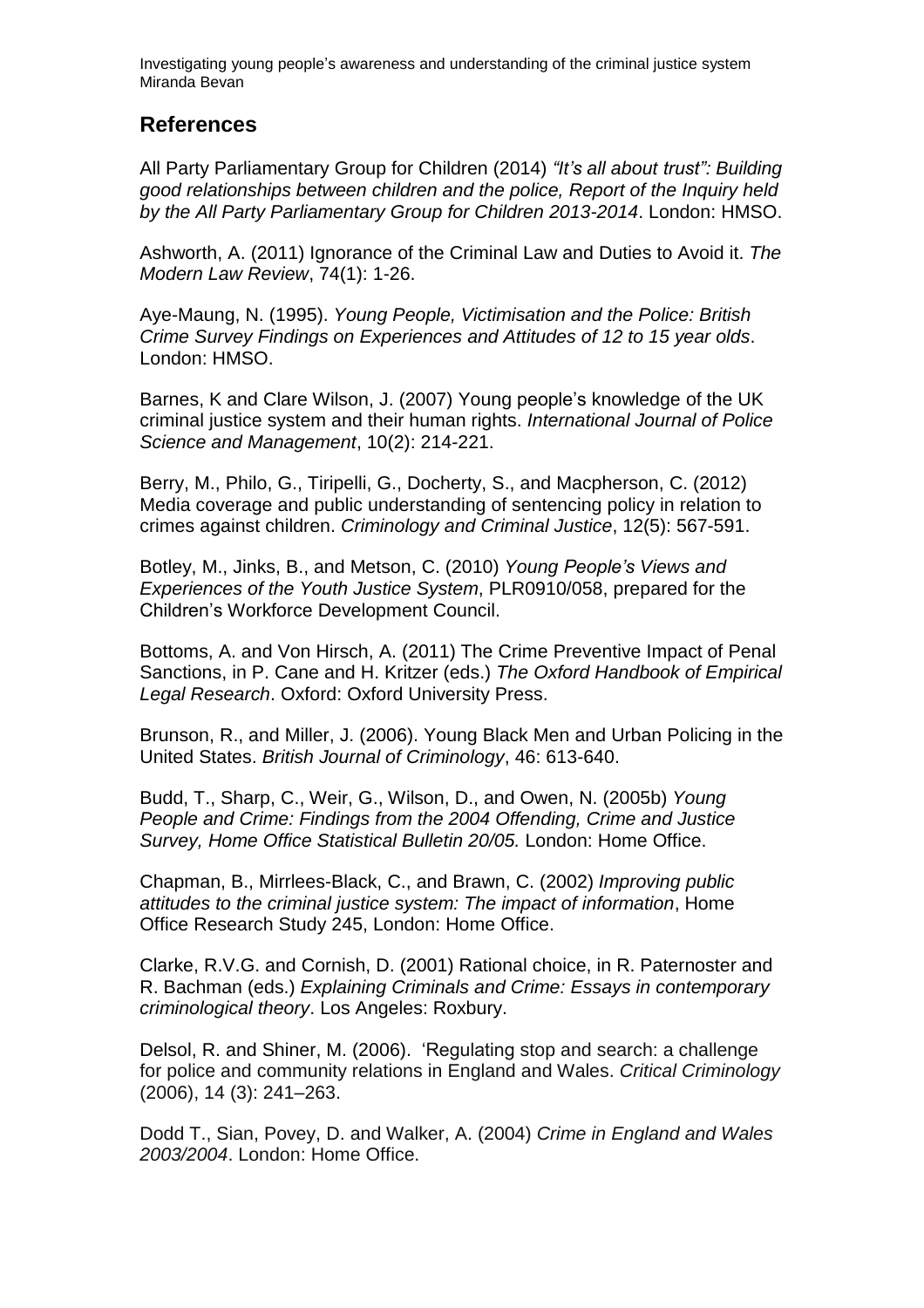Doob, A.N. and Webster, C. (2003) Sentence Severity and Crime: Accepting the Null Hypothesis. *Crime and Justice: a Review of Research*, 30: 143.

Driver, C. and Brank, E.M. (2009) Juveniles' knowledge of the court process: results from instruction from an electronic source. *Behavioural Sciences and the Law* 27: 627-642.

Duffy, B., Wake, R., Burrows, T. and Bremner, P. (2007) *Closing the Gaps – Crime and Public Perceptions.* London: Ipsos MORI.

Farrington D. (1996) Understanding and Preventing Youth Crime, in J. Muncie, G. Hughes and E. McLaughlin (eds.) *Youth Justice Critical Readings.* London: Sage Publications.

Ferguson, A.B. and Dougles, A.C. (1970) A study of juvenile waiver. *San Diego Law Review* 7: 39-54.

Flin, R. H., Stevenson, Y. and Davies, G. (1989) Children's Knowledge of Court Proceedings, *British Journal of Psychology*, 80: 285-297.

Gau, J., and Brunson, R. (2010) Procedural Justice and Order Maintenance Policing: A Study of Inner-City Young Men's Perceptions of Police Legitimacy. *Justice Quarterly*, 27(2): 256-279.

Green, D.A. (2006) Public Opinion versus public judgment about crime: Correcting the 'comedy of errors'. *British Journal of Criminology* 46: 131-154.

Grisso, T. (1981). *Juveniles' waiver of rights: Legal and psychological competence*. New York: Plenum.

Hazel, N., Hagell, A., and Brazier, L. (2002) *Young Offenders' Perceptions of their experiences in the Criminal Justice System.* Unpublished paper. London, UK: Policy Research Bureau.

Hinds, L. (2007) Building Police-Youth relationships: The Importance of Procedural Justice. *Youth Justice*, 7(3): 195-209.

Home Office (2003) *Youth Justice – The Next Steps, A Companion Document to Every Child Matters*. London: Home Office.

Home Office (2010) *A report by Baroness Vivien Stern CBE of an independent review into how rape complaints are handled by public authorities in England and Wales*. London: Home Office.

Hough, M. and Moxon, D. (1985) Dealing with Offenders: Popular Opinion and the Views of Victims. *The Howard Journal of Criminal Justice*, 24(3): 160- 175.

Hough, M. and Park, A. (2002) How malleable are attitudes to crime and punishment?, in JV. Roberts and M. Hough (eds.) *Changing Attitudes to Punishment. Public Opinion, Crime and Justice.* Cullompton: Willan.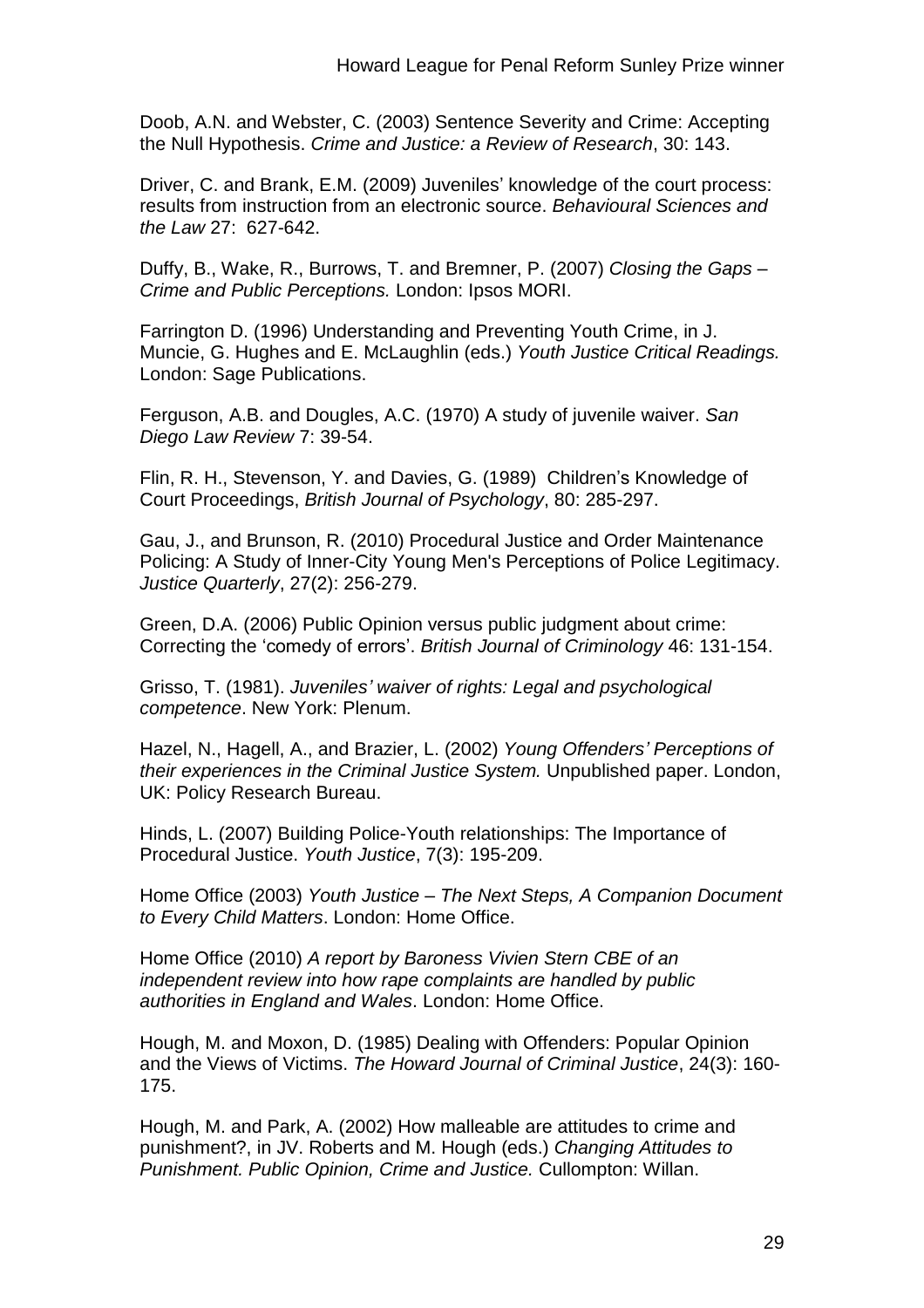Hough, M. and Roberts, J.V. (1998) *Attitudes to Punishment: Findings from the British Crime Survey*. Home Office Research Study 179. London: Home Office Research, Development and Statistics Directorate.

Hough, M. and Roberts, J.V. (2004) *Confidence in Criminal Justice. An International Review.* ICPR Research Paper No. 3. London: King's College.

Hough, M., Roberts, J.V., Bredee, A. and Moon, N. (2008) *Public Attitudes to Sentencing Offenders Convicted of Offences Involving Death by Driving*. London: Sentencing Advisory Panel.

Hutton, N. (2005) Beyond populist punitiveness?, *Punishment and Society*, 7: 243-248.

Independent Parliamentarians' Inquiry into the Operation and Effectiveness of the Youth Court, Chaired by Lord Carlile of Berriew CBE QC (2014).

Jackson, J., Bradford, B., Stanko, B., Hohl, K. (2012). *Just Authority? Trust in the Police in England and Wales*. Cullompton: Willan.

Jacobson, J. and Talbot, J. (2009) *Vulnerable Defendants in the Criminal Courts: a review of provision for vulnerable adults and children*. The Prison Reform Trust.

Jewkes, Y. (2010), *Media and Crime*, 2<sup>nd</sup> edn, London: Sage.

Kitzinger, J. (1995) Qualitative research. Introducing focus groups. *British Medical Journal (Clinical Research ed.),* 311(7000): 299-302.

Knodel, J. (1993) The Design and Analysis of Focus Group Studies, in D.L. Morgan, (ed.) *Successful focus groups, advancing the state of the art.* Newbury Park/London/New Delhi: Sage.

Krueger, R.A. (1988), *Focus groups, a practical guide for applied research.* Newbury Park/London/New Delhi: Sage.

Krueger, R.A (1993), Quality control in focus group research, in DL. Morgan, ed., *Successful focus groups, advancing the state of the art*. Newbury Park/London/New Delhi: Sage.

Lacey, L. (2012) *Youth justice in England and Wales: exploring young offenders' perceptions of restorative and procedural justice in the referral order process.* PhD thesis, The London School of Economics and Political Science (LSE).

Lacey, N. (2008) *The prisoners' dilemma: political economy and punishment in contemporary democracies*, The Hamlyn Lectures. Cambridge: Cambridge University Press.

Lord Phillips of Worth Matravers (2009), *The Telegraph*, 20<sup>th</sup> January 2009.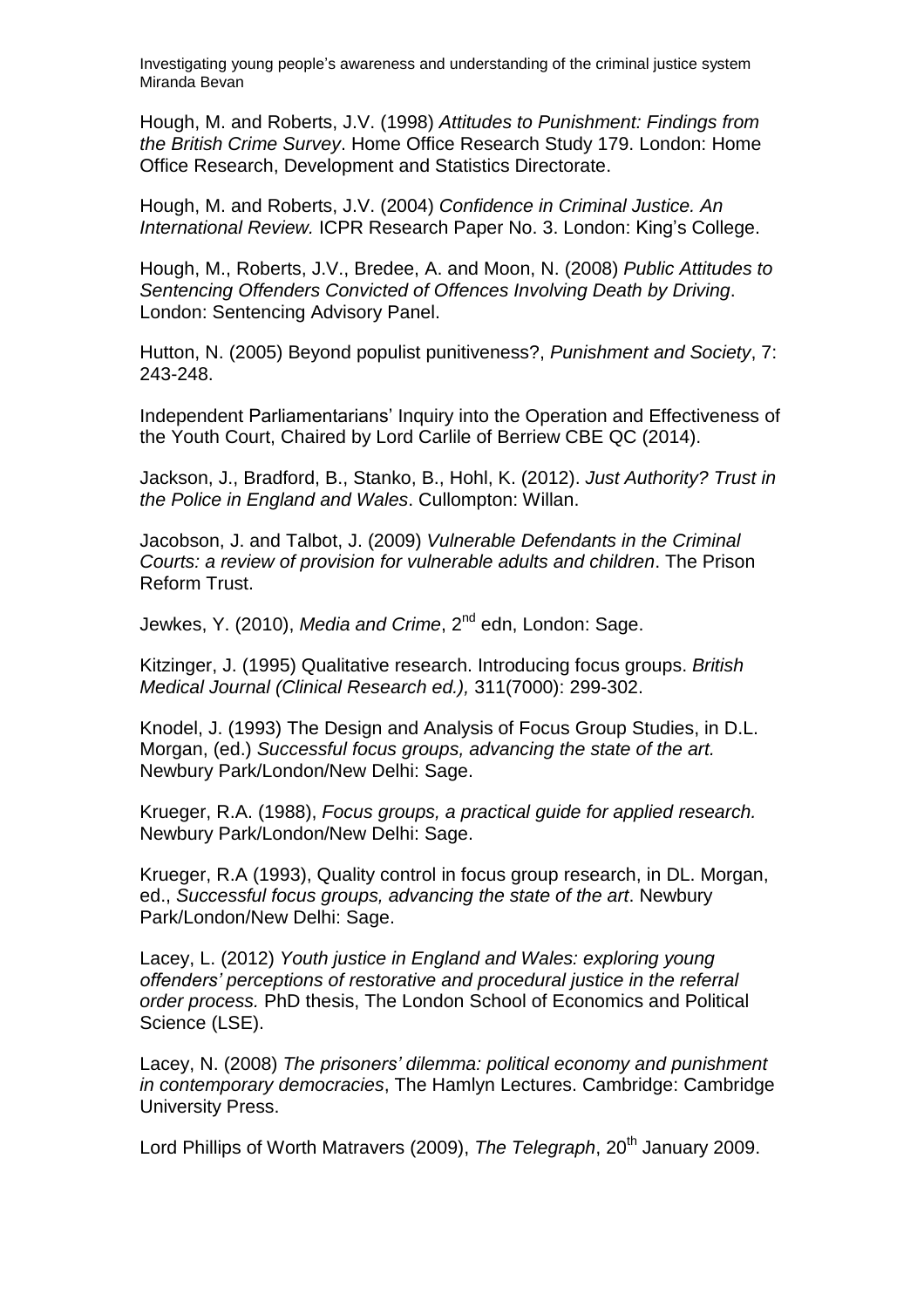LSE and *The Guardian*. (2011). Reading the Riots: Investigating England's summer of disorder.

Maruna, S. and King, A. (2004) Public opinion and community penalties, in A. Bottoms, S. Rex and G. Robinson (eds.) *Alternatives to Prison. Options for an Insecure Society.* Cullompton: Willan.

Mattinson, J. and Mirrlees-Black C. (2000), *Attitudes to Crime and Criminal Justice: Findings from the 1998 British Crime Survey*. Home Office Research Study 200. London: Home Office.

Metropolitan Police Authority (2008) *Seen and Heard – Young People, Policing and Crime: An MPA Report.*

Mirrlees-Black, C. (2002) 'Improving Public Knowledge About Crime and Punishment' in J.V. Roberts and M. Hough (eds.) *Changing Attitudes to Punishment: Public Opinion, Crime and Justice*. Cullompton, Devon: Willan.

Morgan, D.L. and Krueger, R.A. (1993) When to use focus groups and why, in D.L. Morgan (ed.) *Successful focus groups, advancing the state of the art*. Newbury Park/London/New Delhi: Sage.

Morrell, G., Scott, S., McNeish, D., and Webster, S. (2011). *The August riots in England, Understanding the involvement of young people.* London: Cabinet Office.

Newbury, A. (2008) Youth Crime: Whose Responsibility?, *Journal of Law and Society*, 35(1), 131-149.

Norman, J. (2009) Seen and Not Heard: Young People's Perceptions of the Police. *Policing: A Journal of Policy and Practice*, 3(4), 364-372.

O'Connell, M. (1999) Is Irish public opinion towards crime distorted by media bias?. *European Journal of Communication*, 14, 191-212.

Paternoster, R. (2010). How much do we really know about criminal deterrence? *Journal of Criminal Law and Criminology, 100*(3): 765-823.

Plotnikoff, J. and Woolfson, R. (2003) *Young Defendants Pack: Scoping Study for the Youth Justice Board*. London: Home Office.

Roberts, J.V. (1992) Public opinion, crime and criminal justice. In M. Tonry (ed.) *Crime and Justice: A Review of Research*. Volume 16. Chicago, IL: University of Chicago Press.

Roberts, J.V. and Hough, J.M. (2005) *Understanding public attitudes to criminal justice*. Maidenhead, Berkshire/New York: Open University Press.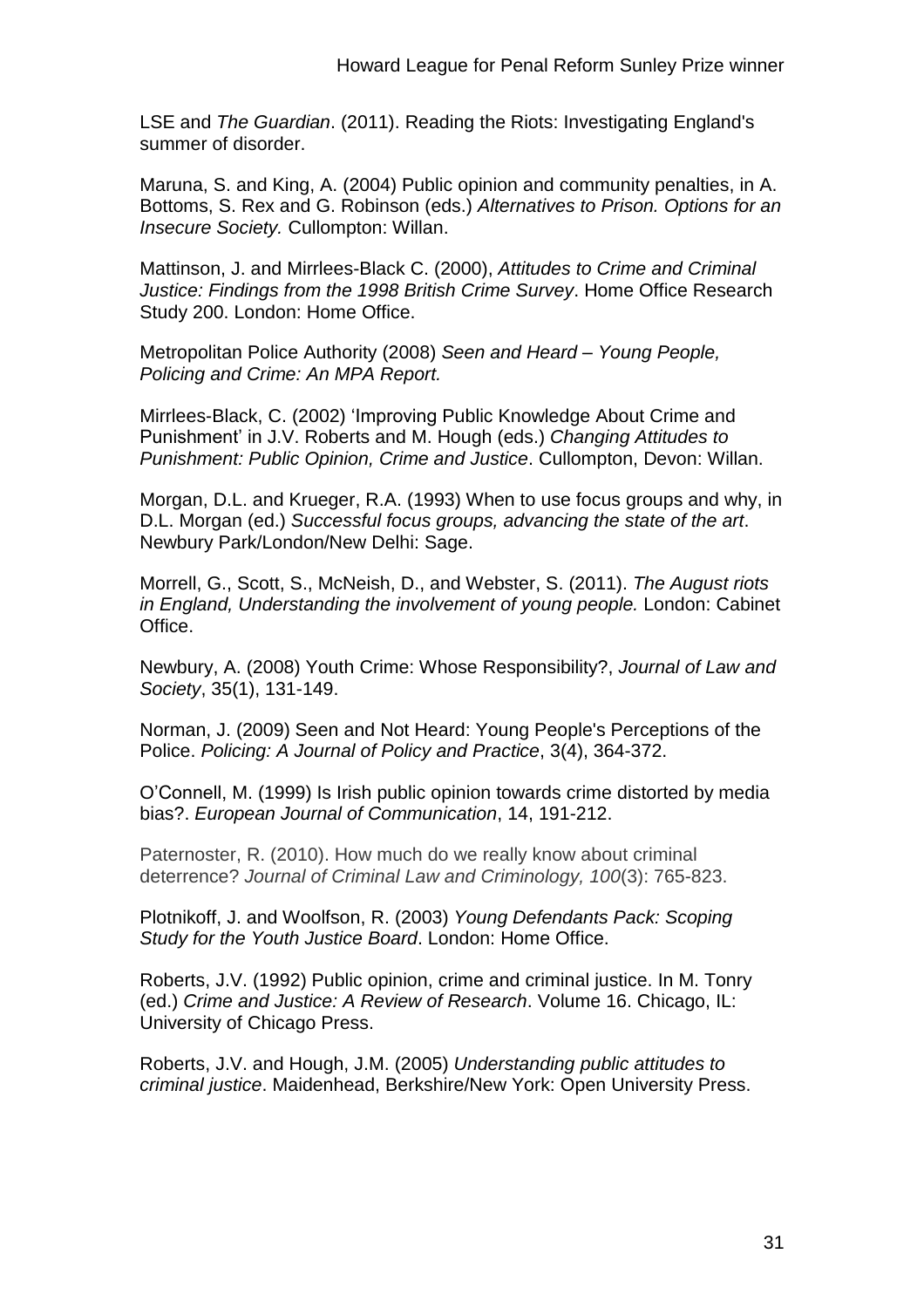Roberts, J., Hough, M., Jackson, J. and Gerber, M. (2012) Public opinion towards the lay magistracy and the sentencing council guidelines: the effects of information on attitudes. *British Journal of Criminology*, 52 (6). pp. 1072- 1091.

Russell, C., Hostick-Boakye, S. and Hackett, T. (2013). *Let's talk about stop and search* (The Young Foundation).

Salisbury, H. (2004) *Public attitudes to the criminal justice system: The impact of providing information to BCS respondents*, Online Home Office Report, London: Home Office.

Sanders, T. and Roberts, J.V. (2000) Public attitudes toward conditional sentencing: results of a national survey, *Canadian Journal of Behavioural Science*, 32: 113-125.

Sharp, D., and Atherton, S. (2007). To Serve and Protect? The Experiences of Policing in the Community of Young People from Black and Other Ethnic Minority Groups'. *British Journal of Criminology*, 47: 746-763.

Smith, J. (2012), BBC Radio 5 live,  $28<sup>th</sup>$  November 2012.

Stewart, D.W., Shamdasani, P.D. and Rook, D. (2007) *Focus Groups, Theory and Practice*, Thousand Oaks/London/New Delhi: Sage.

Strassberg, D., McKinnon, R.K., Sustaita, M.A. and Rullo, J. (2013) Sexting by High School Students: An Exploratory and Descriptive Study. *[Archives](http://link.springer.com.gate2.library.lse.ac.uk/journal/10508) of Sexual [Behavior,](http://link.springer.com.gate2.library.lse.ac.uk/journal/10508)* 4[2\(1\)](http://link.springer.com.gate2.library.lse.ac.uk/journal/10508/42/1/page/1): 15-21.

Tittle, C.R. (1980) *Sanctions and Social Deviance: The Question of Deterrence*. New York: Praeger.

Tyler, T.R. (1990) *Why people obey the law*. London: Yale University Press.

Veazey, L. (2009) When ignorance may be the defense: Immigrants and Knowledge of US Law. *Judicature*, 92(5): 202-205.

Walker, N. and Argyle, M. (1974) Does the Law Affect Moral Judgements? In R.L. Henshel, and R.A. Silverman (eds.) *Perception in Criminology.* Tornot: Methuen.

Wall, S., and Furlong, M. (1985). Comprehension of Miranda rights by urban adolescents with law-related education. *Psychological Reports* 56: 359-372.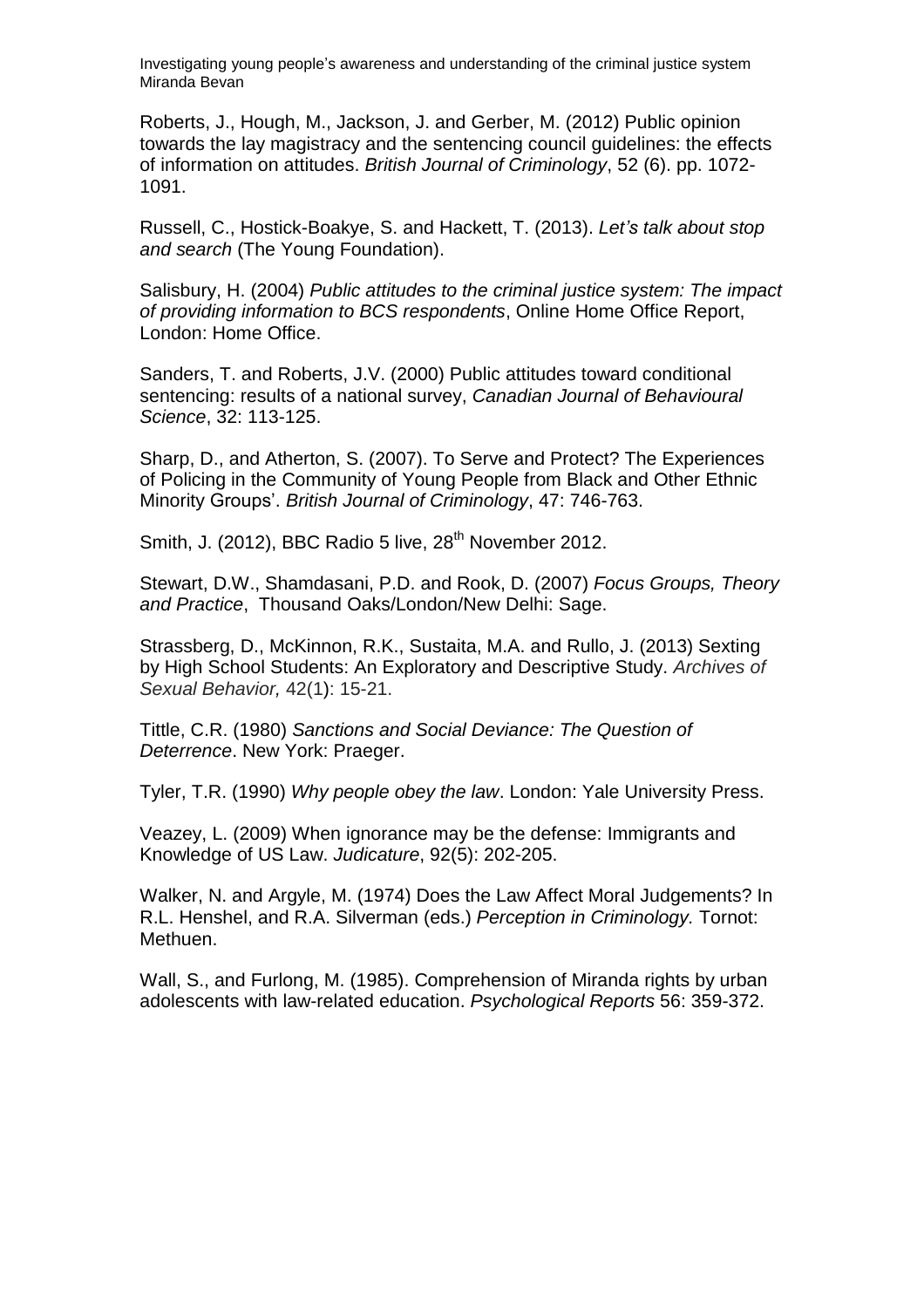# **Appendix A: Research proposal**

## **Research proposal**

## *About me*

I am a Masters student at LSE studying Criminal Justice Policy. Until early last year, I was a practising Criminal Barrister with 11 years' experience in Court. I prosecuted and defended in almost equal measure, with a good proportion of my defence work involving representing young people in the Youth and Crown Courts. I have some limited experience in teaching, having taught Latin and Greek at a secondary school for a year (1997-8) and I currently teach advocacy (freelance) on the Bar Professional Training Course at BPP Law School.

# *The purpose of the research project*

I became increasingly frustrated in practice that I repeatedly met young people in trouble with the law who explained that they had a very limited understanding of the law surrounding common juvenile offences (e.g. having an offensive weapon, allowing oneself to be carried in a stolen vehicle and joint enterprise public order/assault). In addition, when detained by the police, most young clients had almost no understanding of their rights and protections, and the repercussions of accepting reprimands or final warnings. Finally, most young people that I encountered had little idea what the court process would be like, and a very limited understanding of likely sentences, and the long-term consequences of even a minor juvenile criminal record.

In short it seems to me that many young people have such limited awareness of the criminal justice system that they are unable to make properly informed decisions surrounding offending, and are ill-equipped to cope with the process following arrest. The courts sentence on the basis of a number of assumptions about what motivates offending in young people, their level of awareness of sentences and how they make decisions to offend. It seems to me likely that those assumptions are often ill-founded.

Surprisingly there has been very little research into young people's awareness of the criminal justice system, and their decision-making surrounding offending. In particular, almost no effort has been made to talk directly to young people about issues of this sort.

## *The proposed project*

I would like to conduct focus groups with young people, ideally aged 16-17 years (year 12). So that all can participate the groups would preferably be no more than 8 people. The discussion would be semi-structured, with a question outline, but allowing for free-flowing discussion where areas capture the interest of the group.

In line with the above, I would propose to ask questions, using situational examples, to prompt discussion on: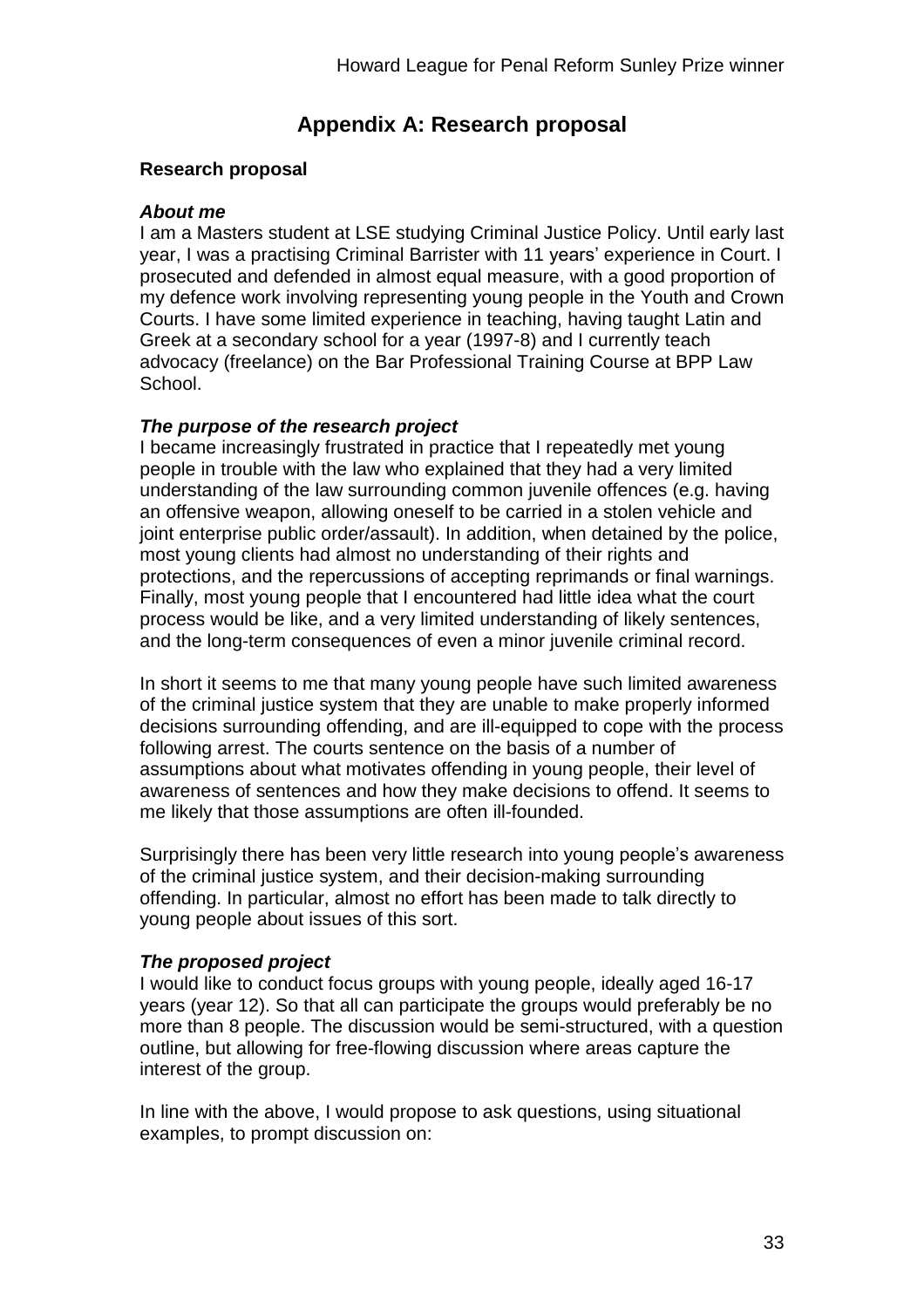- 1) Decision-making surrounding offending opportunities: how do young people weigh up opportunities to offend, and what factors prevail in decisions not to offend (e.g. fear of being caught, fear of conviction or sentence, concern about what friends/family might think, conscience/morality).
- 2) Awareness of the scope of certain offences (e.g. public order, offensive weapons, handling etc).
- 3) Awareness of procedures post arrest and understanding of the reprimand/final warning system.
- 4) Understanding of the court system, particularly Youth Court, and likely sentences for common juvenile offences (criminal damage, handling, public order, minor assault).
- 5) Understanding of the repercussions of conviction/sentence (continuing in higher education, job prospects, bar to certain professions/work with young people).

Ideally the focus groups would last approximately 45 minutes. The sessions, with consent, would be recorded and transcribed for analysis purposes.

#### *Consent Issues*

Statistically, any group of young people is likely to contain individuals who have offended, whether convicted or not. I will make it clear at the outset to groups that the discussion is intended to be entirely theoretical. I do not invite participants to give details about instances of their own offending behaviour, if any. I will also inform them, however, that if any offending behaviour is referred to, inadvertently or not, that disclosure is confidential and I have no duty to disclose any offending, or suspected offending, to the authorities (Police, Crown Prosecution Service etc), unless what is discussed raises concerns about imminent danger of injury to someone.

Any participants would be informed:

- 1) That this is a research project, and that they will be entitled to see the final report (indeed I am keen to feedback the results).
- 2) That their participation is voluntary and, subject to school commitments, they can leave the group at any time without giving me reasons.
- 3) That the discussions will be audio recorded and transcribed so that the information provided can be analysed.
- 4) That their personal information will be treated as strictly confidential, and will not be made public/given to any other person.
- 5) That the information generated by the focus groups may be published, but that the final report will not identify any individual or school by name, or in any way which could lead to the participants being identified.

Since the participants are likely to be over 16 but under 18 I would ask the school to give consent by proxy for the focus group(s), on the basis of their position 'in loco parentis'.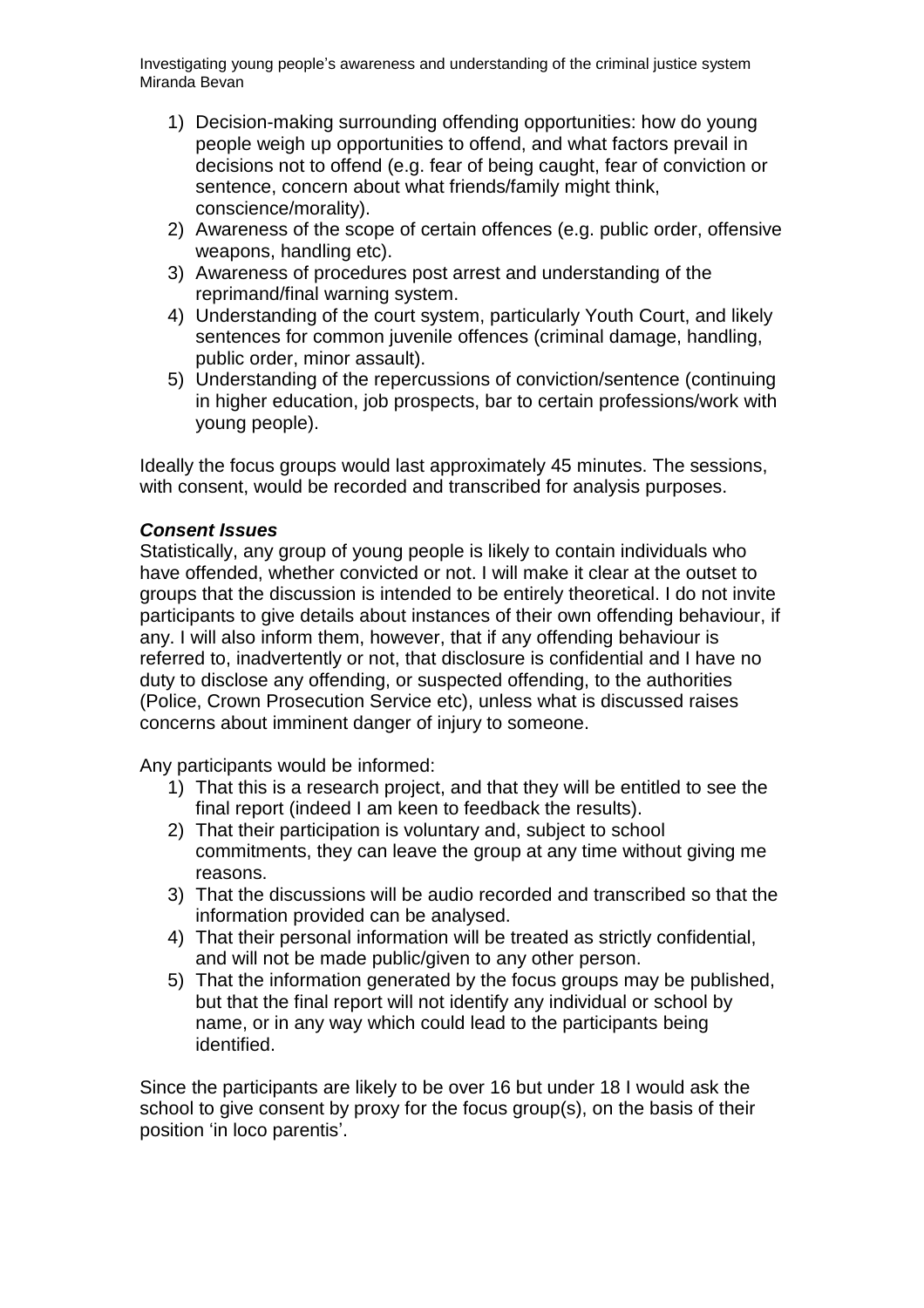If it helps, whilst I appreciate that they are institution specific, I have been CRB (now DBS) checked within the last year for two organisations (my children's school as a parent governor and volunteer reader, and for a Streatham youth club for which I am a trustee).

## *Quid pro quo*

I appreciate that accommodating even one focus group at school will be, at best, an inconvenience. Therefore I wonder whether, in return, the school would be interested in my providing some form of workshop or talk on the criminal justice system. I'm open to suggestions, but had considered that the following might be of interest:

- 1) Relying on my professional experience, I would be very happy, to conduct a workshop on the court and sentencing systems. For example, we could role-play a sentencing procedure, with groups working on different voices (the defendant's viewpoint, prosecution advocate opening the facts, defence advocate in mitigation, Judge's sentencing comments, victim impact/family press conference) with suitable props (mocked up briefs for the lawyers, wig and gown for submissions etc).
- 2) Alternatively there are excellent online resources for 'You be the Judge'-type sentencing exercises, with 'real-life' cases, in which students can decide, with accurate sentencing options and case histories, on the sentence they would hand down, and compare it to the actual sentence imposed. This would lead well into discussions about sentencing levels, and even the rationale behind different youth sentencing options, especially custody.

Taking an entirely different angle, I would be very happy to give a careerstype talk on the life of a barrister, getting into the law etc.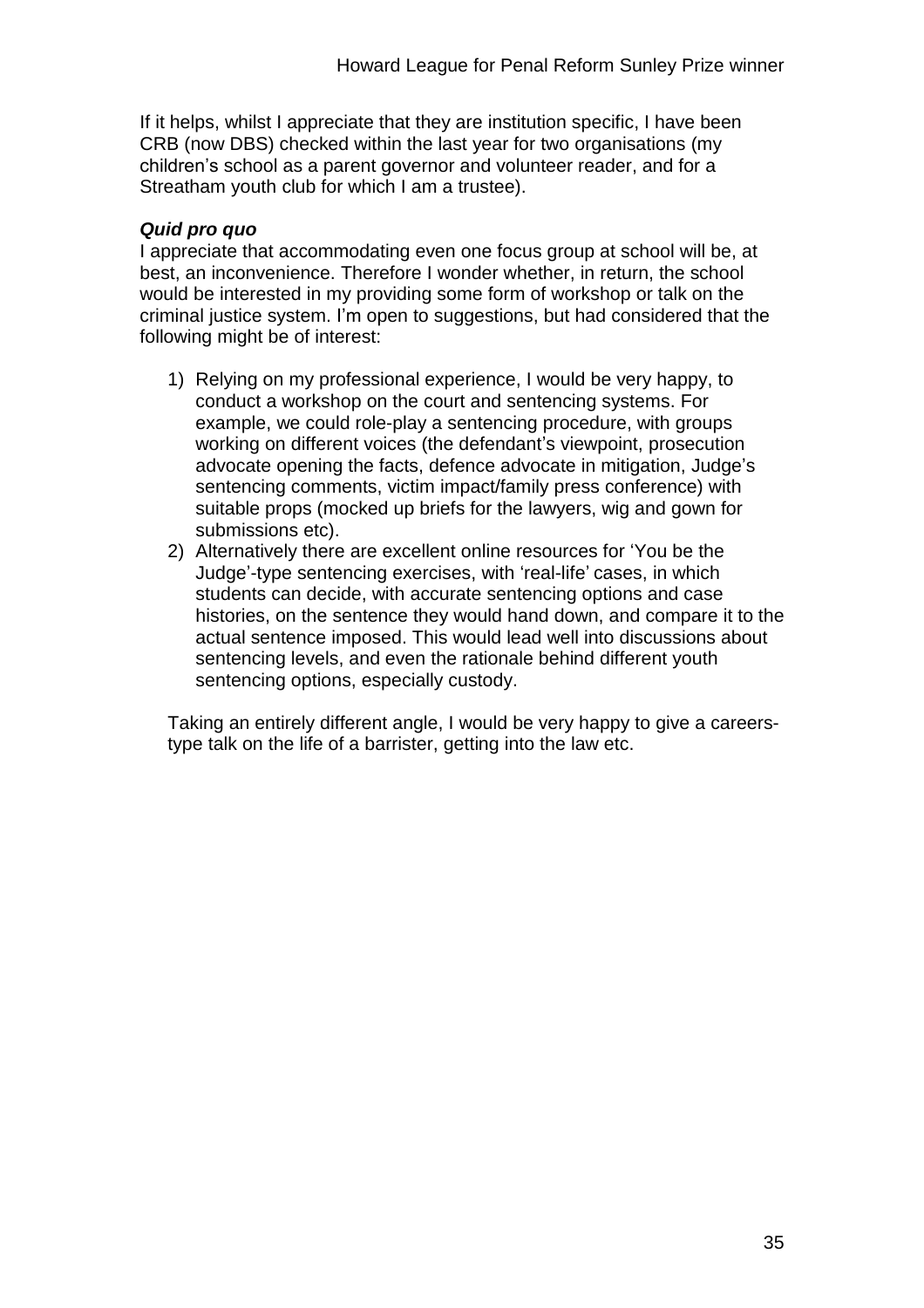# **Appendix B: Scenarios**

#### **Cannabis possession and supply**

**You're walking along with a friend on your way to meet other friends. He gets a call on his phone, and has to leave. He produces a bag with five smaller bags of skunk in it. He says he'd promised to give it to another friend, J, who you'll see in the group and asks you to take it to J for him.**

#### **How would you react?**

(Prompts: What would happen if you were caught with the drugs on you? Would you be committing an offence? What offence - what does possession with intent to supply mean? Does it make a difference that you're not going to sell it? What class is cannabis? Would your parents find out – what would they think/do? What would your friends think?)

#### **Are you likely to get caught?**

(Prompts: Can police stop and search you for drugs? Is that likely to happen? Why do police stop and search people?)

**You're stopped and searched by an officer and you hand over the cannabis. He arrests you for PWITS and cautions you… (You do not have to say anything, but it may harm your defence…) What do those words mean?**

#### **You tell the officer the drugs aren't yours. In the police car the officer asks, 'So whose are the drugs then?'**

#### **Do you have to answer him?**

(Prompts: Understand police not allowed to ask about involvement in an offence until at station and tape recorded etc? Do they appreciate the caution does not require you to answer a question in these circs?)

#### **He tells you he is taking you to the police station. What will happen there?**

(Prompts: Would your parents/carers be told – can they come and support you? Would you get a lawyer? For free? Will they put you in a cell?)

#### **Your solicitor tells you (s)he's going to suggest that you be given a reprimand/warning for the drugs.**

#### **What does that mean? How will that affect you?**

(Prompts: Would you need to declare it on a job application form? Can it affect whether you can go into certain jobs? What about a college course – would it affect any place you have?)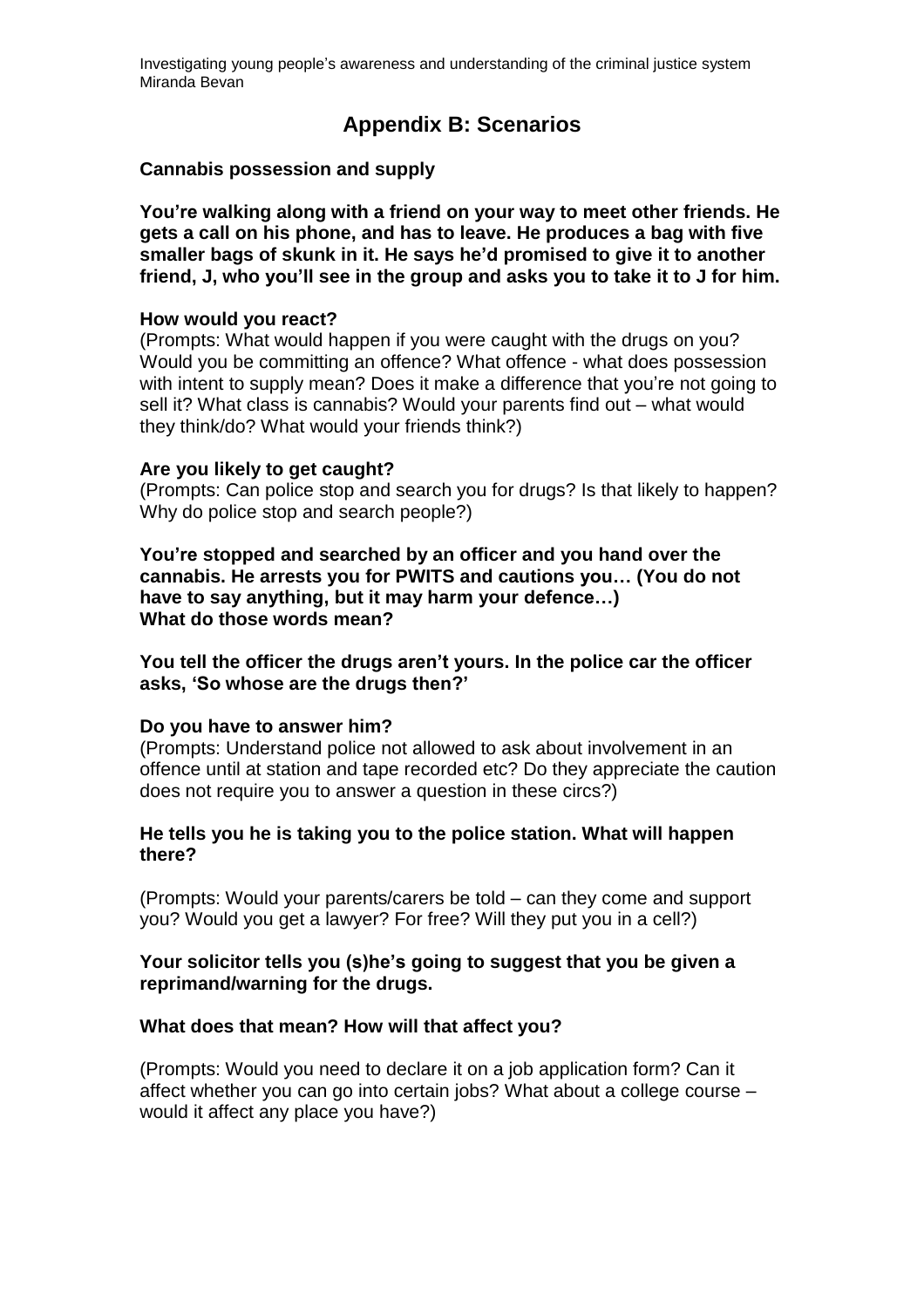## **'Sexting': Indecent image of a child: Distribution**

**You meet a girl/boy at a party. She tells you she's 17, and goes to a local school. You swap numbers, and the following day she texts you a photo showing her topless, leaning in towards the camera pouting.**

**Your mate sees it and suggests you text it to your other friends.**

#### **Could you get in trouble for that?**

(Prompts: what for, age of a 'child' for indecent images, possession/distribution, no gain)

#### **Do you think it's likely the police could get involved?**

(Prompts: Inability to control circulation, danger that others post it online. Info gets back to her/school become aware/repercussions for her)

#### **Could they trace it back to you?**

(Information from complainant/traced numbers)

#### **The police come to your house, seize your phone and arrest you. At the police station you admit to sending the photos.**

**What sort of punishment do you think you could get for that?** (Prompts: Community/custody? Referral order?)

#### **You're told you will have to attend a Youth Court – is that any different to an adult Court?**

(Prompts: exclusion of the public, not in a dock, reporting restrictions)

#### **Your solicitor says you will be most likely to receive a referral order if you plead guilty. What does this mean?**

(Prompts: Understand this as an admission of guilt, criminal record, rehab of offenders, content of a referral order)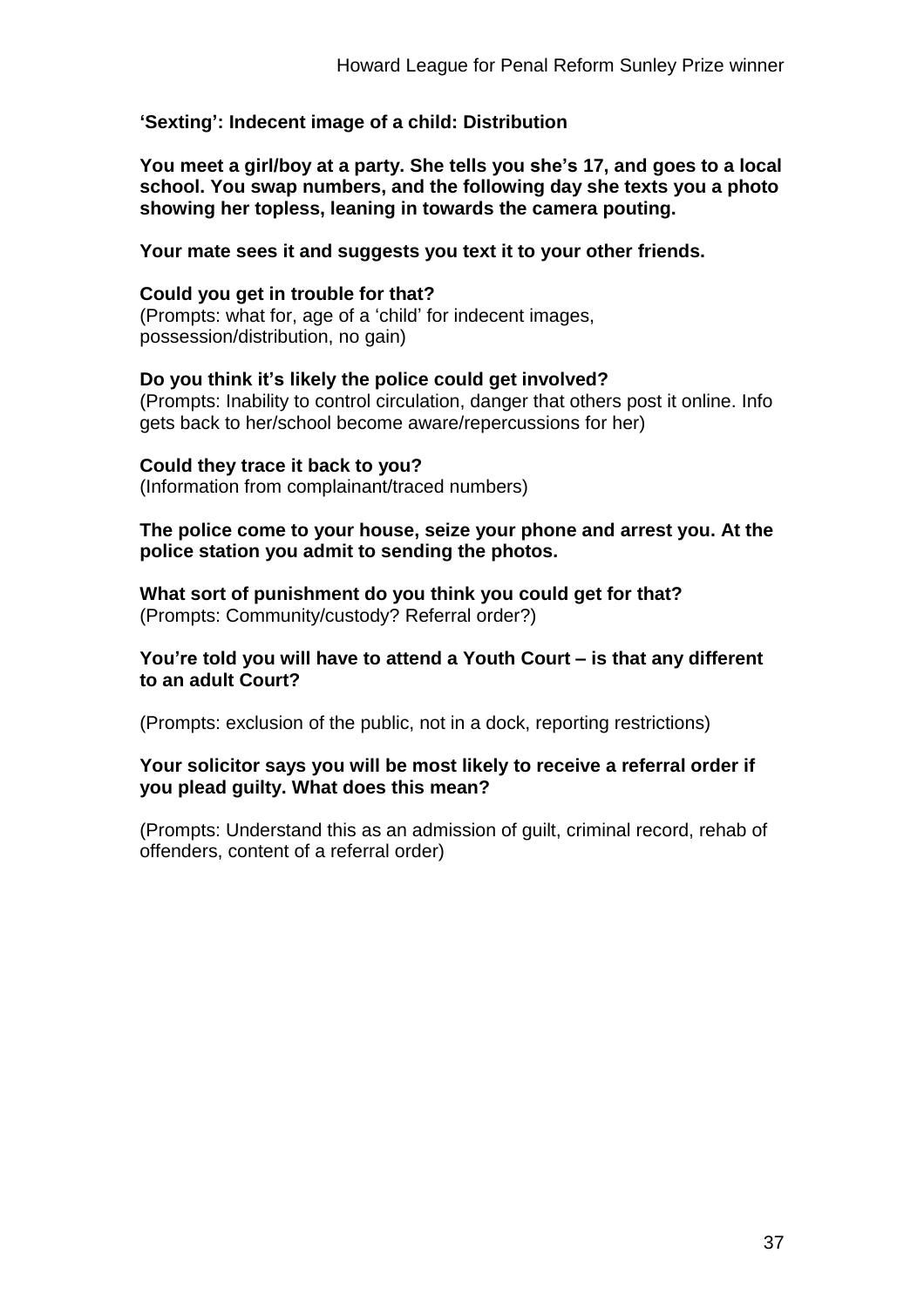# **Appendix C: Note for Participants**

## **Criminal Justice Focus Group**

A few important things for you to know before we start:

- 1) This focus group is run as part of a research project. I am interested in finding out what young people know and understand about the criminal justice system.
- 2) Your participation in this focus group is voluntary. Subject to school commitments, you can leave the group at any time without giving me reasons.
- 3) Your personal information will be treated as strictly confidential, and will not be made public or given to any other person.
- 4) Our discussions, and those of other young people in similar focus groups, will be analysed after today, and a final report will be put together setting out the findings of the project. In order to make that analysis possible, our discussions will be audio recorded and transcribed.
- 5) You are entitled to see the final report. When it is finished I will forward it to your teacher and will be happy to come and discuss it with you, if you are interested.
- 6) The final report may be published, but it will not identify any student or school by name, or in any way which could lead you to being identified.
- 7) The discussion is designed to be entirely theoretical. That is, I am interested in discussing what you understand about certain situations and what you know about what happens when young people get involved with the police or the courts.
- 8) I will not be asking you to give details about instances of any previous offending behaviour, by you or anyone else. Of course, you are free to mention any previous experiences of that sort, but only if you want to.
- 9) Importantly, if you do choose to talk about any offending behaviour, or accidentally refer to it, that remains strictly confidential. I am not required to, and will not, tell anyone about any offending, or suspected offending (Police, prosecutors etc), unless what is discussed raises concerns that someone might be in immediate danger of being physically harmed.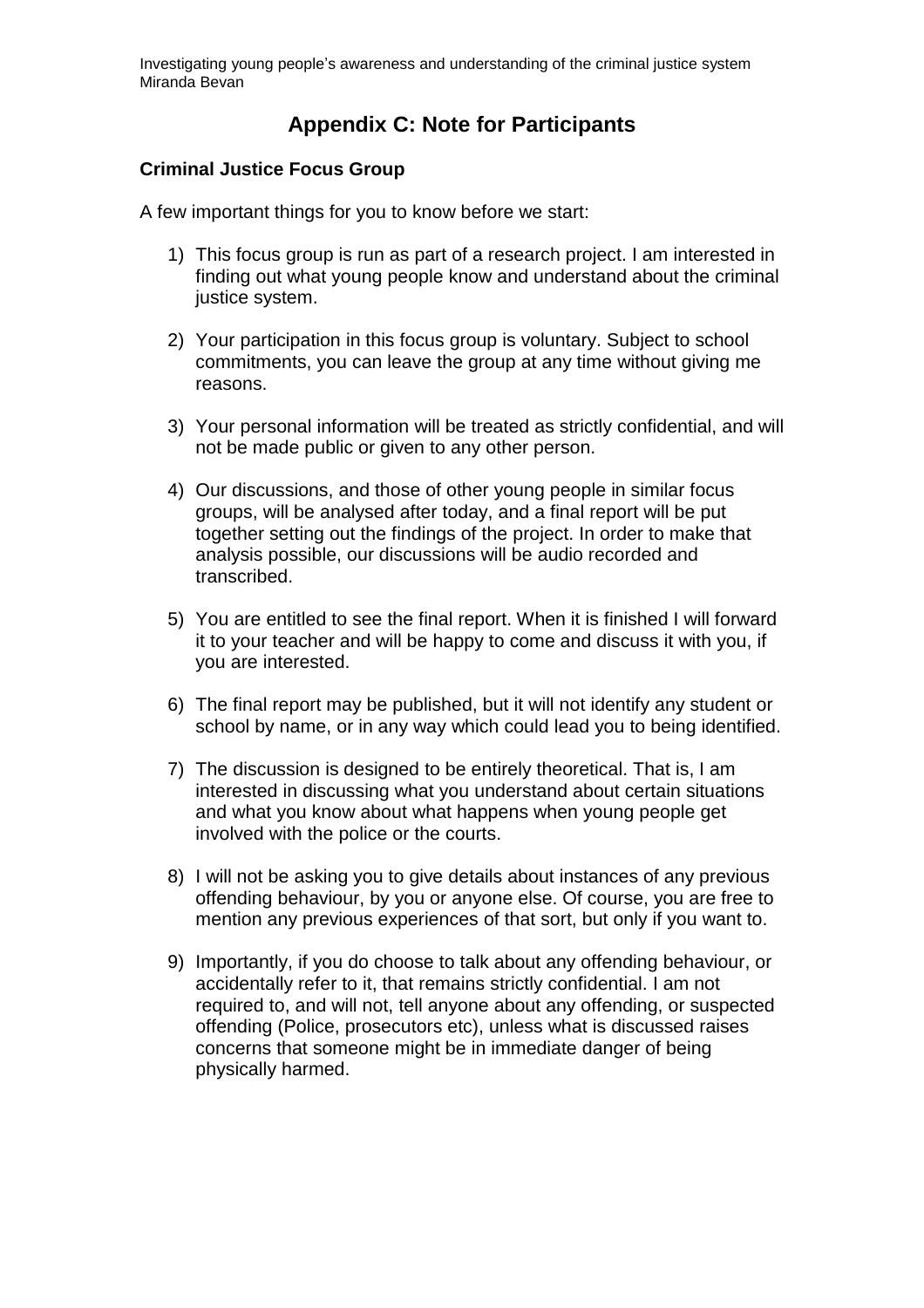# **Appendix D: Consent 'in loco parentis'**

# **Criminal Justice Focus Groups: Consent 'in loco parentis'**

I, ………………………………, have discussed with Miranda Bevan the purpose and scope of the criminal justice focus group research that she proposes to conduct with students at …………………………………….

….………………………………………………. today.

I have read the note that will be given to the participants entitled 'Criminal Justice Focus Groups' and am content with the confidentiality safeguards set out in that document.

I act 'in loco parentis' for the students taking part in the focus group(s) and give consent for their involvement in the project.

Signed: …………………………………………….…

Dated: ………………………………………………..

# **Appendix E: Personal details form**

|  | Name: | (Just your first name if you prefer) |
|--|-------|--------------------------------------|
|--|-------|--------------------------------------|

Age: ……………….

Gender: ……………..

How do you describe your ethnic background?…………………………………...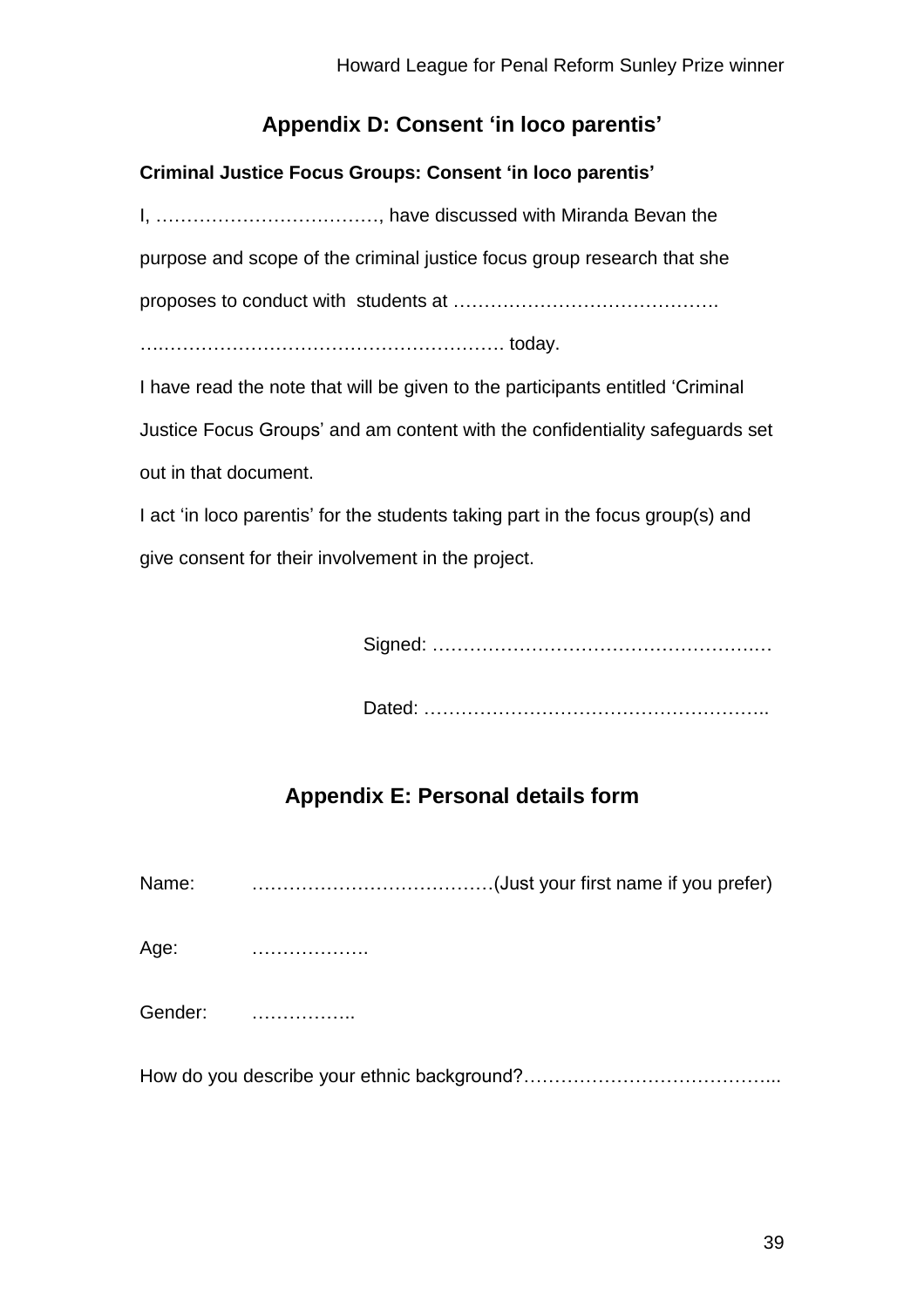# **Appendix F: Useful websites**

## **Useful websites for information on the criminal justice system**

#### *General*

Metropolitan Police site for young people: re stop and search, rights in detention, reprimands and warnings etc:

<http://safe.met.police.uk/index.html>

The Government's information on young people and the law:

<https://www.gov.uk/browse/justice/young-people>

Justice4 youth also provide good accessible info:

<http://www.justice4youth.co.uk/accused-innocent-until-proved-guilty.html>

## *Further information on the criminal justice system*

Have a go yourself at sentencing: 'You be the Judge':

<http://ybtj.justice.gov.uk/>

If you want to know more about young people's experiences of the criminal justice system and what it's like to be in custody:

<http://www.urboss.org.uk/>

Young Minds raise awareness about the high-incidence of mental health difficulties in those who get in trouble with the police/courts:

[http://www.youngminds.org.uk/about/our\\_campaigns/criminal\\_justice](http://www.youngminds.org.uk/about/our_campaigns/criminal_justice)

Talk to Frank provides confidential information and advice on drugs and substance misuse:

<http://www.talktofrank.com/>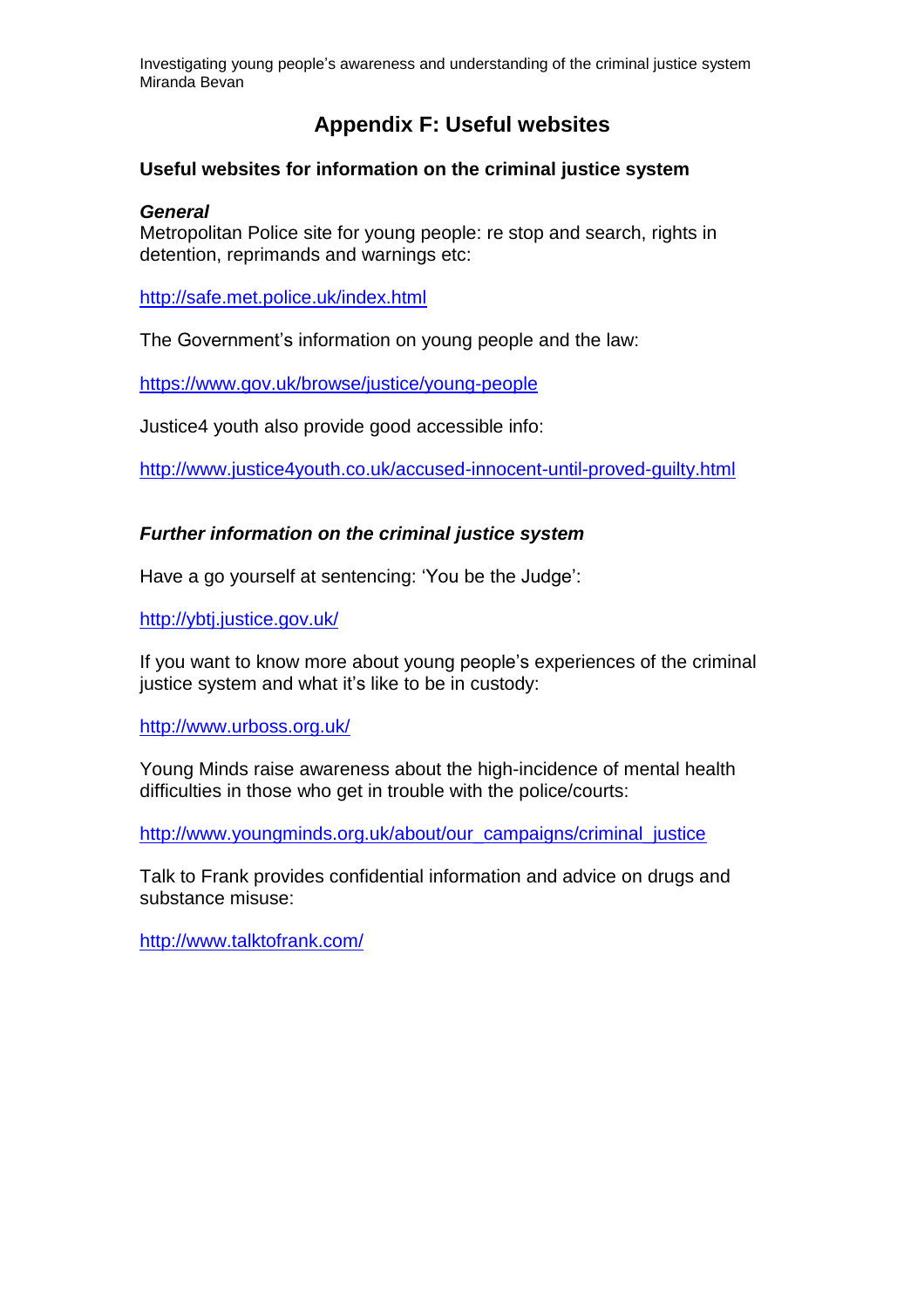## **About the author**

Miranda Bevan was called to the Bar in 2000 and practised as a criminal barrister until 2012. On leaving the Criminal Bar she studied for a Masters Degree in Criminal Justice Policy at the London School of Economics. From November 2013 until December 2015 she was the Law Commission criminal team lawyer with responsibility for the unfitness to plead project and the Law Commission's Issues Paper and Report (Law Comm No 364) on unfitness to plead. She is currently a doctoral candidate in the Department of Social Policy at the London School of Economics. Her doctoral research focuses on the experience of children and young people detained as suspects in the police station.

Contact: [m.j.bevan@lse.ac.uk](file:///C:/Users/Anita/AppData/Local/COMPANY/Research/What%20is%20justice/Working%20paper%20series/edited%20versions/Bevan/m.j.bevan@lse.ac.uk)

#### **About the Howard League for Penal Reform**

The Howard League for Penal Reform is a national charity working for less crime, safer communities and fewer people in prison. It is the oldest penal reform charity in the world. It was established in 1866 and is named after John Howard, the first prison reformer.

We work with parliament and the media, with criminal justice professionals, students and members of the public, influencing debate and forcing through meaningful change to create safer communities.

We campaign on a wide range of issues including short term prison sentences, real work in prison, community sentences and youth justice.

Our legal team provides free, independent and confidential advice, assistance and representation on a wide range of issues to young people under 21 who are in prisons or secure children's homes and centres.

By becoming a member you will give us a bigger voice and give vital financial support to our work. We cannot achieve real and lasting change without your help.

Please visit www.howardleague.org and join today.

Chief Executive: Frances Crook

Research Director: Anita Dockley